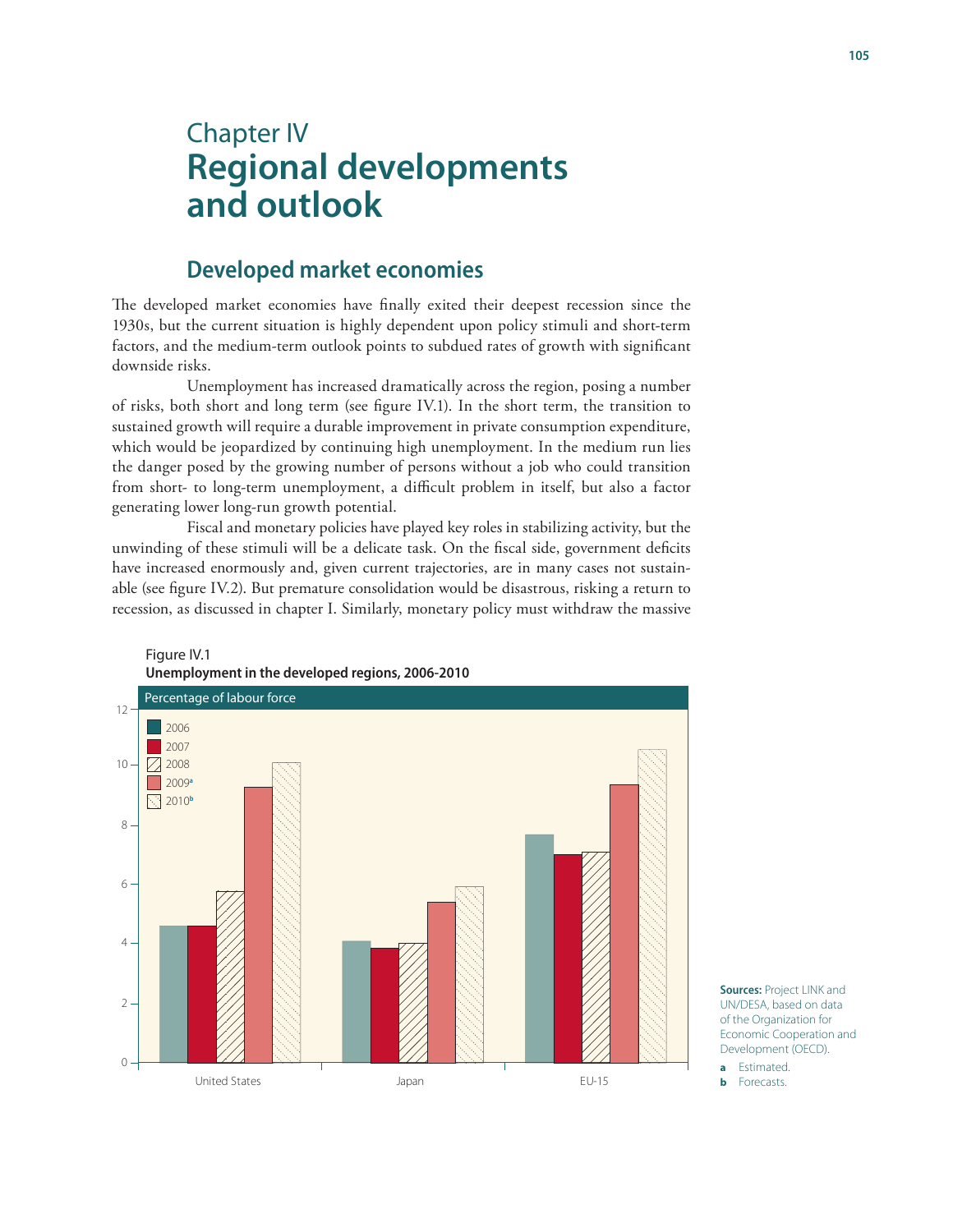



**Source:** OECD, *Economic Outlook,* November 2009. **a** Excluding Cyprus, Malta and Slovenia. **b** Estimated. **c** Forecasts.

> stimulus provided by unconventional measures and return interest rates to more neutral levels without disturbing the recovery. Some degree of policy coordination may be necessary in this process to mitigate the impact of changing interest-rate differentials on currencies.

# North America: growth resumes in the United States but downside risks are high

The economy of the United States of America has moved beyond the trough of its worst recession since the Second World War as, after four quarters of decline, gross domestic product (GDP) resumed growth in the third quarter of 2009; the developments of many highfrequency indicators are consistent with continued growth in the coming quarters. With a slump in the first half of the year, the growth rate for 2009 as a whole is expected to be -2.5 per cent (see annex table A.1). A mild recovery of 2.1 per cent is forecast for 2010, as private consumption is expected to remain weak owing to high unemployment and the need to rebuild the household wealth that was lost during the financial crisis.

The recession was mainly caused by the bubble-bust cycle of the housing sector and the associated credit crisis. By the time the housing market reached its trough in May 2009, the level of new home sales had dropped by 74 per cent from its peak in 2006. The Standard and Poor's Case-Shiller Home Price Index for twenty cities declined by 32 per cent in the same period. Builders, in an effort to reduce the supply of new homes, pushed housing starts to a level which was 79 per cent lower than the peak level of 2006, their lowest in history. These factors have triggered a continuous decline in residential investment since 2006. However, in mid-2009, signs of a turnaround emerged in the housing sector, especially in construction activity and housing prices, and further stabilization is expected going forward.

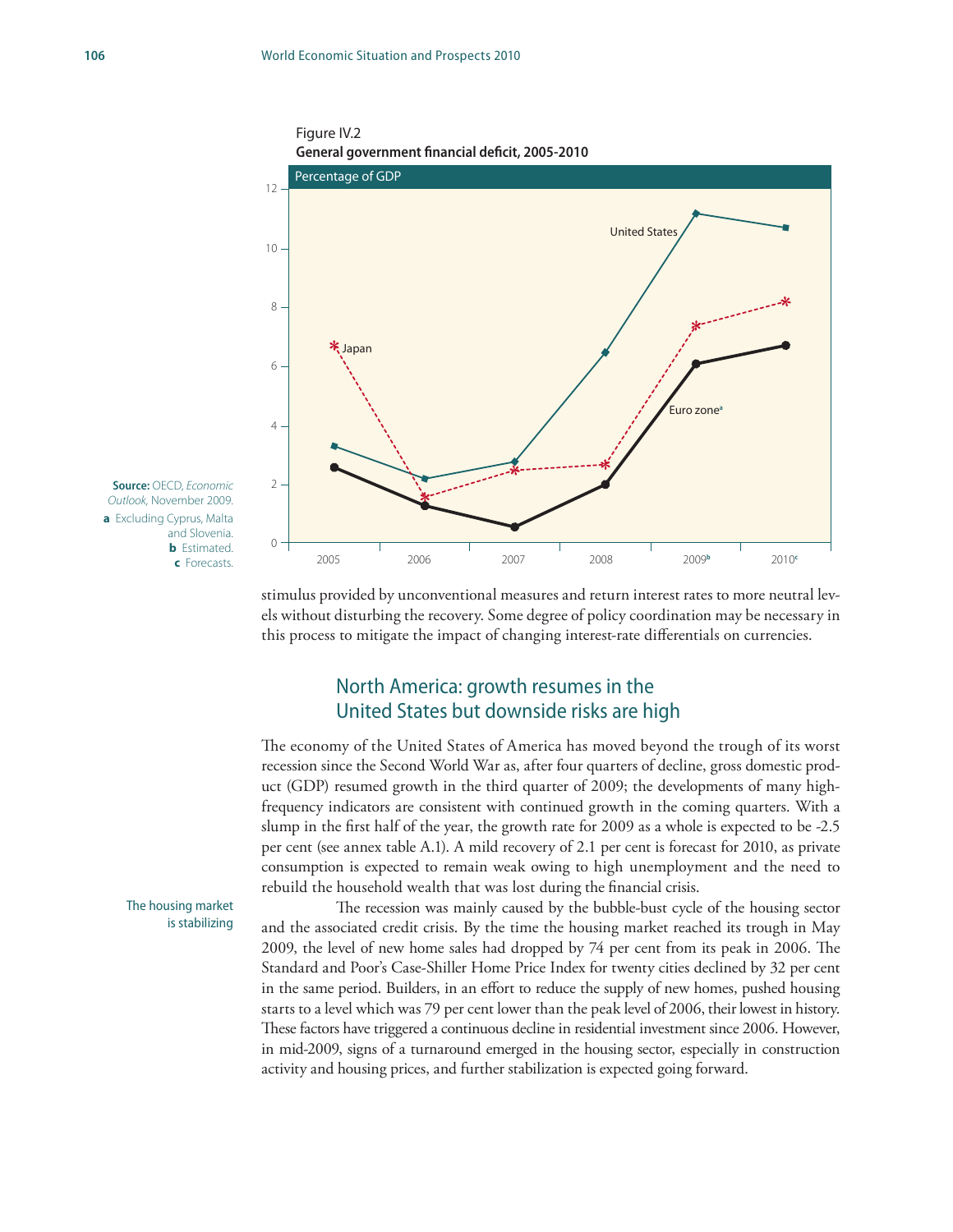During the crisis, the reduced value of real estate assets held by households and the simultaneous lower market value for their financial assets significantly reduced the net wealth of households and, as a consequence, the ratio of total debt to financial assets soared (see figure IV.3). In order to rebuild their balance sheets, households adjusted their consumption behaviour in the form of a higher saving ratio. Households also increased their savings as a buffer against income uncertainty following the surge in unemployment. The ratio of personal saving to disposable household income increased from 1.2 per cent for the first quarter of 2008 to 4.9 per cent in the second quarter of 2009.

The predicted stabilization of the housing market is expected to help the recovery of private consumption. However, given the headwinds faced by households, this recovery is expected to be weak, with private consumption contracting in 2009 before increasing by a modest 1.5 per cent in 2010.

Business investment suffered a shock of a magnitude similar to that of residential investment. Capital spending on equipment and software items started to decline from the beginning of 2008, while business spending on construction joined the downturn in the second half of 2008. Credit tightening, falling equity prices and declining corporate profits have all led to a sharp decline in business fixed investment. Although the fall in capital goods orders may have bottomed out in mid-2009, business construction is expected to remain weak for an extended period, dragged down by the general weakness in the economy, the inventory overhang and the difficulty in financing. In summary, fixed capital formation is expected to decline by another 18 per cent in 2009 but will increase by 2.3 per cent in 2010.

Labour-market conditions have been deteriorating since 2008, with the level of employment on a continuous decline. By the end of 2009, more than eight million people had lost their jobs, pushing the unemployment rate up to more than 10 per cent. Over the same period, average working hours also declined. Going forward, this provides

Net worth<sup>a</sup> of assets of United States households and non-profit organizations,

Figure IV.3



**fourth quarter of 2003-second quarter of 2009** Billions of dollars 70000 65000 60000 55000 50000 45000 Second quarter Second quarter Second quarter Second quarter 40000 Fourth quarter Fourth quarter Fourth quarter ourth quarter Fourth quarter ourth quarter Fourth quarter Fourth quarter Fourth quarter Fourth quarter Fourth quarter Fourth quarter Third quarter Third quarter First quarter First quarter First quarter First quarter 35000 30000 2008 2009 2005 2006 2008 2008 2008 2009 2003 2004 2007

**Source:** United States Federal Reserve Board, Flow of Funds Account, available at http:// www.federalreserve.gov/ releases/z1/.

**a** Net worth at the end of each quarter, not seasonally adjusted.

Households are saving more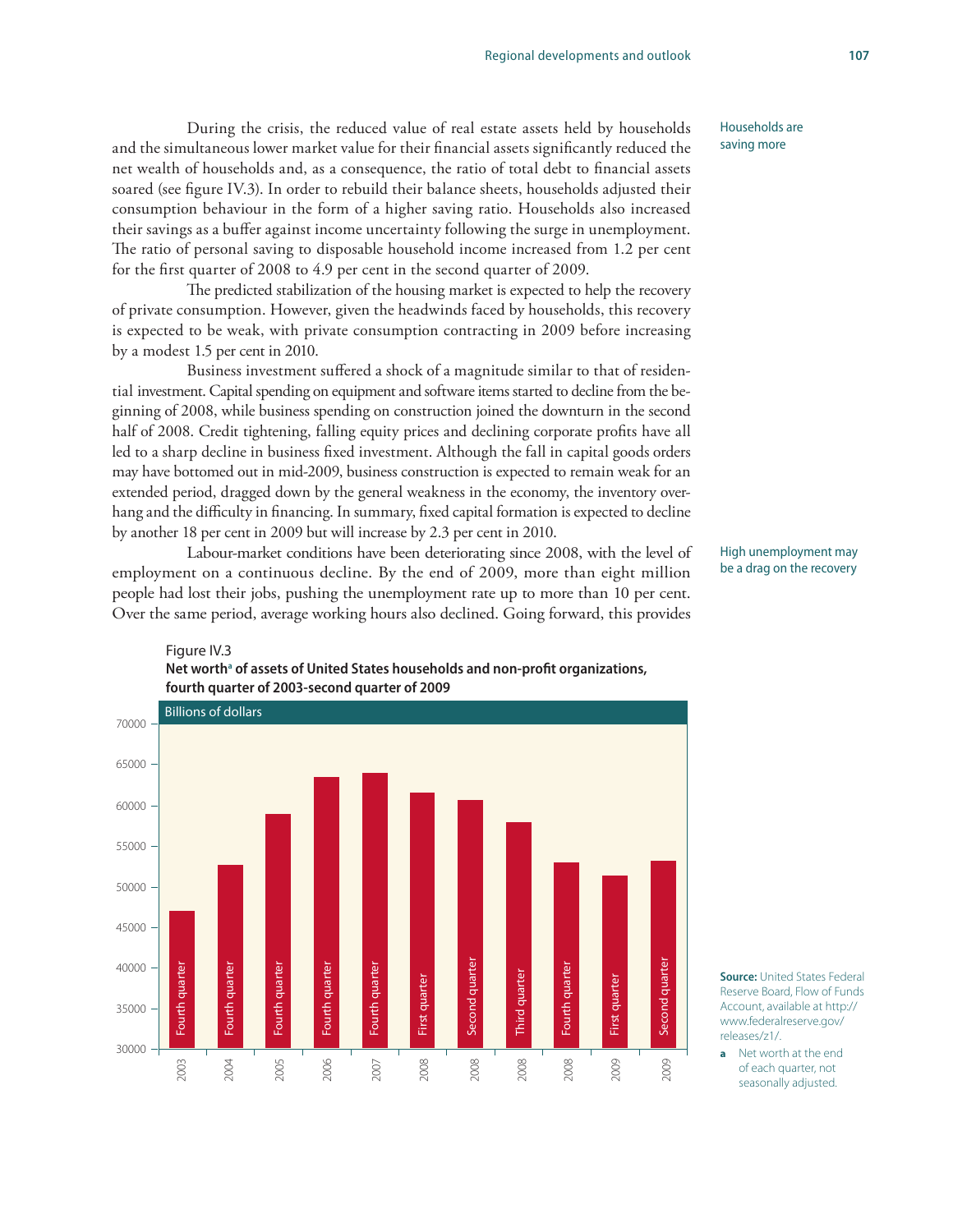firms with the possibility of increasing output without new hiring. Given the relatively weak recovery, employment is not expected to pick up until the latter half of 2010 causing the rate of unemployment to peak by mid-year before it eases back (see annex table A.7).

Headline inflation peaked at 5.6 per cent in July 2008 and has been declining steadily ever since, reaching a low of -2.1 per cent in July 2009; it is estimated to average -0.4 per cent for the year as a whole (see annex table A.4). This swing in inflation mainly reflects the volatility in the prices for energy and certain commodities over the 2008-2009 period. Core inflation has been running just below 2 per cent throughout 2009, decelerating slightly towards the end of the year, and is expected to remain subdued in 2010. Cost pressures, as measured by unit labour costs, are expected to remain weak. The growth rate (year on year) in hourly wages declined from 3.7 per cent in January 2009 to 2.4 per cent in October 2009 and is expected to remain stable in 2010 (close to the rate of core consumer price index (CPI) inflation), while labour productivity growth is expected to increase slightly. Moderate core inflation, coupled with the assumption of another rise in energy and other commodity prices, is likely to keep headline inflation low, at a projected 1.4 per cent on average for 2010.

The external balances of the United States have undergone a significant adjustment over the past few years. After reaching its peak in mid-2006, the trade deficit is estimated to have fallen by more than half in nominal terms by the end of 2009. In volume terms, the growth of imports started to slow down or even turn negative in late 2006 and has fallen by about 14 per cent in 2009. The growth of exports (in volume terms) started to increase in 2007 and reached a rate of 5.4 per cent in 2008. However, the global recession in 2009 led to a collapse in trade, with the exports of the United States falling by 10.4 per cent. In addition, the drop in fuel prices after the summer of 2008 has helped to reduce the import bill by about \$80 billion for 2009. The lower trade deficit has also reduced the current-account deficit, but it is expected to increase again in 2010 with the sharp rise in the fiscal deficit and insufficient increase in private savings.

On the policy front, the United States Federal Reserve (Fed) is assumed to keep the federal funds rate within the current range of 0.00–0.25 per cent until the third quarter of 2010. It is also assumed that the \$700 billion that was authorized for the Troubled Asset Relief Program (TARP) will be fully utilized. Of all the announced elements of TARP, the Public-Private Investment Program (PPIP) is the most recent one to have been put into operation and only part of the amount committed has been allocated as of late 2009. It is assumed that it will be fully implemented and will further relieve the credit constraints encountered by businesses and households.

In February, the Government enacted the American Recovery and Reinvestment Act of 2009 which planned to disburse \$787 billion over ten years to provide economic stimulus. Through the Act, the Government aims to provide direct relief to households through tax cuts, expanded unemployment benefits and social welfare provisions. It also envisages increased government expenditure and investment. Nevertheless, this package, together with the cost of bailing out financial institutions and the reduced revenue owing to the recession, has jointly pushed the federal budget deficit to \$1.4 trillion for the 2009 fiscal year, equal to 9.9 per cent of GDP. The current government budget is anticipated to post an even higher deficit for the 2010 fiscal year. On the level of State and local governments, reduced revenue has restrained their capability to provide additional stimulus. In some instances, State and local governments even had to cut expenditures and raise taxes.

The external deficit has declined

The Federal Reserve is expected to keep interest rates down

#### Public debt will rise to worrisome levels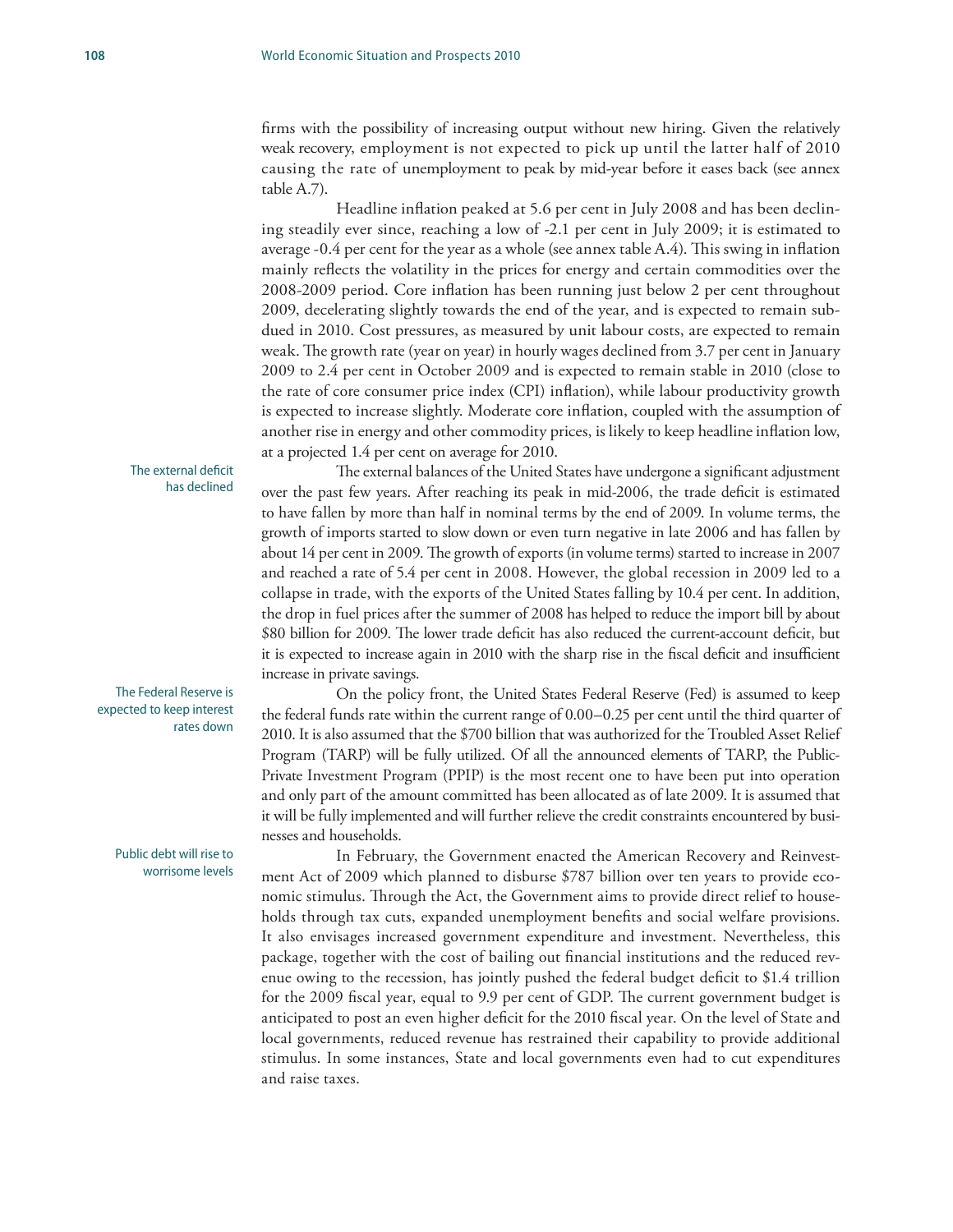Risks include the possibility of a resumption of a downward spiral in financial markets, a continuation of the housing slump, a further increase in unemployment rates, and a continuation of the drop in business capital spending. The tremendous increase in government debt, combined with the fact that the Fed is now holding huge amounts of public debt securities, presents another risk that could trigger concerns about the value of the United States dollar, as discussed in chapter I.

After a very weak growth of 0.4 per cent in 2008, the Canadian economy is expected to recover from its decline of 2.6 per cent in 2009 and to expand again by 2.6 per cent in 2010. Since the financial system in Canada was much less exposed to toxic assets and far less leveraged than that of the United States, the banks have been able to navigate the financial crisis without receiving capital injections from the Government. Yet, the extremely close economic ties with the United States have provoked a severe downturn through trade channels. Merchandise exports are more than 75 per cent dependent upon United States markets and fell by about 25 per cent in the first half of 2009 following the economic downturn south of Canada's border. Weak private consumption and fixed investment demand have amplified the downturn originating in the external sector.

In 2010, the Canadian economy is expected to recover, aided by a fiscal stimulus in the form of both tax cuts and higher government expenditure, as well as by the incipient economic recovery in the United States and the turn in the global inventory cycle. The expected recovery of prices for oil and other commodities will also provide some growth impetus as primary products make up an important share of Canadian exports. As employment growth typically lags the growth of production, the unemployment rate will likely stay in the range of between 9.5 and 10 per cent for an extended period.

# Developed Asia and the Pacific: high dependency on a global recovery

The economy of Japan is tentatively recuperating from its worst recession in three decades. Since the second quarter of 2009, exports and industrial production have rebounded, leading to an improvement in business sentiment. A mild recovery of 0.9 per cent is expected for 2010, compared with an estimated slump of almost 6 per cent in 2009 (see annex table A.1).

After collapsing by about 40 per cent in late 2008 and early 2009, Japanese exports started to rebound in the second quarter of 2009, but the momentum has moderated recently, reflecting in part the cyclical nature of the global inventory adjustment. Exports will continue to grow in 2010, but only at a moderate pace (see figure IV.4).

Domestic demand remained weak in the second half of 2009, despite a rebound in industrial production. Business investment continued to decline, although at a moderated pace. Corporate financing conditions have improved, as the premium for corporate bond issuance narrowed and funding for the private sector in general has increased, albeit slowly. However, corporate profits have continued to decline substantially. Given the excess in industrial capacity, business investment is expected to remain weak in the outlook. Public investment, in contrast, has increased, especially public construction, and is expected to remain elevated in the outlook along with the continued implementation of various stimulus measures.

Demand for durable consumption goods has rebounded, but aggregate private consumption remains weak. A key drag in this respect is the increasingly deteriorating employment situation. In the labour market, the ratio of job offers to applicants Canada's growth was dragged down by the United States economy

Growth is highly dependent upon export performance

Business investment remains weak but public investment has become an engine of growth

Private consumption is constrained by high unemployment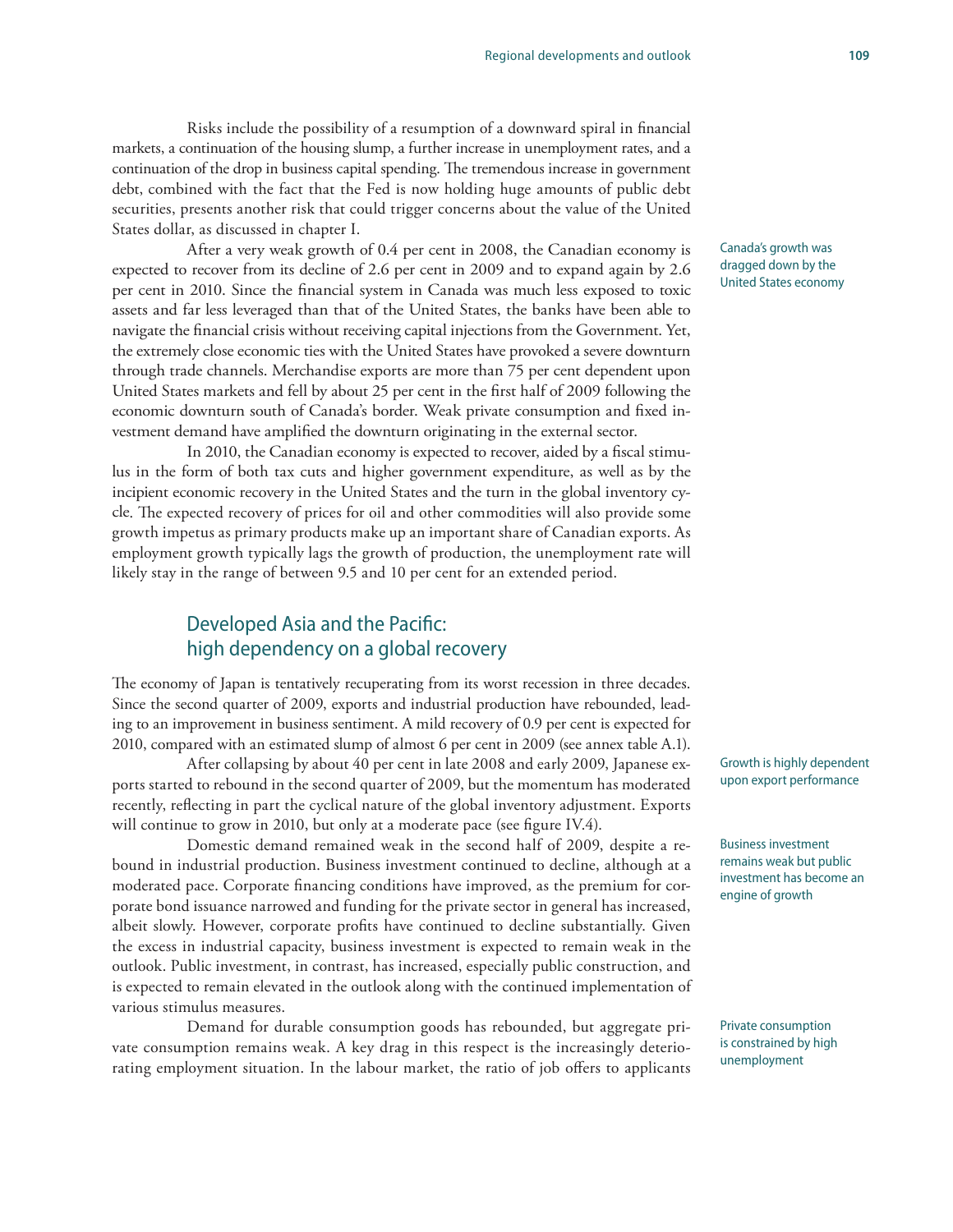Figure IV.4



**Japan's export volume and industrial production, January 2005-September 2009**

**Source:** UN/DESA, based on data from the Bank of Japan and the Japanese Ministry of Economics, Trade and Industry.

#### No change is expected in monetary policy measures

#### Public debt is rising to record levels

Australia is avoiding recession amidst a turbulent global environment, but risks remain

has continued to decline. Despite some monthly fluctuations, the unemployment rate is at an historical high of about 5.5 per cent. At the same time, the nominal wage rate is continuing to decline and employee income has decreased significantly. Under these circumstances, private consumption will continue to be severely constrained in the outlook. Deflation continues to characterize economic conditions in general.

The Bank of Japan (BoJ) has taken a number of monetary policy measures in three main areas by reducing the policy interest rate, ensuring stability in financial markets and facilitating corporate financing. So far, these measures have improved financial market conditions and have lowered the costs of corporate finance. Given the persistent sizeable output gap and continued weak domestic demand, the BoJ is assumed to maintain the policy interest rate at close to zero and to keep in place the various unconventional expansionary monetary and financial measures taken in response to the crisis, at least until mid-2010.

A series of fiscal stimulus packages have been launched since mid-2008, including additional government spending totalling about 5 per cent of GDP. Despite a change in Government, the stimulus package is expected to be implemented as envisaged in the outlook. The government deficit is estimated to reach about 6.5 per cent of GDP on average during 2009-2010, putting further upward pressure on the already large public debt, which could surpass 200 per cent of GDP, making it among the highest in the world.

The economy of Australia has managed to avoid falling into a recession amidst the global financial crisis. Aggressive stimulus measures have supported household consumption and business investment, offsetting the severe external shocks. GDP is expected to grow by about 1.3 per cent in 2010, compared with an estimated 0.8 per cent in 2009. Downside risks remain as rising unemployment and depressed asset prices continue to weigh on domestic demand, particularly when the effects of the policy stimuli start to weaken.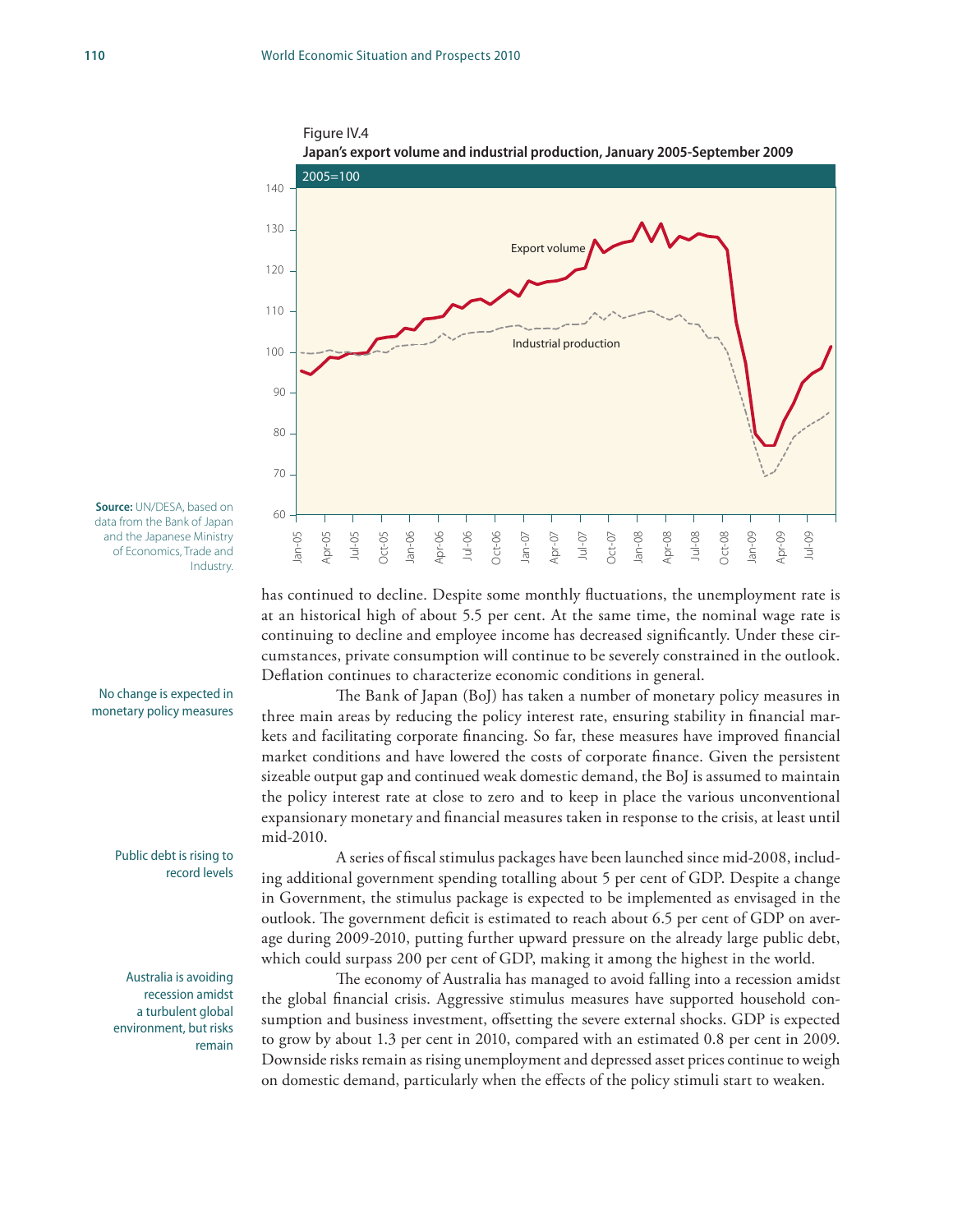In response to the global economic downturn, Australia has adopted drastic monetary and fiscal measures. The Reserve Bank of Australia had reduced interest rates by a total of 425 basis points (bps), but with activity picking up, it raised the policy rate by 50 bps during October and November 2009, thereby becoming the first major developedcountry central bank to raise rates in the current cycle. In addition to major tax cuts in its regular budget for 2008/2009, the Australian Government also adopted two fiscal stimulus packages, totalling about 5 per cent of GDP. As a result, the Government budget will be turning from a surplus into a projected deficit of 4.5 per cent of GDP in 2010.

These stimulus measures have supported disposable income, buttressing the growth in private consumption when household net worth fell and unemployment rose. Despite benefiting from low interest rates and tax cuts, business investment is relatively weak amidst reduced profitability due to depressed sales, which is also keeping capacity utilization rates low. Business confidence has strengthened recently, as increased government spending, including outlays on infrastructure projects, is expected to further support domestic demand.

New Zealand showed positive GDP growth in the second quarter of 2009, for the first time since the end of 2007, ending its most prolonged recession since the 1970s. While net exports made a solid contribution, both household consumption and business investment also increased, driven by record-low interest rates. Consumer and business confidence continued to improve, pointing to a further recovery. GDP is expected to grow by 2 per cent in 2010, recovering from a decline of -1.3 per cent in 2009.

The Reserve Bank of New Zealand has reduced interest rates by 575 basis points in little more than six months, taking them to 2.5 per cent. The Government has so far adopted fiscal stimuli to the tune of 4.3 per cent of GDP.

Declines in international commodity prices, reduced demand for many of New Zealand's manufactured exports and declining numbers of foreign tourists have been accompanied by difficulties experienced by banks in securing offshore funding. As a result, firms have been cutting back in investment and reducing labour demand. The deteriorating employment outlook is weighing on consumer confidence, and households have already been scaling back spending in response to falling housing and financial wealth.

# Western Europe: emerging from recession, but the recovery will lack vigour

Western Europe is emerging from its worst recession of the post-war period. Economic activity plummeted in the final quarter of 2008 and continued its descent in the first quarter of 2009 as exports dropped sharply following the severe deceleration in world demand, investment spending collapsed from both the multiple shocks emanating from the financial crisis and the greatly diminished future demand outlook, and firms embarked on a massive round of inventory destocking. The second quarter of the year displayed signs of a stabilization of activity as GDP fell only slightly in most economies and positive growth returned to France and Germany. For the euro area as a whole, growth finally returned in the third quarter, marking the end of five consecutive quarters of decline, but the economies of Spain and the United Kingdom of Great Britain and Northern Ireland continued to contract, albeit at marginal rates.

Leading indicators, such as the European Commission's Economic Sentiment Indicator (ESI), began to signal a possible turning point in March, but for the most part New Zealand is ending its prolonged recession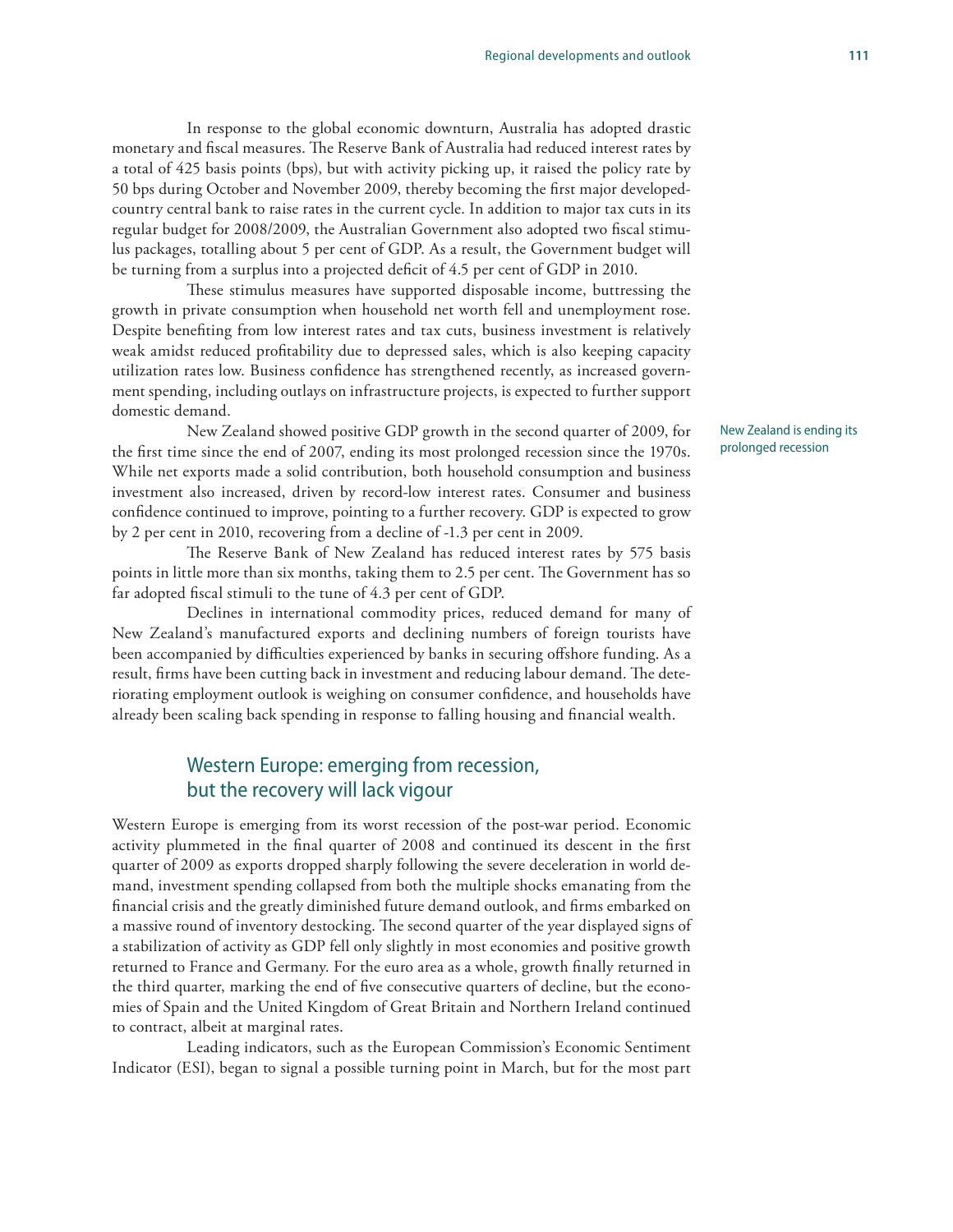remained well below their historical averages. Industrial production in the euro area turned upwards in May for the first time since the beginning of the crisis but was still 13 per cent below its level of September 2008. In the outlook, growth is expected to strengthen somewhat over the forecast period, but will remain sub par. Given the very strong negative carryover from the end of 2008 and beginning of 2009, GDP for the European Union (EU)-15 will fall sharply, by 4.2 per cent in 2009, and is expected to recover by a mere 0.5 per cent in 2010 (see annex table A.1). The recovery will be led by exports, which will rebound along with global aggregate demand and inventory restocking. Domestic demand will be supported mainly through government policy measures. Activity is expected to moderate in the first half of 2010 as policy stimuli and short-term factors fade, before a more durable pickup sets in during the second half of 2010. Stronger recovery will require further normalization of credit conditions and a pickup in global demand that could induce a resumption of business investment and employment growth. This, in turn, would underpin stronger private consumption demand. Such a rebound would assume that macroeconomic stimulus would not be prematurely abandoned, as discussed in chapter I.

Consumption contracted in most economies in the region in 2009, but despite the dramatic fall in consumer confidence, it was at a much slower pace generally than the decline in GDP, and thus acted as a moderating factor during the downturn.**1** Automatic stabilizers and discretionary government spending, especially the labour-market support programmes and car-scrapping schemes, **2** have bolstered consumption spending. In addition, the fall in real disposable income has been dampened by the sharp decline in inflation coupled with lags in the deterioration in labour-market conditions.**3** Consumption is expected to decline further in 2010, though only to a slight degree. Consumer confidence has risen significantly from its trough at the beginning of 2009 and inflation is expected to remain extremely low. But there are significant headwinds: savings rates will likely stay up as consumers need to rebuild their balance sheets (particularly in countries strongly affected by the housing and financial crises), lending conditions are expected to remain significantly tighter than they were before the crisis, and labour-market conditions are not expected to improve much in 2010.

The precipitous decline in investment, close to 11 per cent for the EU-15, was a major driver of the recession and its revival will be key to the sustainability of the recovery. Investment in equipment suffered from a combination of collapsing foreign demand leading to a sharp drawdown in inventories and a decrease in capacity utilization to near record low levels, coupled with the multiple negative impacts from the global financial crisis that increased both the cost and conditions of external financing. Foreign demand has picked up and the inventory cycle is turning. Capacity utilization should therefore begin to rise, but with financing conditions remaining tight, a turnaround in investment is not expected until the second half of 2010. Residential investment was hit by the collapse of the housing

- **1** The exceptions are Denmark and Spain, while Ireland and the United Kingdom experienced outsized drops (but less than the drop in GDP). These economies were mostly affected by collapsing housing markets and/or financial sectors.
- **2** Car-scrapping schemes promote the replacement of old, fuel-inefficient cars with new, lowemission ones. The incentive schemes are being implemented or are under consideration in at least nine Western European countries, including all of the major economies. See http://en.wikipedia. org/wiki/Scrappage\_program#Approaches\_by\_country; and Nelson D. Schwartz, "In Europe, 'Cash for Clunkers' Drives Sales", *The New York Times*, 31 March 2009, available at http://www. nytimes.com/2009/04/01/business/global/01refunds.html?\_r=1.
- **3** Wage growth reached its cyclical peak in the third quarter of 2008 and moderated only slightly in the fourth quarter before slowing substantially in the first half of 2009, while employment did not start its decline until the third quarter of 2008.

Consumption has declined, but has still been a moderating factor during the downturn

Investment spending will remain sluggish in the near term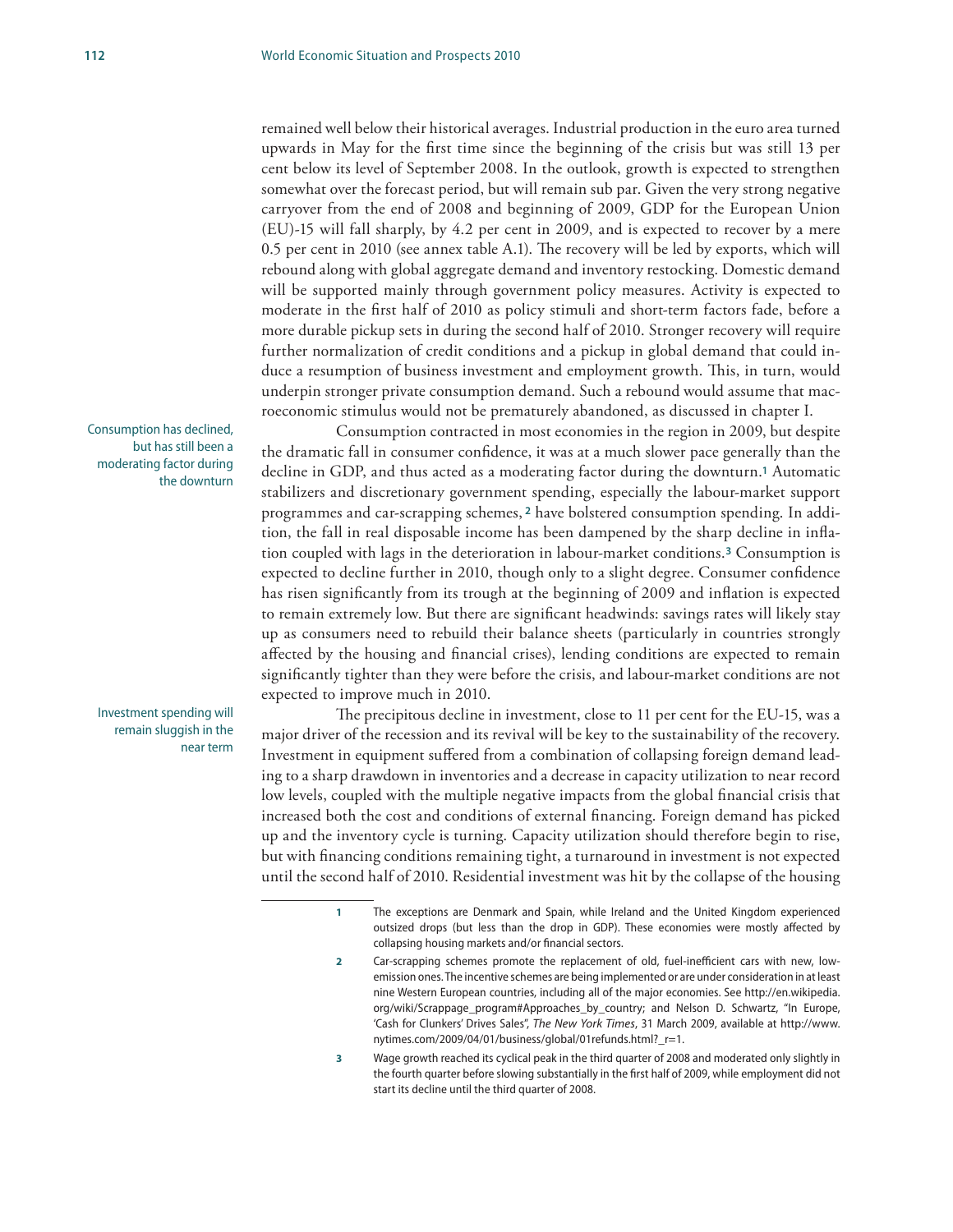market and the associated financial crisis and is likely to take considerable time to recover as financing conditions for real estate have experienced the most severe tightening.

The other major factor driving the recession was the collapse of exports as world demand plummeted. Some countries were hit particularly hard because of their product specialization and the geographic orientation of their exports. Germany, a major exporter of capital goods, suffered from the steep fall in industrial production in Asia as well as from the decline in import demand from oil-producing countries. Germany's export decline had knock-on effects across Europe. With the rebound in global trade, foreign orders are on the rise again and are supporting output recovery. The revaluation of many regional currencies, however, is dampening the rebound in exports. Imports also collapsed during the downturn, to the extent that in the second quarter of 2009 net export growth actually contributed positively to aggregate demand. Import volumes are expected to register positive growth in 2010 as activity rebounds and is boosted further by the appreciation of European currencies.

Average unemployment rates in the euro area have drifted up from 7.2 per cent in March 2008 to 9.7 per cent in September 2009, but employment conditions vary greatly across countries. In Spain, unemployment reached 19.3 per cent in September following an increase of 9 percentage points since March 2008, while Germany registered 7.6 per cent, an increase of only 0.4 per cent (see figure IV.5). This divergence reflects in part differences in the severity and nature of the economic downturn, with the housing market collapse playing a large role in Spain for example, but in part it also reflects differences in labour-market adjustments. In several European countries, the main adjustment was not undertaken through shedding jobs, but rather through labour hoarding by firms, aided in some cases by government policy measures, such as subsidized programmes of shortened



Increasing unemployment is a key concern



Figure IV.5 **Unemployment in selected Western European economies, January 2008-September 2009**

**Source:** OECD Main Economic Indicators.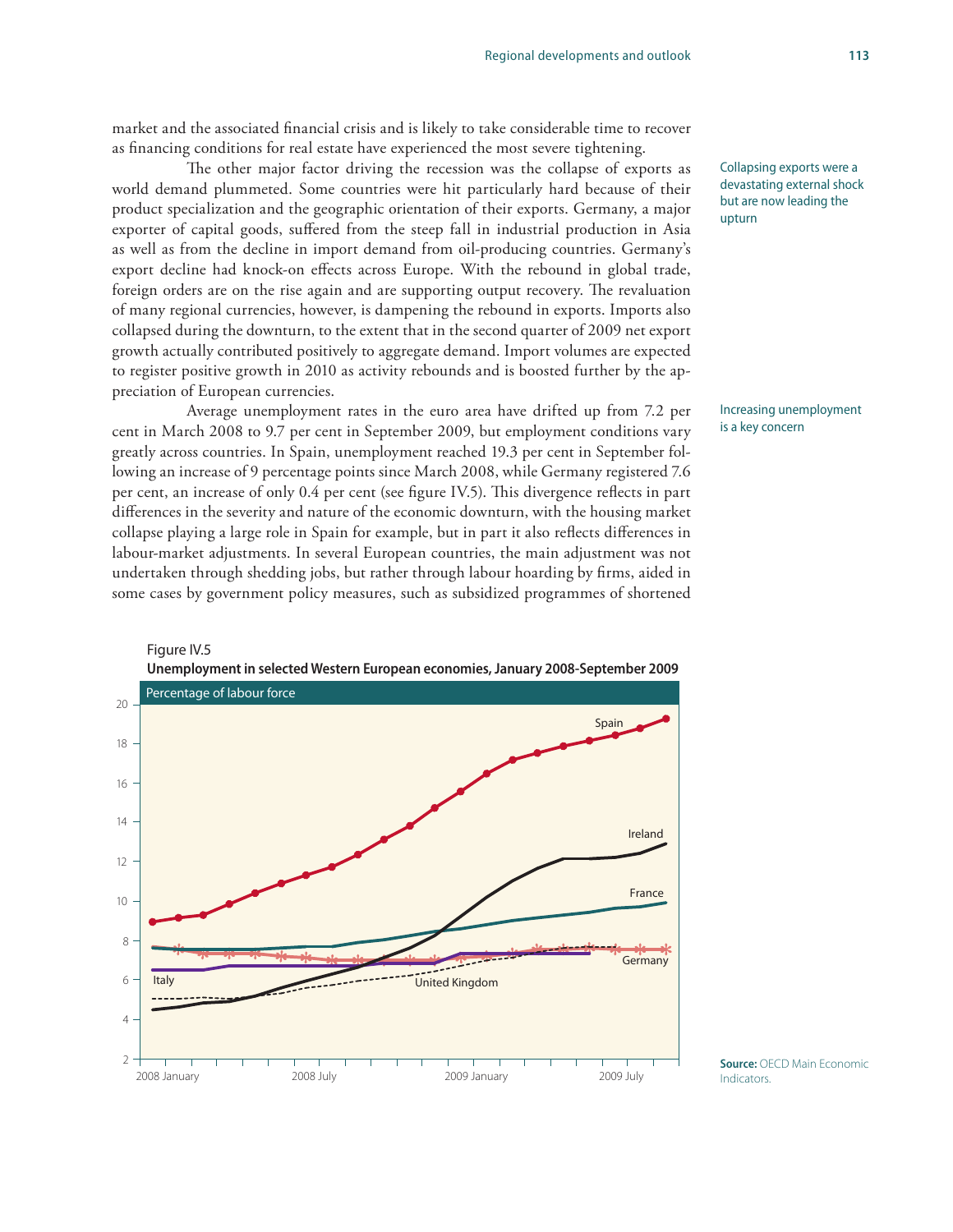working hours (the *Kurzarbeitergeld* programme in Germany, for instance). Labour-saving adjustment is readily visible in decreases in the average number of hours worked and declines in productivity. With growth expected to remain anaemic in the outlook, however, such labour-hoarding measures will reach their limits, causing stronger increases in unemployment rates. In the outlook, unemployment is expected to continue to rise in Western Europe through 2010 (see annex table A.7).

Headline inflation has fallen from a high of just over 4 per cent in mid-2008 to negative rates from June to October 2009. This is not necessarily indicative of a deflationary environment, but is mostly the result of strong negative base effects caused by last year's high oil prices. These will reverse their impact in the months ahead. The impact of the recession can be more clearly seen in core inflation, which had been close to 2 per cent in the second half of 2008, but which subsequently drifted down to 1.2 per cent in September and October. A widening output gap as demand falls short of supply, coupled with a strengthened exchange rate in some cases, continues to exert downward pressure on prices. As demand recovers, core inflation should begin to rise, but both core and headline inflation are expected to remain well below 2 per cent in the forecast period (see annex table A.4).

Discretionary fiscal policy and the workings of automatic stabilizers have played major roles in combating the recessionary forces gripping the region. Significant stimulus packages were enacted by many countries under the auspices of the European Economic Recovery Plan.**4** Budgetary positions have worsened significantly not only because of the stimulus measures but also because revenues fell more than usual, as the tax base has been reduced through the decline in real estate and financial wealth and falling corporate profits. Recent estimates from the European Commission put the general government fiscal balance for the euro area at -6.4 per cent of GDP in 2009 compared with -2.0 per cent in 2008, with a further deterioration expected in 2010. The increase in budget deficits, coupled with the numerous financial bailouts, have led to sharply higher debt positions, with the government debt ratio in the euro area rising from 69.3 per cent of GDP in 2008 to an estimated 78.2 per cent in 2009, and continuing to rise in 2010.**5** This sharp rise in indebtedness limits the possibilities for further discretionary stimulus, if needed, and raises questions regarding the timing and degree of future budget consolidations. In the outlook, it is assumed that current policies will be maintained, with no new ones enacted.

Monetary policy has also been very active. The European Central Bank (ECB) brought rates down from 4.25 per cent in July 2008 to the current 1.00 per cent in May 2009, for a cumulative cut of 325 bps. The Bank of England (BoE), as well as all of the other central banks in the region, has also brought rates down dramatically, in many cases to nearly zero. But policy moved quickly to more unconventional measures, as the scale of the slowdown and its characteristics became apparent. The ECB moved from a variable rate tender with fixed allotment of liquidity to a fixed rate tender with unlimited allotment of liquidity, and subsequently extended the lending maturity to one year. The BoE adopted quantitative easing through the Asset Purchase Facility, whereby it purchased domestic government securities (gilts) in the secondary market as well as high-quality private sector assets, including commercial paper and corporate bonds. These and other types of

Inflation remains extremely low

Fiscal policy is key to supporting demand

Monetary policy has been extremely active and has resorted to unconventional measures

**<sup>4</sup>** The European Commission estimates that the total amount of discretionary measures undertaken by euro area member States amounted to 1.3 per cent of GDP for 2009, with an additional 1.2 per cent expected in 2010. See "European Economic Forecast-Autumn 2009", European Commission Staff Working Document, *European Economy*, vol. 10 (3 November 2009), Brussels, p. 30.

**<sup>5</sup>** Ibid., pp. 30-31.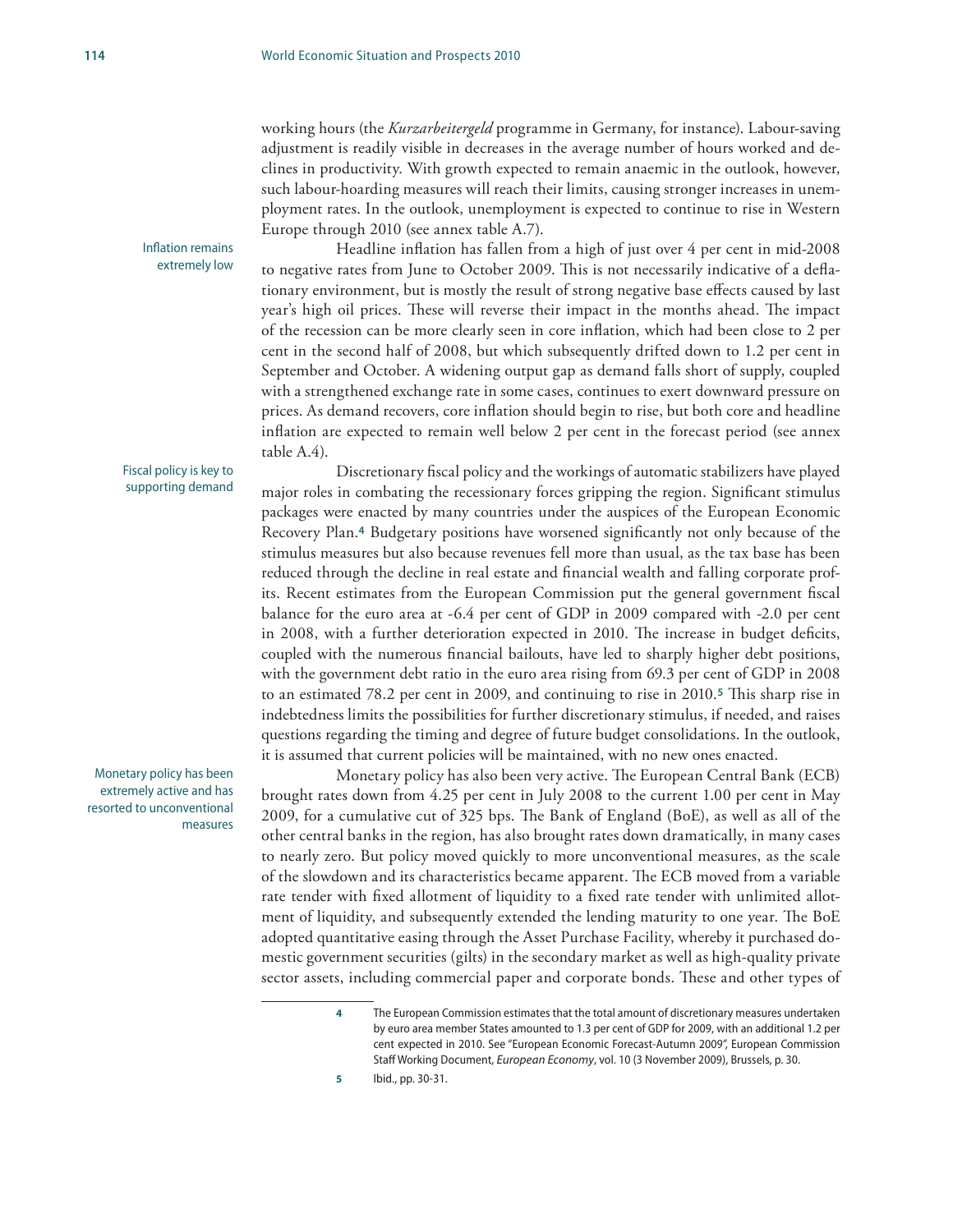unconventional policy measures are expected to be gradually withdrawn over the forecast period while interest-rate policy remains on hold until the final quarter of 2010.

Downside risks to the forecast remain significant. If labour markets were to deteriorate more substantially before recovery is ensured, consumption could falter, leading to a renewed downturn. Similarly, a premature removal of fiscal stimuli or a tightening of monetary policy could lead to a renewed downturn. Investment may not recover if the record low capacity utilization lingers due to too slow a pace of recovery in demand, or if credit availability continues to be difficult. The labour-market situation poses another risk if the short-term unemployed begin to move into the ranks of the long-term unemployed, a far more intractable problem and one which could reduce potential output. Finally, further appreciation of the euro and other regional currencies against the United States dollar could stall the improvement in exports and lead to a renewed downturn.

# The new European Union member States:**<sup>6</sup>** the crisis is over but the upturn is lagging

The new EU member States were among the hardest hit by the global economic crisis. Their combined GDP contracted by 3.7 per cent in 2009 after more than a decade of strong and continuous growth (see annex table A.1). The economic downturn was driven by collapsing export demand and impaired financial systems resulting from frozen international capital markets and rising non-performing domestic loans. With the exception of Poland, which has less of an export-oriented economy and benefits from a relatively healthy financial sector, all new EU member States saw their GDP declining in 2009. The output declines in the Baltic States were particularly steep, falling by about 15 per cent and sweeping away years of dynamic growth.

Although quarterly economic indicators suggest that by the end of 2009 the situation in most economies will have stabilized, the prospects for 2010 remain uncertain. The recession in the Baltic States is likely to continue and only a marginal rebound is expected in Central Europe. Growth is therefore expected to reach only 1.2 per cent for the region in 2010. A return to a foreign credit-fuelled growth pattern is unlikely in the foreseeable future. Moving forward, these economies will have to rebalance and rely more on domestic savings and export growth.

In the Baltic States, weak domestic demand has substantially reduced imports, resulting in a dramatic turnaround in their current-account balances from double-digit deficits in 2008 (as a share of GDP) to surpluses in 2009. On the one hand, this was due both to significant declines in import demand and to the declining income payments to foreign investors from falling profitability and writeoffs of asset values, and, on the other, to increasing transfers from the EU. In the countries of Central Europe, the currentaccount deficits as a share of GDP also declined by about 2 percentage points for similar reasons.

The heavy reliance on foreign capital inflows turned from a boon to a source of instability. The banking systems of most new EU member States obtained a large share of funds from foreign parents and international capital markets (see figure IV.6). When global capital markets seized up, the financial systems in these economies were no longer able to finance investment projects or real estate loans or even provide working capital to support normal business activities. In the Baltic States and Bulgaria, economies with currency

**6** This subsection mainly refers to the new EU member States in Central and Eastern Europe.

Downside risks are prevailing

The crisis has had a profound impact on the region

Current-account balances are improving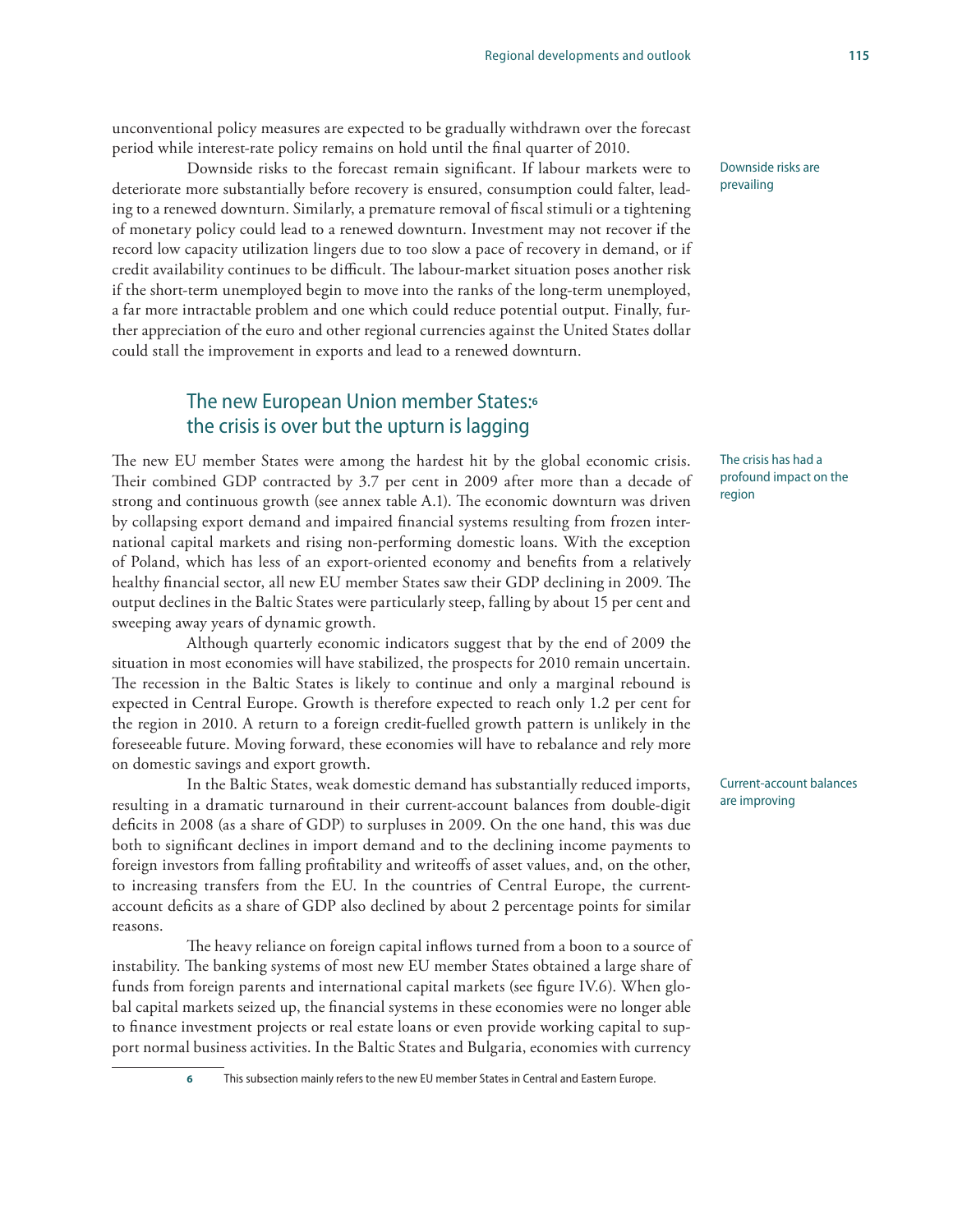#### Figure IV.6 **External indebtedness of the banking sector, December 2009, and**





boards or fixed exchange-rate regimes and a high proportion of foreign-currency denominated debt, monetary authorities, fearing an adverse impact on debt-servicing obligations and private and public-sector balance sheets, refrained from devaluing their exchange rate in order to adjust external imbalances.

In response to the crisis, Governments and central banks did implement extraordinary measures, including recapitalizing the banking sectors and nationalizing some financial institutions, increasing deposit insurance, reallocating resources to private credit and negotiating international assistance packages. International assistance, led by the EU and the International Monetary Fund (IMF), played a critical role in stabilizing the region; recipients included Latvia and Hungary in 2008 and Romania in 2009. In addition, Poland negotiated a precautionary Flexible Credit Line facility with the IMF in 2009 to facilitate rolling over its short-term debt.

By the end of 2009, the new EU member States in Central and Eastern Europe were able to return to international capital markets and, as a result of the international assistance packages, the possibility of a systematic meltdown of their financial systems had subsided. Overall credit growth remains subdued, however. In 2010, private consumption will be restrained owing to a combination of factors, including weak consumer confidence, high unemployment, cuts in public sector wages, increased savings as households attempt to consolidate their finances, and increases in the value added tax undertaken to increase budget revenues. Investment, including foreign direct investment (FDI), is likely to remain depressed, undermining the region's productive capacity in the long run. The speed of economic recovery will depend not only on the external environment, but on the flexibility of their internal markets, including the ability of their banking sectors to restore lending.

**Source:** The European Central Bank.

Actions have been taken to prevent a collapse of the financial sector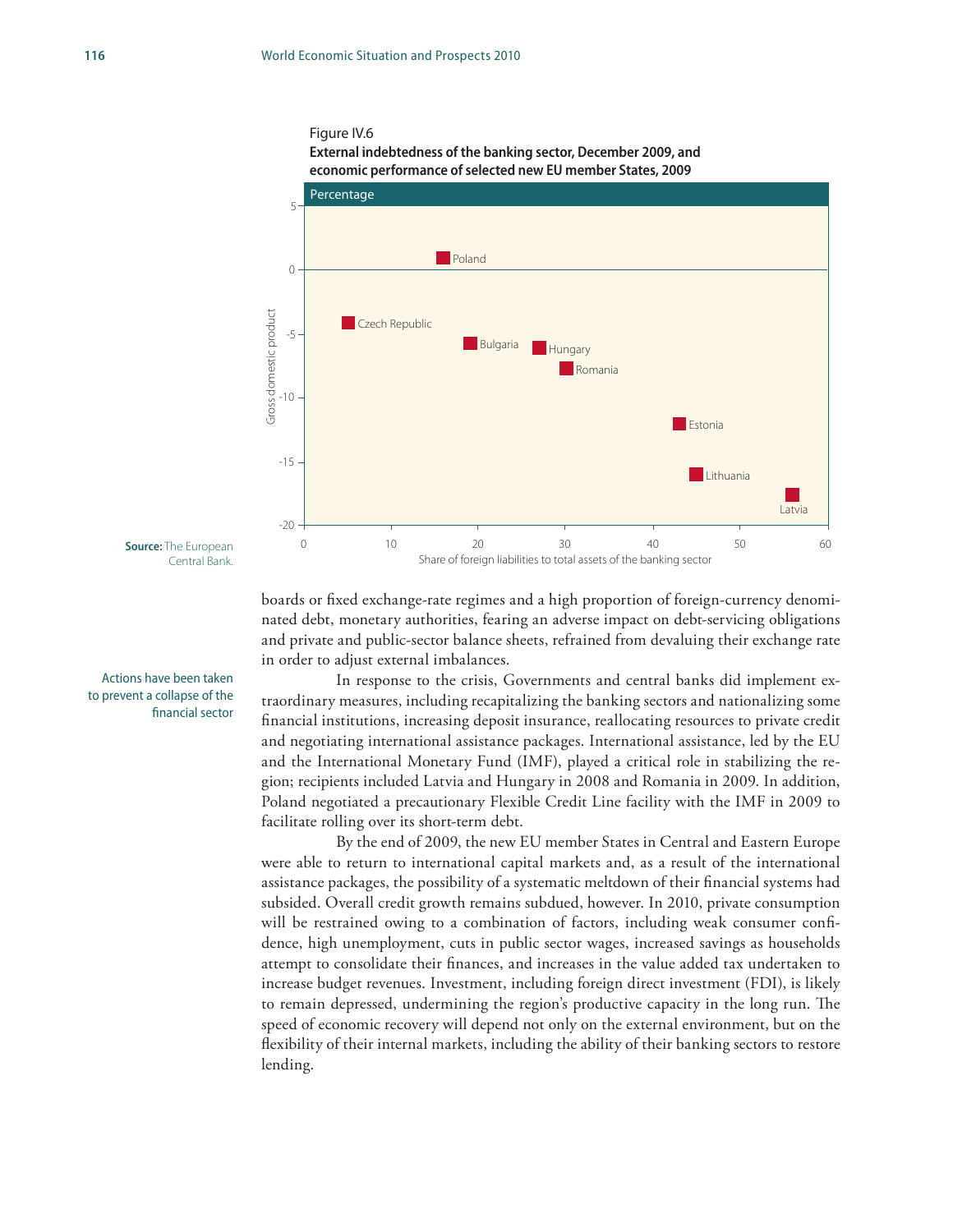The Governments in the region have little room for counter-cyclical fiscal spending, especially under the constraints of the Stability and Growth Pact (SGP). Facing serious revenue shortfalls in 2009, the fiscal authorities had to revise budgets repeatedly, cutting expenditures and increasing indirect taxes. This was the case particularly for countries (such as Hungary or Latvia) that received financial assistance from the IMF and the EU, which is conditional on fiscal austerity. Economic stimulus in the region was mostly limited to lowering direct taxes, undertaking efforts to promote exports and FDI and improving absorption of the regular stream of EU funding. In countries of Central Europe, exchange-rate flexibility has permitted a slight depreciation against the euro, which has helped the export sectors remain competitive. In the Baltic States, where the recession is deepest, fiscal policy remains pro-cyclical, as the Governments are committed to the eventual adoption of the euro and must meet strict fiscal criteria. Governments therefore decided on considerable fiscal retrenchment.

Cyprus, Malta, Slovakia and Slovenia have become members of the euro zone and, as a result, have had very low interest rates.**7** Elsewhere, and especially in the Czech Republic, Hungary, Poland and Romania, central banks had to maintain higher interest rates but were able to lower them gradually as their currencies stabilized and inflationary pressures subsided in the second half of 2009. Nevertheless, the banking sectors are facing rising non-performing loans and a cautious private sector will constrain credit growth.

In 2009, inflation subsided among the new EU member Sates as a result of lower food and energy prices and the abrupt weakening of domestic demand. Sluggish labour markets contributed to lower wage pressures, turning core inflation negative in a number of countries. The decline in inflation rates was more pronounced in countries with fixed exchange rates, while periods of currency depreciation in countries with flexible exchangerate regimes contributed to imported inflation. In 2010, inflation in the region is expected to remain at low, single-digit levels and may stay close to zero in the Baltic States.

The decline in exports and domestic demand, along with other factors, has led to an increase in unemployment in the region, despite active policies to support labour markets. In the Baltic States, unemployment rates increased to about 15 per cent from a low of 4 per cent in 2008. In other countries, the unemployment rate increased by 2-3 percentage points to an average of 10 per cent. Further increases, by a few percentage points, are possible in 2010 and in the longer run may contribute to the rise of structural unemployment in the region.

# **Economies in transition**

In 2009, the shock waves of the global economic and financial crisis proliferated throughout the transition economies. While the direct effects of the global financial turmoil struck those countries with relatively higher exposure to international financial markets, a large number of the transition economies experienced strong secondary and indirect negative shocks.

After more than a decade of strong economic growth, aggregate GDP in the transition economies dropped by 6.5 per cent on average in 2009, the decay being much stronger in the Commonwealth of Independent States (CIS) (a decline of 6.7 per cent) than in South-eastern Europe (3.7 per cent). The recession has been deepest in the larger economies (notably, the Russian Federation and Ukraine). A number of smaller economies managed to avoid slipping into recession during 2009.

**7** Slovakia joined the Economic and Monetary Union (EMU) on 1 January 2009.

Fiscal policy options are limited

Monetary conditions are being loosened, but the effect is still to be seen

The trend in inflation reversed in 2009

Economies in transition have seen divergent performance during the crisis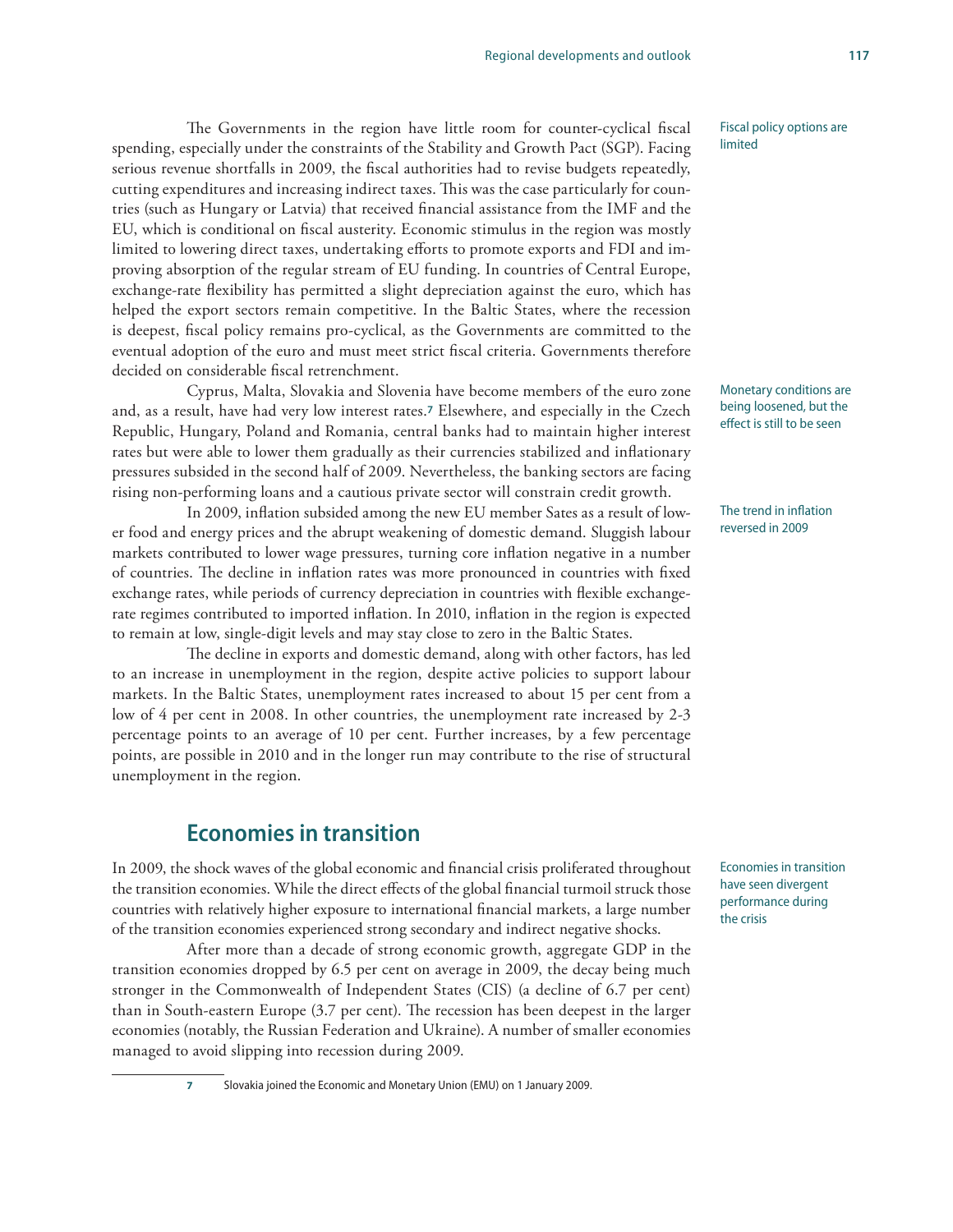The divergent outcomes to some extent reflect the heterogeneity of the transition economies in terms of the extent to which their market reform processes have been completed and the degree and nature of their integration into the global economy. Countries with weaker integration into global trade and financial markets have been more insulated from the global economic downturn and financial turmoil. In the outlook, economic recovery also seems to be on its way in the economies in transition, but there are important downside risks related to the overall course of recovery in the global economy.

# South-eastern Europe: recession on the back of the slowdown in Western Europe

Most economies are in the midst of a recession

With the exception of Albania, the economies in transition in South-eastern Europe slipped into a recession in 2009. Their combined GDP declined by 3.7 per cent (see annex table A.2) on the back of a strong contraction in external demand (predominantly from the EU), shrinking capital inflows and declining remittances. In Albania, GDP growth remained positive, supported by heavy government spending. The Albanian economy is relatively closed, showing an especially low degree of trade openness. The other economies in South-eastern Europe are more open and their growth is export-oriented. Consequently, they were strongly hit by the crisis through trade channels. In Serbia, manufacturing production dropped by nearly 20 per cent (year on year) in the first half of 2009. Similarly, in Croatia, a steep fall in export demand caused a double-digit drop in manufacturing output. The pace of the downturn decelerated in the second half of 2009 in these and other countries of the subregion. A return to positive GDP growth rates is expected in 2010.

Current-account deficits have narrowed

Inflation is low, but unemployment is expected to stay high

> The crisis has triggered emergency policy responses

The downturn has triggered sharp reductions in trade and current-account deficits throughout South-eastern Europe. These deficits mirror dwindling FDI and other capital inflows. The main adjustment has been undertaken through a steep decline in imports, as merchandise exports, tourism revenues, remittances and other transfers have all dropped considerably. The contraction of import demand was linked to falling consumer and investor confidence and the decline in economic activity. FDI inflows are not likely to recover to previous heights any time soon and, consequently, a further narrowing of current-account deficits is expected in 2010.

Cost-push and demand-pull inflationary pressures in South-eastern Europe have subsided since the second half of 2008. Given the weak global demand, imported inflation has also been low, if not negative. As a result, inflation rates have remained low in 2009 and are expected to stay subdued in 2010 (see annex table A.5). Unemployment rates were already high before the crisis and have been pushed up further during 2009 (see annex table A.8). The rise in unemployment has lagged behind the drop in output, however, as enterprises were slow to dismiss labour. Such lags are expected to affect unemployment during the recovery as well, and jobless rates are expected to continue to rise in 2010.

The recession has led to a severe drop in government revenue, thus affecting budget execution. Most countries have been forced to adopt emergency anti-crisis measures. Bosnia and Herzegovina, Croatia, the former Yugoslav Republic of Macedonia, and Montenegro undertook major budgetary revisions involving a significant downward revision of projected revenues and planned reductions in the public sector wage bill, as well as attempts to redirect public funds to capital investment. Bosnia and Herzegovina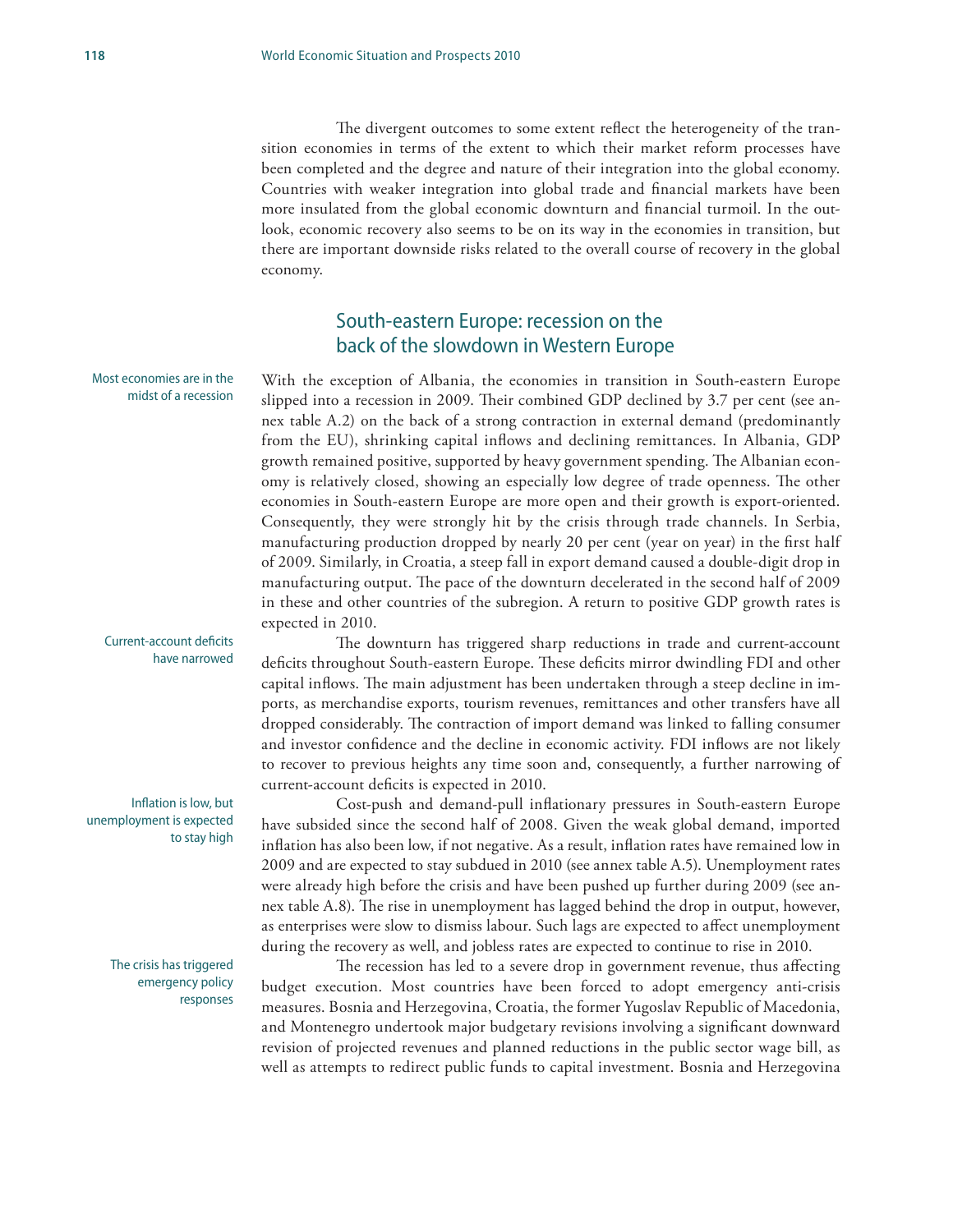and Serbia also had to revert to emergency borrowing from the IMF to maintain macroeconomic stability. Owing to relatively tight fiscal policies in the years preceding the crisis, only a few of the South-eastern European countries were able to afford fiscal stimulus measures (the former Yugoslav Republic of Macedonia, which has a low level of public debt amounting to about 20 per cent of GDP, being a case in point). Despite subsiding inflationary pressures, anti-crisis responses through monetary policies have been relatively limited. The policy space in some of the South-eastern European economies is partly constrained by explicit or implicit currency pegs to the euro. The surge in fiscal deficits and the rise in non-performing loans during the crisis prevented the central banks from significant monetary loosening out of fear that these conditions would fuel inflationary expectations and undermine currency stability. Serbia, which has a flexible exchange rate, is probably the only country in the subregion that facilitated significant monetary easing.

# The Commonwealth of Independent States:**<sup>8</sup>** a severe economic slump

Output declined sharply in the CIS in 2009 owing to multiple shocks. In the Russian Federation, the initial disruption created by the lack of access to international financing was compounded by sharp falls in world commodity prices. The decline of the Russian economy dampened economic performance throughout the CIS. The output decline was steepest in Ukraine, which faced a strongly adverse terms-of-trade shock and severe external financing constraints, and Armenia, where the remittance-fuelled construction boom ended abruptly. Less open economies, which possessed the fiscal space to implement stimulus packages, such as Turkmenistan and Uzbekistan, continued to expand despite the global recession. Turkmenistan did suffer a setback, however, caused by disruptions to the pipeline for gas exports to the Russian Federation. Other economies, such as Kyrgyzstan and Uzbekistan, found a buffer in rising gold prices and gains from renegotiated agreements with the Russian Federation regarding natural gas exports. The CIS economies are expected to recover in 2010, supported by stronger worldwide demand and improved financial conditions. The rebound will be subdued, however, as a consequence of continued fragility of the banking sector and some planned fiscal consolidation. After contracting by 6.7 per cent in 2009, the combined GDP of the CIS is expected to expand by about 1.7 per cent in 2010.

The larger CIS countries suffered double-digit declines in domestic investment. The drop was particularly large in Ukraine. In contrast, continued foreign interest in the exploitation of natural resources kept up investment demand in Kazakhstan and the smaller energy-producing economies. Growth of public consumption contained the fall of domestic demand in the Russian Federation and other countries with the ability to provide fiscal support during the crisis. The construction sectors, which had shown dynamic growth before the crisis, went into decline in all economies, especially the smaller, low-income countries of the CIS. Sharply falling real estate prices, lack of bank lending and falling remittances explain why construction activity suffered disproportionately during the downturn.

> **8** Georgia officially left the Commonwealth of Independent States on 18 August 2009. However, its performance is discussed in the context of this group of countries for reasons of geographic proximity and similarities in economic structure.

After a sharp contraction in 2009, prospects for recovery remain uncertain

Falling domestic demand drove the contraction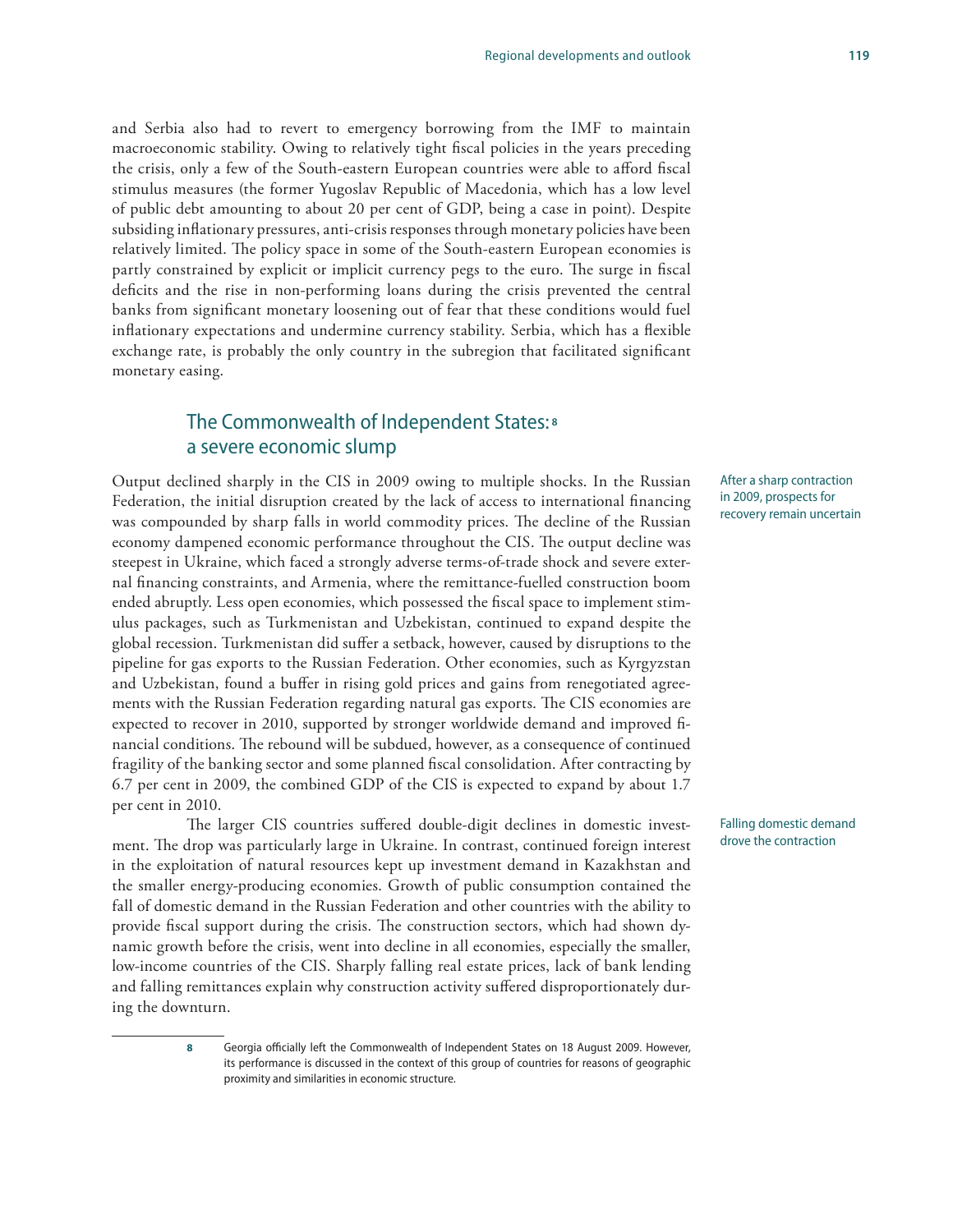Current-account trends diverged but overall surplus declined

The economic downturn has been accompanied by a sharp fall in both import and export trade volumes (see annex table A.16). The decline in the terms of trade further accentuated the nominal decline in export earnings (see figure IV.7) but the CIS countries were still able, despite considerable narrowing, to post a combined current-account surplus. Ukraine displayed the largest swing, with a small surplus in 2009 as output collapsed and the currency depreciated. The current-account surplus of the Russian Federation fell sharply while the current-account balance in Kazakhstan turned into deficit as lower commodity prices drove exports down and strong FDI and expansive fiscal policies contained the fall of imports. In Belarus, the collapse in demand and prices for oil products reduced exports while the cost of imports was increased by lower energy subsidies. Low-income non-energy exporting countries continued to post large current-account deficits. In Armenia and Tajikistan, the deficit widened further as lower remittances offset the impact of falling imports.

#### Unemployment is rising

Unemployment rates have increased starkly in most CIS countries as well as in Georgia (see annex table A.8). Unlike during previous episodes of severe economic disruption, wage payment arrears were not the first recourse taken by firms in the Russian Federation in a bid to survive; rather, the adjustment was undertaken through the shedding of workers. Armenia, Moldova and Ukraine also witnessed a significant deterioration in labour-market indicators. Moreover, the return of migrant workers who had lost their jobs in the Russian Federation caused a further increase in unemployment as well as social tensions in their home countries, especially the low-income CIS countries. In Kazakhstan, employment growth stagnated in 2009, but did not affect the rate of unemployment because of low population growth, government employment programmes and net migratory outflows.

#### Figure IV.7





**Source:** UN/DESA, based on data from CIS Interstat Statistical Committee, available at www.cisstats.com. **a** First half of 2009 relative to the first half of 2008.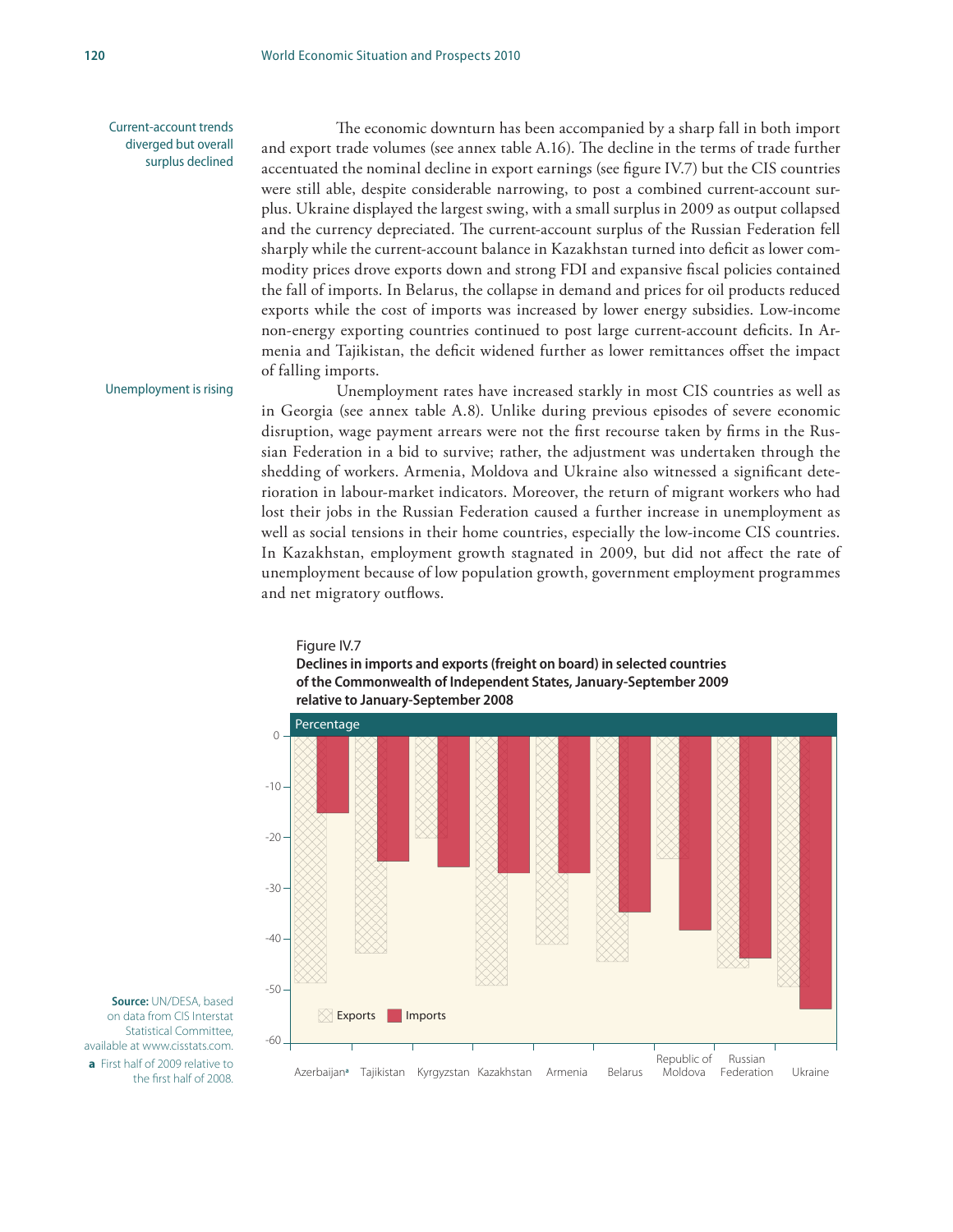Weak domestic demand and falling energy and food prices have dampened inflation throughout the CIS (see annex table A.5). The pass-through effect has been modest in the Russian Federation and Belarus, however, as a consequence of rigidities in price adjustments. In Ukraine, the rate of inflation remained high as the impact of weaker demand and commodity prices was offset by the sharp exchange-rate devaluation and higher tariffs on utilities agreed upon with the IMF. By contrast, inflation decelerated sharply in the smaller economies of the CIS, as well as in Georgia, where the impact of currency depreciations was weaker.

As commodity prices declined and capital flows reversed, strong downward pressures on exchange rates emerged in a number of countries. While administrative restrictions were introduced to limit foreign-currency demand in Ukraine, the contagion of the devaluation of the Russian rouble in early 2009 also forced exchange-rate adjustments in other CIS countries. During the first half of 2009, after commodity prices had started to rebound and inflation concerns had receded owing to weak domestic demand, monetary policy shifted towards preserving financial stability and supporting economic activity. The space for monetary policy responses remains severely limited as a result of the precarious external situation and, in some countries, the increase in the de facto dollarization of their economies. Increased currency substitution has been a response to the ongoing exchangerate volatility. As access to foreign financing will continue to be limited in the near future and confidence in the economy stays weak, the concerns of monetary policymakers will need to be focused on the impact of liquidity injections on the exchange rate.

Fiscal deficits have increased as tax revenues declined, social spending increased and large amounts of resources were earmarked to rescue the ailing banking sectors of the larger CIS economies. Low-income countries were able to sustain higher spending pressures with the support of the IMF; Tajikistan, for instance, obtained resources through a three-year Poverty Reduction and Growth Facility and Kyrgyzstan was given access to the Exogenous Shocks Facility. In some cases, however, especially Ukraine, external emergency financing was insufficient and had to be complemented by tax increases, thereby limiting the effect of automatic fiscal stabilizers. By contrast, some commodity producers with large fiscal reserves, such as Azerbaijan, Kazakhstan and the Russian Federation, engaged in extensive stimulus packages (see box IV.1). This has played an important role in sustaining economic activity. Although a premature withdrawal of stimulus measures must be avoided, CIS countries will soon face the challenge of adopting and implementing medium-term fiscal consolidation plans and redefining spending priorities.

Despite the projected recovery in output (an albeit muted one), the CIS economies face major uncertainties in the outlook. A further weakening of commodity prices and continued difficulties in accessing international capital markets could colour economic prospects, particularly for countries with large external financing needs. Bank lending will remain depressed given continued financial fragility. Although energy-rich economies were able to deploy reserves for counter-cyclical measures, their policy space has narrowed in the outlook as significant amounts of reserves have already been spent and as fiscal consolidation will be needed in the medium term. Moreover, in the case of the Russian Federation, substantial financing gaps have already emerged and will pose difficulties in covering projected public spending. Despite the robust economic performance prior to the crisis, the current downturn highlights the risks associated with too heavy a reliance on only a few commodity exports and a low degree of economic diversification.

Inflation trends are down but significant differences have emerged

Monetary policy is supporting financial stability

#### Active fiscal policies seek to offset contractionary forces

#### Prospects are uncertain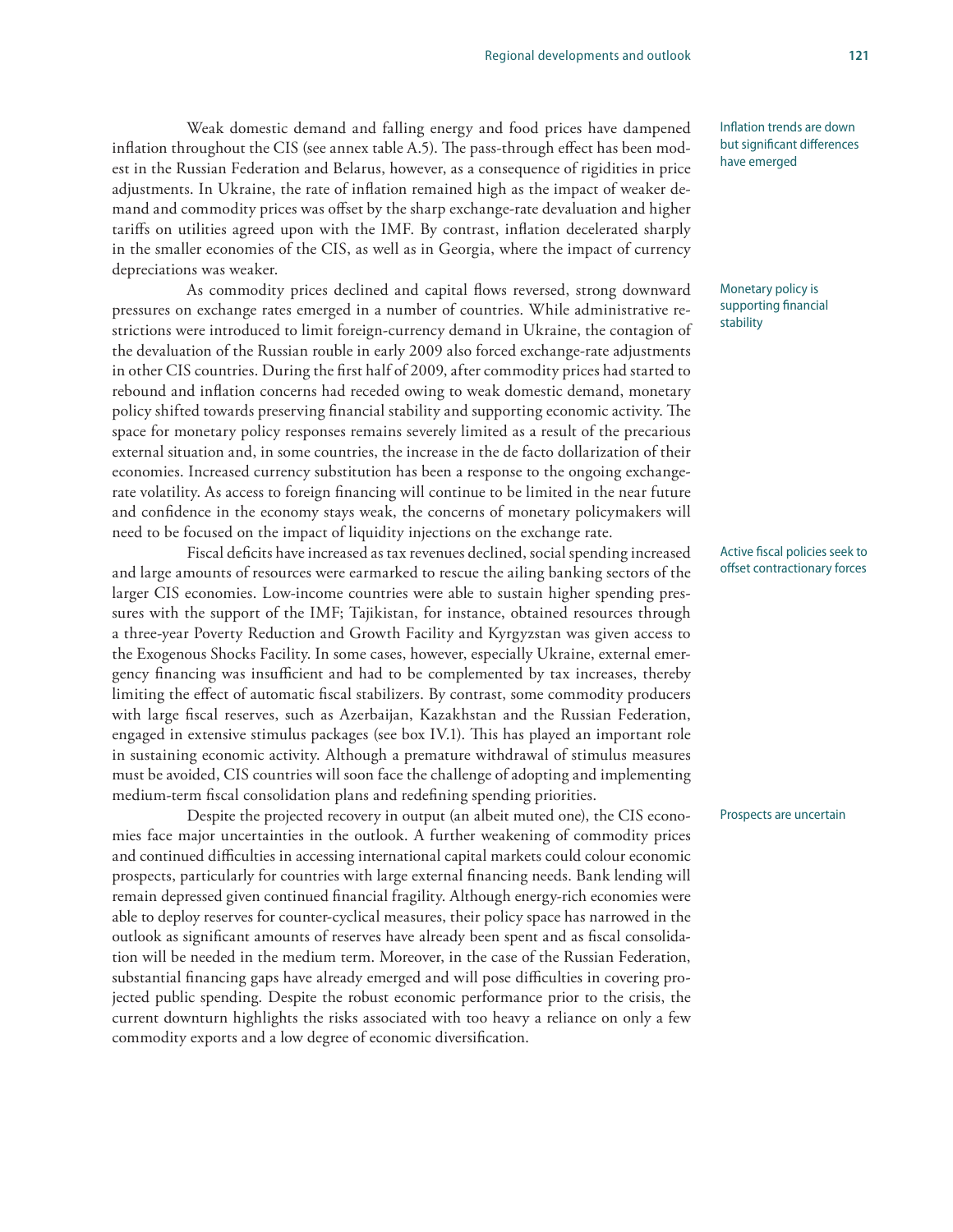#### **Box IV.1**

#### **Public finances in resource-dependent economies during the crisis: the case of the Commonwealth of Independent States**

Fiscal policy in resource-dependent economies faces specific challenges owing to the fact that public revenues are closely associated with cyclical fluctuations in world commodity markets. This has been the situation in many economies of the Commonwealth of Independent States (CIS) in which commodities still account for a large share of exports. Resource-rich economies can partly address cyclicality by establishing stabilization funds which are replenished during an upturn and can be used to smooth public expenditure during a downturn. The situation is, however, more precarious for resource-dependent economies that are not so richly endowed.

The global economic crisis has had a significant impact on public finances throughout the CIS region, both as a result of the fall in revenues and, in some cases, the increase in counter-cyclical discretionary spending. Countries started the current downturn with very different fiscal positions, and significant fiscal space for anti-crisis measures existed only in oil-producing countries, which had accumulated relatively large reserves in stabilization funds during times of high commodity prices.

The rules determining the accumulation and use of resources differ across countries but, broadly speaking, there has been a convergence towards a model that combines stabilization and saving functions to varying degrees (the offsetting of short-term volatility of hydrocarbon prices and the accumulation of resources on a long-term basis for intergenerational sharing). The reform of the Russian Federation's Stabilization Fund in 2008 explicitly recognized these two roles by splitting the resources into a Reserve Fund and a National Welfare Fund, with holdings reaching 9.7 per cent and 6.2 per cent of gross domestic product (GDP), respectively, by the end of that year (see figure A). In other countries in the region, these different functions are implicit in the rules defining the accumulation and use of resources in a single fund. By the end of 2008, the National Fund of Kazakhstan held assets equivalent to 20.6 per cent of GDP (see figure B), while the resources held at the State Oil



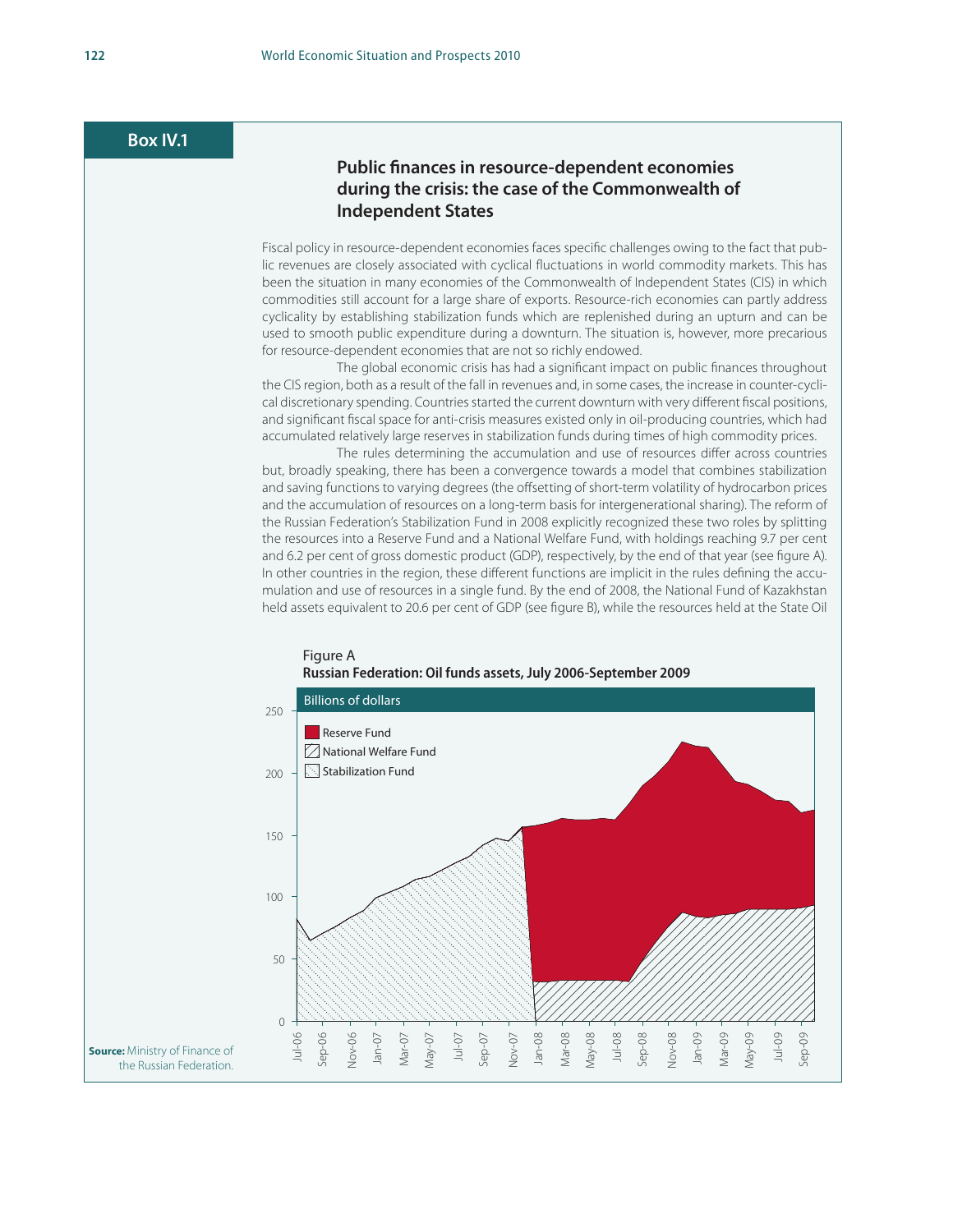

Fund of Azerbaijan reached 23.6 per cent of GDP. The larger size of the funds in these two countries reflects not only that they were created earlier but also that they had different sources and rules for the accumulation of resources.

During the years of high prices and fast output growth, saving part of the oil and gas receipts reduced overheating pressures and strengthened the capacity of public finances to deal with a possible downturn. However, buoyant oil and gas prices leading to rapid expansion also encouraged capital inflows, which, unlike current revenues, were not sterilized by the oil funds operating in CIS countries. These funds, by design, were effective in dampening appreciating pressures only on exchange rates associated with large current-account surpluses but not those related to capital inflows.

Reluctance to let the exchange rate appreciate fully as a result of large capital inflows created expectations of future appreciation that encouraged further inflows. Despite the support provided by cautious fiscal policies, loose monetary policies contributed to entrenched inflation. The strength of public finances, resulting in sovereign credit-rating upgrades, and the confidence-boosting effect of the oil funds, facilitated borrowing by the private sector in international capital markets. The reliance of the private sector on external financing became a growing source of vulnerability and the initial channel for the transmission of the worldwide financial crisis to Kazakhstan and the Russian Federation.**a**

Considering the existing fiscal space relative to the size of their economies, the countercyclical responses adopted by Kazakhstan and the Russian Federation were among the largest in the world. In Kazakhstan, the National Fund provided \$10 billion, or 7.4 per cent of 2008 GDP, in 2008-2009 to finance the government's stimulus package. In the Russian Federation, the fiscal measures introduced in 2008 and those announced in 2009 were equivalent to about 7 per cent of GDP. For the first time since 2000, a budget deficit will emerge in both countries in 2009.

The future dynamics of these countries' budget deficits will depend on the evolution of oil prices, the robustness of the economic recovery and the policy decisions regarding maintenance or withdrawal of fiscal stimulus. Given the starting position—the 2009 shortfall of the federal budget **a** See *World Economic Situation and Prospects 2009*  (United Nations publication, Sales No. E.09.II.C.2), chapter IV, box IV.1, pp. 104-106.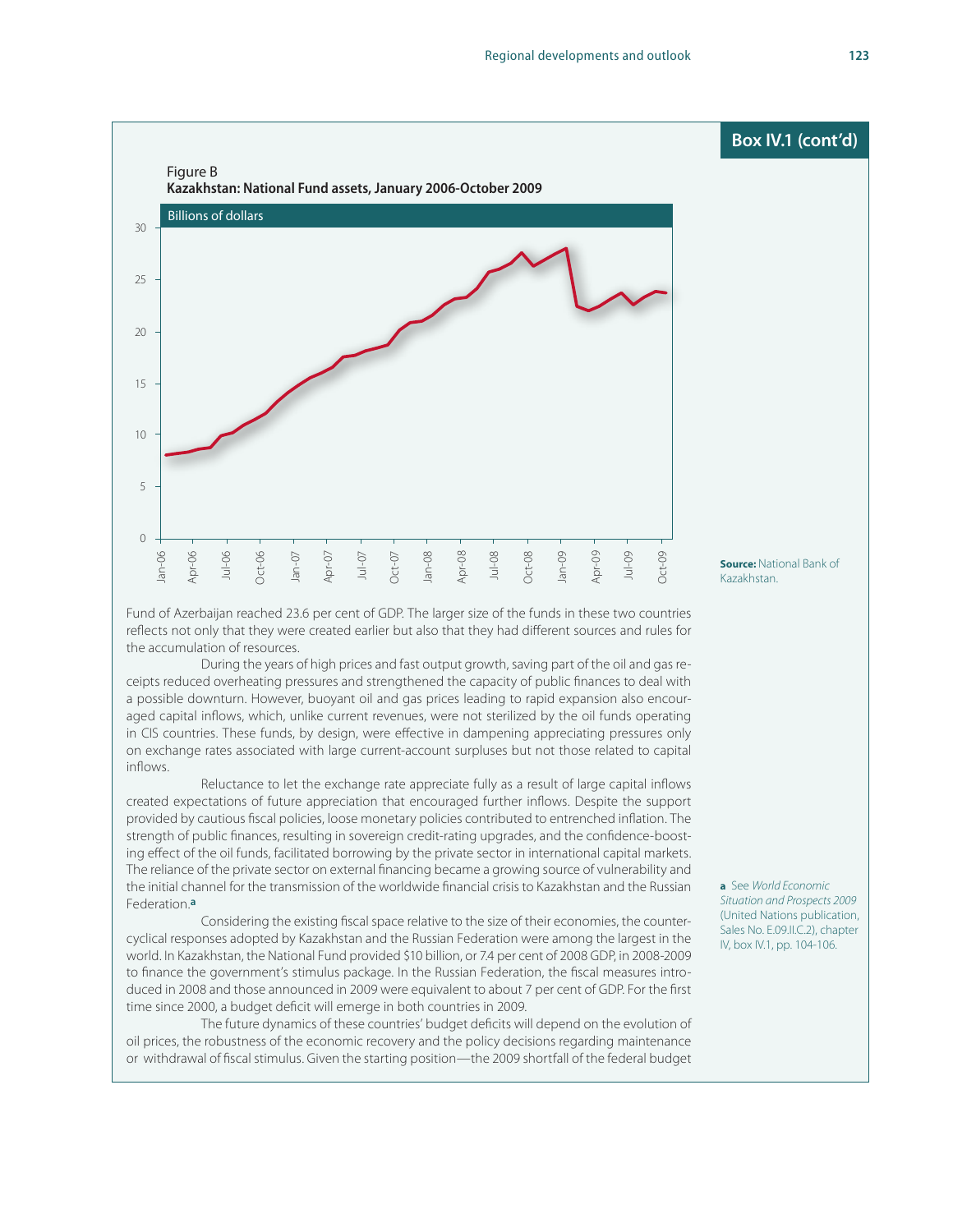#### **Box IV.1 (cont'd)**

deficit in the Russian Federation is projected at about 9 per cent of GDP—budget deficits will persist in the coming years. The necessary financing of these deficits will be a radical departure from the pre-crisis environment, where the Government had practically withdrawn from capital markets. Official projections envisage the depletion of the Russian Reserve Fund by the end of 2010. Net foreign financing in 2010 is initially estimated at \$16 billion and similarly large amounts will need to be raised over the subsequent two years.

The projected reliance on foreign capital markets introduces a new source of vulnerability and emphasizes the need to put in place financial and institutional reforms that facilitate the mobilization of domestic resources. In this context, the potential contribution of privatization initiatives may be discussed. The willingness of investors to finance these deficits will depend on the credibility of the plans put forward to return public finances to more sustainable levels. They will need to be anchored in medium-term plans that envisage fiscal consolidation as the situation improves. The current difficulties have, however, unwound progress that has been made in putting in place a formal system of fiscal rules.

Fiscal balances have deteriorated in virtually all CIS economies as a result of lower economic growth, declining trade and falls in the prices of other commodities. Given the absence of fiscal reserves and the difficulties in financing those deficits, many countries have been unable to let automatic fiscal stabilizers work fully and have been forced to cut public expenditures, despite some official financing. In Ukraine, International Monetary Fund (IMF) support envisaged a tightening of fiscal policy, excluding the costs of domestic banking recapitalization. In Belarus, the agreement with the IMF did not leave space for counter-cyclical fiscal stimulus, although it did leave support to the banking sector outside fiscal ceilings. In the poorest countries in the region, the low degree of financial development has spared them from the costs of a banking crisis. However, external official financing represents the only way to offset the sharp falls in fiscal revenues and avoid the need for dramatic compression in expenditure.

# **Developing economies**

Average growth in developing countries slowed considerably from 5.4 per cent in 2008 to 1.9 per cent in 2009, corresponding to only 1 per cent in per capita terms. Overall, developing countries were hit hard through financial and, especially, trade channels, with the magnitude of the impact varying according to openness and export dependence. Countries whose growth depends strongly on exports of energy, minerals and manufactured goods were the most severely affected. By contrast, China and India, whose growth is less export-led, showed resilience, mainly owing to strong fiscal and monetary policy interventions and the large size of their domestic markets. Together with other economies in East Asia, both countries are expected to be drivers of a global recovery. Over the next year, economic activity is expected to gain momentum across all developing regions. Many developing countries in Africa, Western Asia and Latin America and the Caribbean are expected to experience significant turnarounds as demand for oil and minerals strengthen. While average growth for developing countries is forecast to accelerate to 5.3 per cent in 2010, it still remains far below its potential.

Overall, the economic slowdown and the deterioration of labour markets had strong and very likely long-lasting adverse effects on poverty reduction and other development goals. As the global recovery still appears to be fragile and slow, developing countries face major challenges in achieving robust and sustainable growth.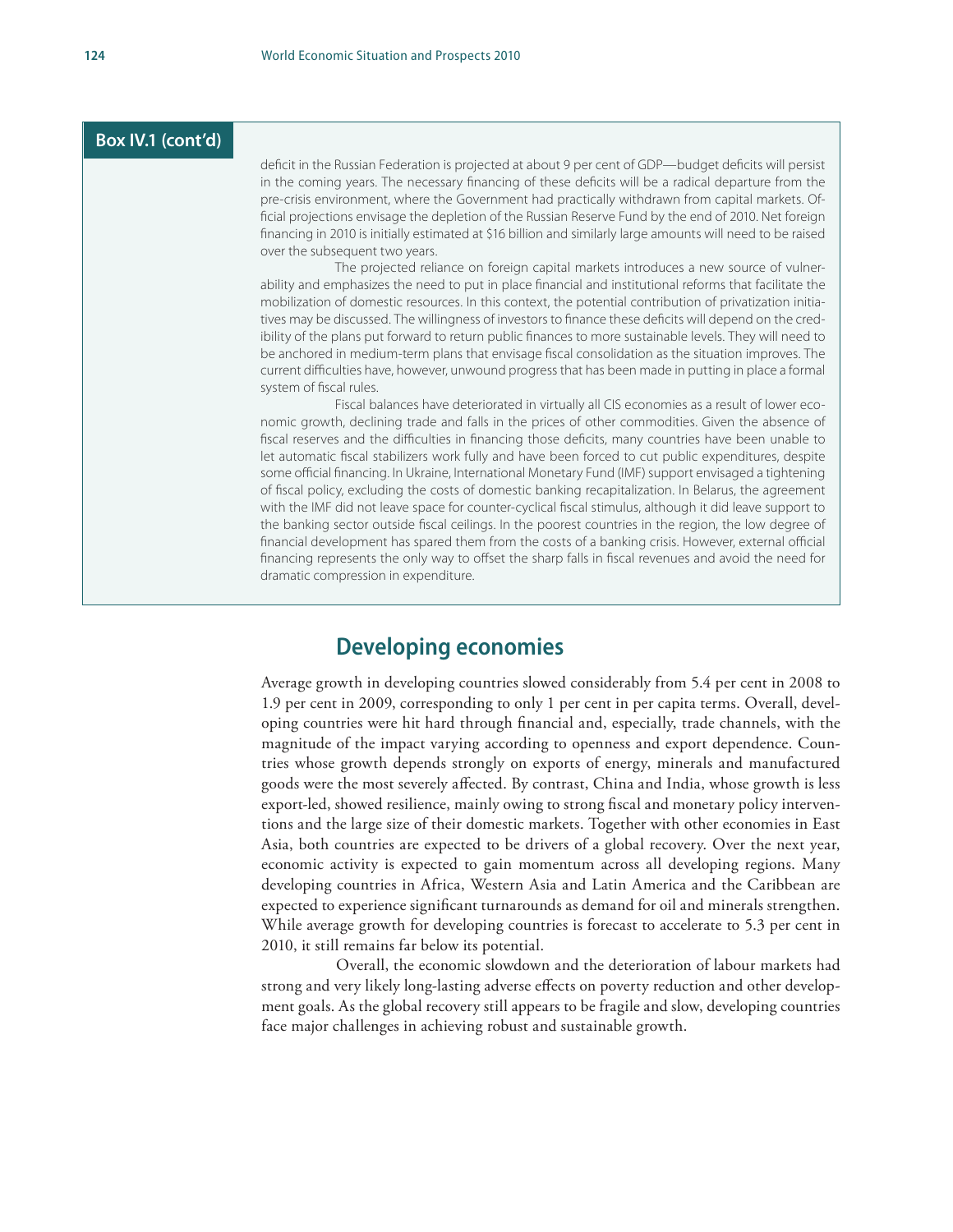#### Africa: signs of recovery, but concerns remain

There seems to be a growing sentiment in Africa that the worst of the economic and financial crisis has passed as signs of recovery begin to appear. The future of many mineral and oil exporters in the region looks brighter than in early 2009 as the prices and the demand for these commodities rebounded sharply at the end of the first quarter and general economic activities started to resume.

However, economic growth in almost all African countries will remain well below potential. Aggregate growth in Africa is estimated to be 1.6 per cent in 2009, down from an average of about 5.7 per cent during the period 2002-2008. Average GDP per capita for the region contracted by 0.7 per cent in 2009. The richer African countries faced stronger declines in per capita income than low-income countries owing to greater economic linkages with the rest of the world (figure IV.8). As all groups registered a growth of GDP per capita below 3 per cent, which is considered the minimum rate for achieving a meaningful reduction in poverty, 2009 marked an unfortunate reversal and offset part of the hard-earned social and economic gains that had been made in reducing both poverty and the large gap which still separates Africa from its Millennium Development Goals (MDGs). In addition, considerable economic difficulties remain, as seen in the two largest sub-Saharan African economies. In South Africa, manufacturing activities and the labour market remain depressed. In Nigeria, the banking system is experiencing severe distress. More worrisome, hunger levels have soared in the Horn of Africa and in East Africa, owing to prolonged droughts and are exacerbated by increased insecurity in some countries.

At the subregional level, Southern Africa contracted by 1.7 per cent in 2009, the worst regional performance on the continent. South Africa recorded its first recession since the collapse of the apartheid regime. This slowdown also spilled over to its neighbours, particularly Lesotho, Swaziland and Namibia. West Africa grew by 2.4 per cent in



… but the crisis will likely have long-lasting effects on development and poverty reduction

Southern Africa registered the strongest contraction, while East and North Africa were more resilient



**Source:** UN/DESA.

- **a** Excluding Seychelles and Swaziland, owing to lack of data.
- **b** Estimated
- **c** Forecasts.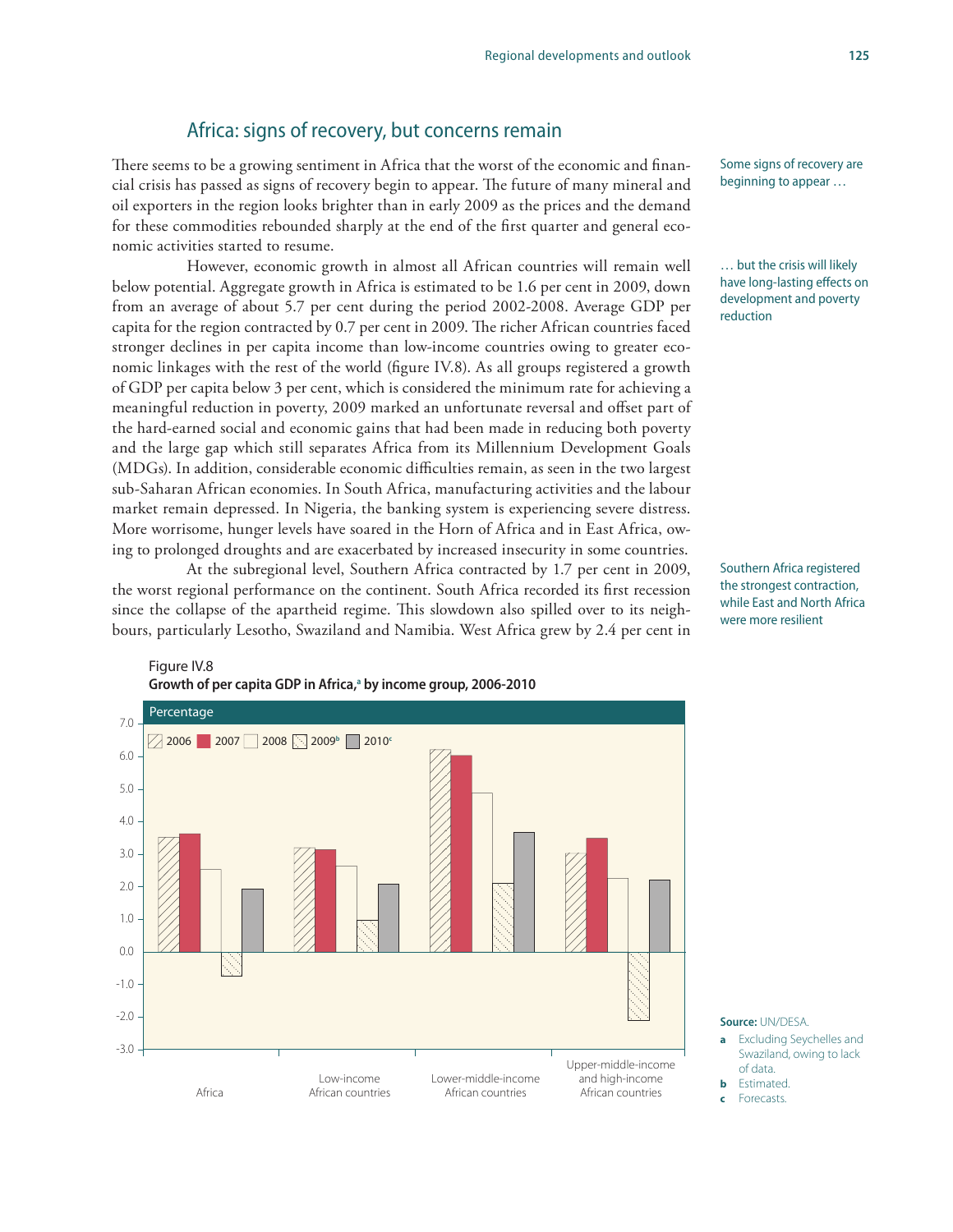2009. Nigeria, the second-largest sub-Saharan economy, grew by 1.9 per cent, as declines in the industrial sector and crude oil production were offset by increases in agriculture. Meanwhile, other food exporters of the region proved to be quite resilient as the demand and prices for commodities like cocoa, coffee and bananas remained robust. North Africa, with an average growth of 3.5 per cent in 2009, was also more resilient, owing to robust domestic consumption and excellent harvests in Algeria and Morocco. In Morocco, the unemployment rate even decreased from 9.6 to 8.0 per cent between the first and second quarters of 2009. East Africa recorded the highest subregional growth rate in 2009: owing to the dynamism in Ethiopia and in the five member countries of the East African Community, it expanded by 3.8 per cent. However, the significance of such a positive headline figure appears questionable in view of severe problems in satisfying the basic needs of a large number of those countries' citizens. More specifically, prolonged droughts and variations in rainfall, accentuated in some cases by conflicts and political turmoil, continue to have a devastating impact on a region where more than 20 million people are affected by severe hunger.

Unemployment and underemployment remain a major concern in Africa, especially among women and youth. Moreover, Africa has a very high rate of vulnerable employment,**9** which is expected to rise from 73 to 78 per cent in sub-Saharan Africa and from 37 to 42 per cent in North Africa between 2008 and 2009.

Weighted average inflation decreased to 8.1 per cent in 2009 as food and oil prices declined from their peak in 2008, although subregional levels remain diverse. In the Communauté financière africaine (CFA) zone, inflation is forecast at approximately 4 per cent in 2009. In North and Southern Africa, it is expected to be about 6 and 8 per cent, respectively, while it is likely to remain at about 15 per cent in East Africa. In the outlook, as prices are expected either to decline slightly further or to remain stable at their October 2009 level, inflation is forecast to be about 6 per cent in 2010. However, food prices will likely soar in many East African countries as the food crisis affecting their populations intensifies.

Many of Africa's biggest central banks have reduced their main interest rates by between 3 and 5 percentage points since the last quarter of 2008. While most African countries' financial systems have not been adversely affected by the crisis, the Central Bank of Nigeria injected \$2.6 billion into five troubled banks in August 2009 before injecting an additional \$1.3 billion into four other banks at the beginning of October.

Due to prudent management of public finances during periods of robust growth, many African countries entered the current crisis in a better fiscal position than in past crises. Some countries, such as Egypt, Mauritius, Nigeria and South Africa, embarked on fiscal stimulus packages, primarily in infrastructure. Nevertheless, the economic crisis has strained budgets in the region. With the exception of Ghana and a few other countries, almost all African countries experienced a deterioration of their fiscal balances in 2009. In oil-importing middle-income countries (MICs), this decline can be mainly explained by increased government expenditure, while in most of the energy-exporting MICs, the main factor was the decline in government revenues. The crisis also forced most of the major oil exporters to switch from fiscal surplus to deficit this year. While most of their Governments entered the crisis in strong budget positions after the prices of their exports skyrocketed in 2008, some of these countries, such as Angola, Chad and Nigeria, revised their budgets downwards for 2009 after oil prices fell below \$40 per barrel (pb). Nevertheless, near-term prospects look brighter as oil prices have rebounded to \$70-\$80 pb, and this may be reflected in the upcoming budgets.

Vulnerable employment rates have increased further

Inflation will decline, except in countries facing a food crisis

While most financial systems were not adversely affected, the Nigerian banking system is experiencing severe distress

Fiscal balances have deteriorated in 2009, forcing several oil exporters to revise their budgets downwards

**<sup>9</sup>** Vulnerable employment as defined by the International Labour Office is calculated as the ratio between the sum of own-account and contributing family workers to total employment.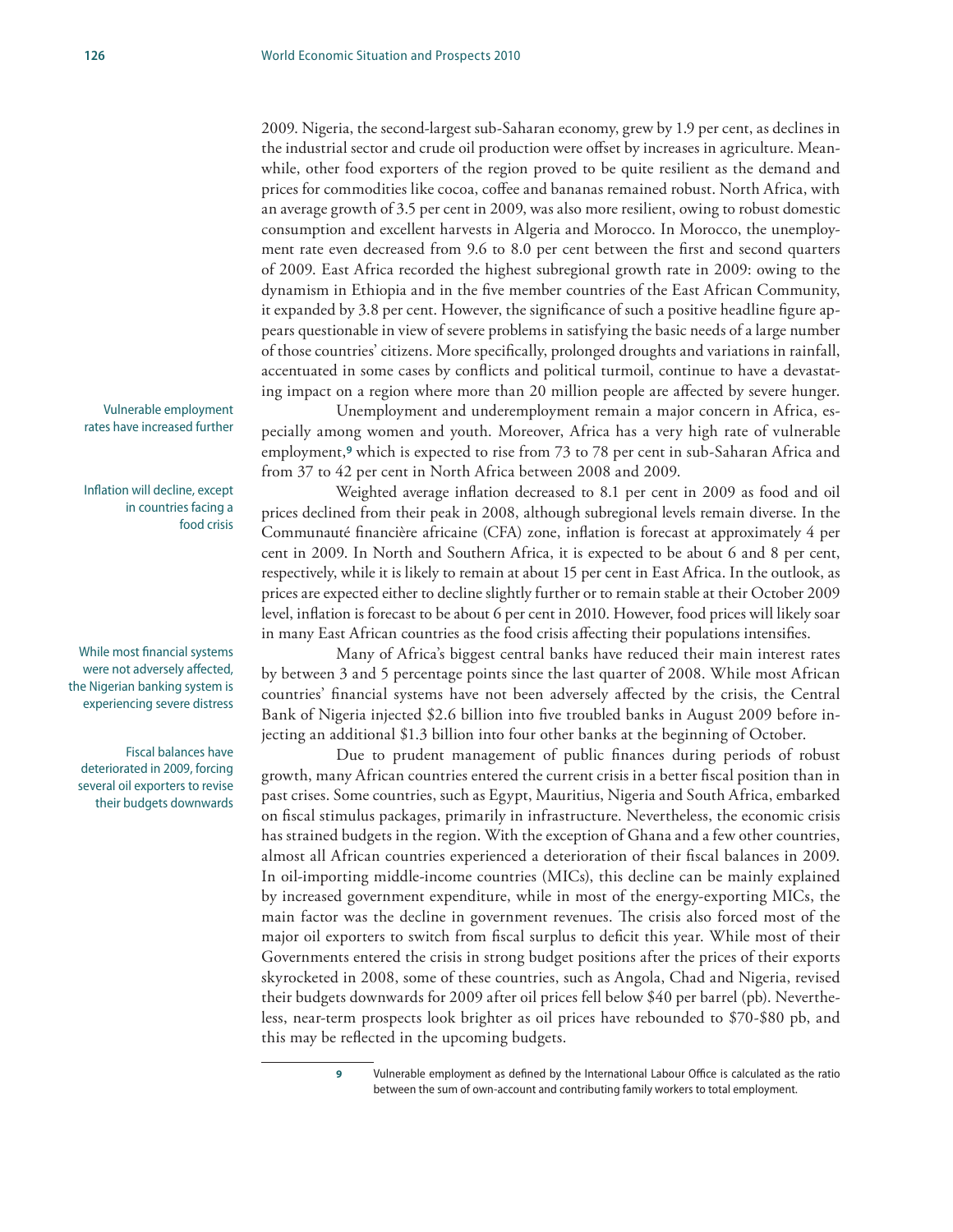#### Regarding trade, aggregate exports declined faster than imports owing to the sharp drop in the prices of oil and minerals. Hence, the aggregate African trade and current-account balances, which are mainly determined by the price of oil, switched into deficit in 2009 and will probably remain so in 2010. However, this aggregate picture contrasts dramatically with some country-specific situations. For instance, South Africa's trade balance moved into surplus in the second quarter of 2009 following a sharp decline in its volume of merchandise imports.

Preliminary data suggest that FDI flows to Africa declined in 2009, following five years of uninterrupted growth. Natural-resource producers, which attract a large share of the region's inflows, suffered particularly as some projects were interrupted. Rwanda, whose FDI went up sharply during the first half of 2009, constitutes one of the few exceptions.

In comparing the average monthly levels for African currencies between January and September 2009 with the 2008 average, all African currencies had depreciated vis-à-vis the dollar as that currency had recorded a significant rebound in the second half of 2008 and early 2009 owing to flight-to-safety effects (see chapter I). While the average depreciation had been about 10 per cent up until September 2009, the currencies of the Democratic Republic of the Congo, Ghana, Seychelles and Zambia had depreciated by more than 30 per cent.

The global economic crisis and adverse weather shocks have undoubtedly complicated efforts to restructure those African economies that continue to rely heavily on agriculture and commodity exports. However, while significant threats to political stability persist in several countries, modest progress has been observed in terms of improvements in economic governance and public sector management.**10** This progress may have helped some African countries to mitigate the worst social and economic consequences of the global crisis. Moreover, several African countries have continued to implement long-term reforms to improve their business environment and investment climate, despite the challenges presented by the crisis.

While African countries have taken a number of initiatives to lessen the impact of the economic downturn, their recovery will mainly depend on the revival of the global economy. Moreover, many African countries are expected to remain below their growth potential during the next few years, as the economic crisis will have long-lasting effects. As global demand recovers, Africa is projected to grow by 4.3 per cent in 2010. In addition, African countries are expected to benefit from plans to boost domestic demand and from a gradual recovery in FDI and other private flows.

However, numerous downside risks to economic growth remain. A key structural element relates to the continued high dependence of most African economies on primary commodity exports, which are subject to strong fluctuations in demand and prices. Other downside risks include the possibility of prolonged global recession, failure of donors to meet aid commitments, fragility of domestic financial sectors, limited access to foreign borrowing, erratic weather conditions and political instability in some countries. To mitigate these risks, Africa needs to make greater efforts, with the help of donors and international financial institutions, to implement long-term reforms and strategies in order to reduce vulnerability to external shocks, improve mechanisms of transparent and effective public administration, strengthen private sector development and promote investment, employment generation and poverty reduction.

African trade and current accounts switched into deficit as oil revenues dropped

FDI is likely to decline as projects have been interrupted

All African currencies depreciated by an average of 10 per cent compared with 2008

African growth continues to rely heavily on agriculture and commodity exports, but progress has been made in improving governance

Although Africa's future looks bright, growth will remain below potential over the next few years

**10** Economic Commission for Africa, *African Governance Report II,* Oxford University Press, Oxford, United Kingdom, 2009.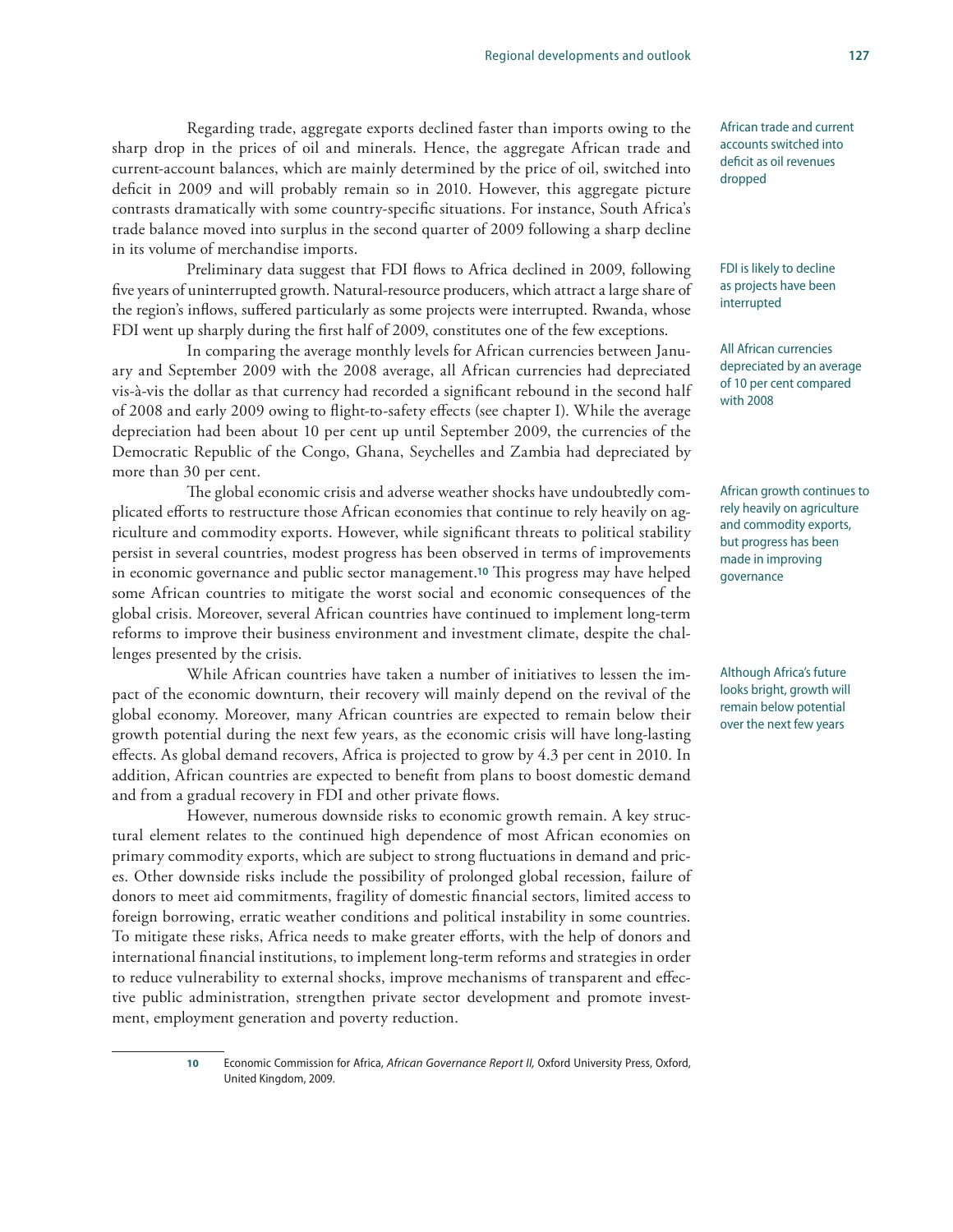East Asia has rebounded after experiencing a sharp economic slowdown

Expansionary monetary and fiscal policies are driving the recovery

Government measures have helped stabilize labour markets

The East Asian economies rebounded in the course of 2009 after suffering severe downturns in the aftermath of the Lehman Brothers bankruptcy, when exports, industrial production and domestic investment weakened sharply. Driven by a strong performance of China's economy, average regional growth in 2009 is estimated at 4.1 per cent, down from 6.2 per cent in 2008 (see annex table A.3). Economic activity in East Asia is expected to gain further momentum in 2010 as exports and private sector demand continue to recover, with average growth forecast at 6.7 per cent.

East Asia: leading the global recovery

In many East Asian economies, strongly expanding government expenditures on consumption and investment drove the recovery. At the same time, aggressive monetary easing and fiscal policy measures, such as tax rebates and the extension of credit lines to households and firms, supported private sector demand. Since the second quarter of 2009, export sectors have recovered gradually as demand for manufactured goods stabilized, trade finance improved and inventories were built up. Overall, growth disparities within the region were wider in 2009 than in previous years although most countries benefited from strong macroeconomic fundamentals at the onset of the crisis. Viet Nam and the region's less export-dependent economies of China and Indonesia showed remarkable resilience on the back of buoyant domestic demand, which had been spurred by rapid credit growth and sizeable fiscal stimulus measures. In fact, much of East Asia's growth in 2009 is accounted for by China, where GDP expanded by 8.1 per cent compared to 9.0 per cent in 2008. In 2010, growth in China is forecast to accelerate to 8.8 per cent as economic policies remain expansionary. The smaller, heavily export-dependent economies of the region were much harder hit by the global recession, with rapidly falling exports triggering severe declines in investment. Several of these economies, for instance Hong Kong Special Administrative Region (SAR) of China and Singapore will experience fullyear contractions of GDP in 2009. However, they did rebound strongly in the course of the year and are likely to benefit the most from the expected recovery of global demand and trade activity in 2010.

Across East Asia, labour markets started to improve in the second half of 2009 after deteriorating markedly at the beginning of the year, when the manufacturing industries in the region suffered dramatic contractions. Government measures, such as direct wage subsidies, tax reductions, easier access to credit and higher infrastructure spending, played a key role in alleviating an emerging employment crisis. In 2010, labour markets are expected to see further modest improvements owing to the recovery of export industries and continued government stimulus in support of domestic demand. In the heavily export-dependent economies, unemployment rates are now much higher than in recent years. In Taiwan Province of China, for instance, the unemployment rate reached 6.1 per cent in August 2009, the highest level since record-keeping began in 1978. In some of the more populous countries of the region, including China, Indonesia and the Philippines, the impact of the current crisis on unemployment levels has been relatively muted. However, since in many countries, labour surveys are conducted only infrequently and underemployment is often not adequately recorded, the actual employment situation may be weaker than suggested by officially reported data. Several countries, for instance Indonesia and Thailand, registered an increase in informal and vulnerable employment as weak social protection systems and widespread poverty have forced people to take whatever work is available.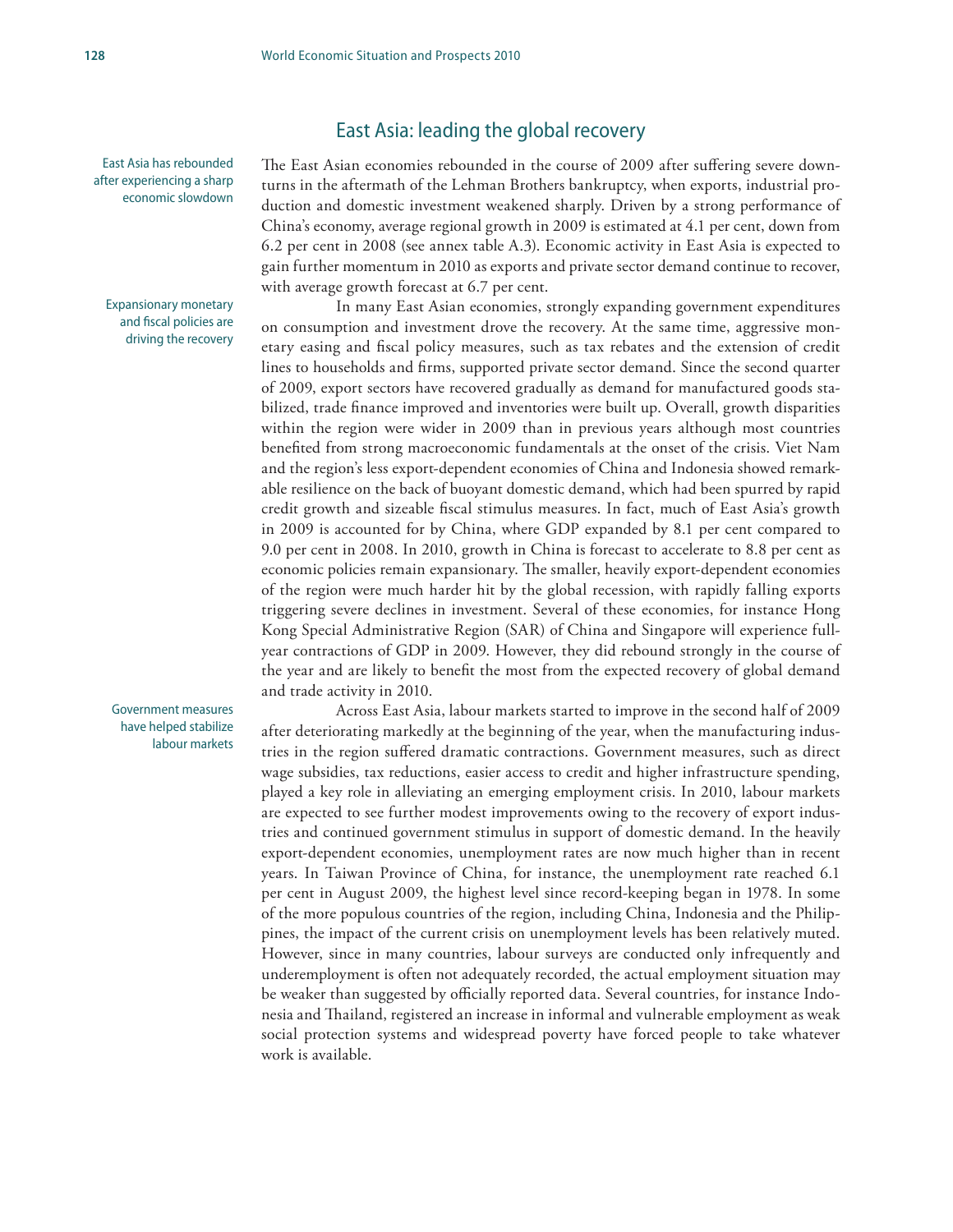Average consumer price inflation in East Asia declined from 6.0 per cent in 2008 to 0.6 per cent in 2009 owing to weaker domestic demand, significant excess production capacity and, most importantly, lower oil and commodity prices in world markets. Several economies, including China, Taiwan Province of China and Thailand, experienced deflationary pressures. However, these pressures started to ease in the third quarter as the base effect of the surge in energy and commodity prices in 2008 began to wane and economic activity across the region recovered. Inflation is expected to rise mildly in the course of 2010, mainly as a result of shrinking output gaps and higher global commodity prices. Nonetheless, in most countries, inflation will likely remain low during 2010, except in Viet Nam, where pressures are expected to be high.

Central banks across the region eased monetary policy aggressively between October 2008 and April 2009 to increase credit flows, support domestic liquidity and stimulate demand. During the rest of 2009, interest rates were kept at record lows in most countries as inflationary pressures continued to be subdued. The easing of liquidity stimulated credit expansion and domestic spending: for instance, domestic credit in China, Indonesia and Malaysia continued to record double-digit growth in 2009, fuelling concerns of asset bubbles. The People's Bank of China started to implement measures to rein in liquidity and bank lending, while thus far refraining from interest-rate hikes. In general, monetary authorities are expected to maintain an accommodative policy stance until a sustained recovery is ensured or inflationary pressures increase considerably. An early and decisive tightening of monetary policy is also complicated by the fact that it would likely fuel the appreciation of the domestic currency against the currencies of major trading partners, thus weakening the domestic export sector. Nevertheless, some East Asian central banks are expected to start raising interest rates from their current lows in the first half of 2010.

Most East Asian Governments responded to the sharp economic slowdown in the second half of 2008 by announcing large fiscal stimulus packages with a view to strengthening domestic demand, supporting the business sector and mitigating the impact of the crisis on the vulnerable and the poor. Overall, discretionary support during the course of 2009 has been stronger than in most other regions as East Asian economies benefited from healthy fiscal positions at the onset of the crisis. In addition, automatic stabilizers, such as welfare payments and unemployment insurance are relatively weak. In 2010, fiscal policy will remain expansionary overall, but many Governments will start to remove some of the extraordinary stimulus measures put in place in 2009 and will gradually move towards a more neutral policy stance. In China, the Government indicated that it would continue to implement its proactive fiscal policy. The increase in government spending led to a marked deterioration of fiscal balances in 2009. Nonetheless, budget deficits remained relatively moderate in most countries, ranging from 2.5 per cent to 5 per cent of GDP. Malaysia and Viet Nam have been outliers, registering deficits of more than 8 per cent, adding to concerns about fiscal sustainability.

The current crisis has illustrated the dependence of many East Asian economies on exports as their engine of growth. In the final months of 2008 and at the beginning of 2009, East Asia's merchandise exports and imports declined precipitously as the impact of lower final demand from developed economies was compounded by the high import content of the region's manufactured exports. Since the second quarter of 2009, exports and imports recovered gradually owing to improved trade finance, restocking of inventories and stabilizing final demand for manufactured goods. In most East Asian

Inflationary pressures remain low, mainly owing to excess capacities

Monetary policy will remain accommodative in 2010, though some central banks may start raising interest rates

Some Governments will gradually remove the extraordinary stimulus measures

Exports have started to recover after contracting sharply in early 2009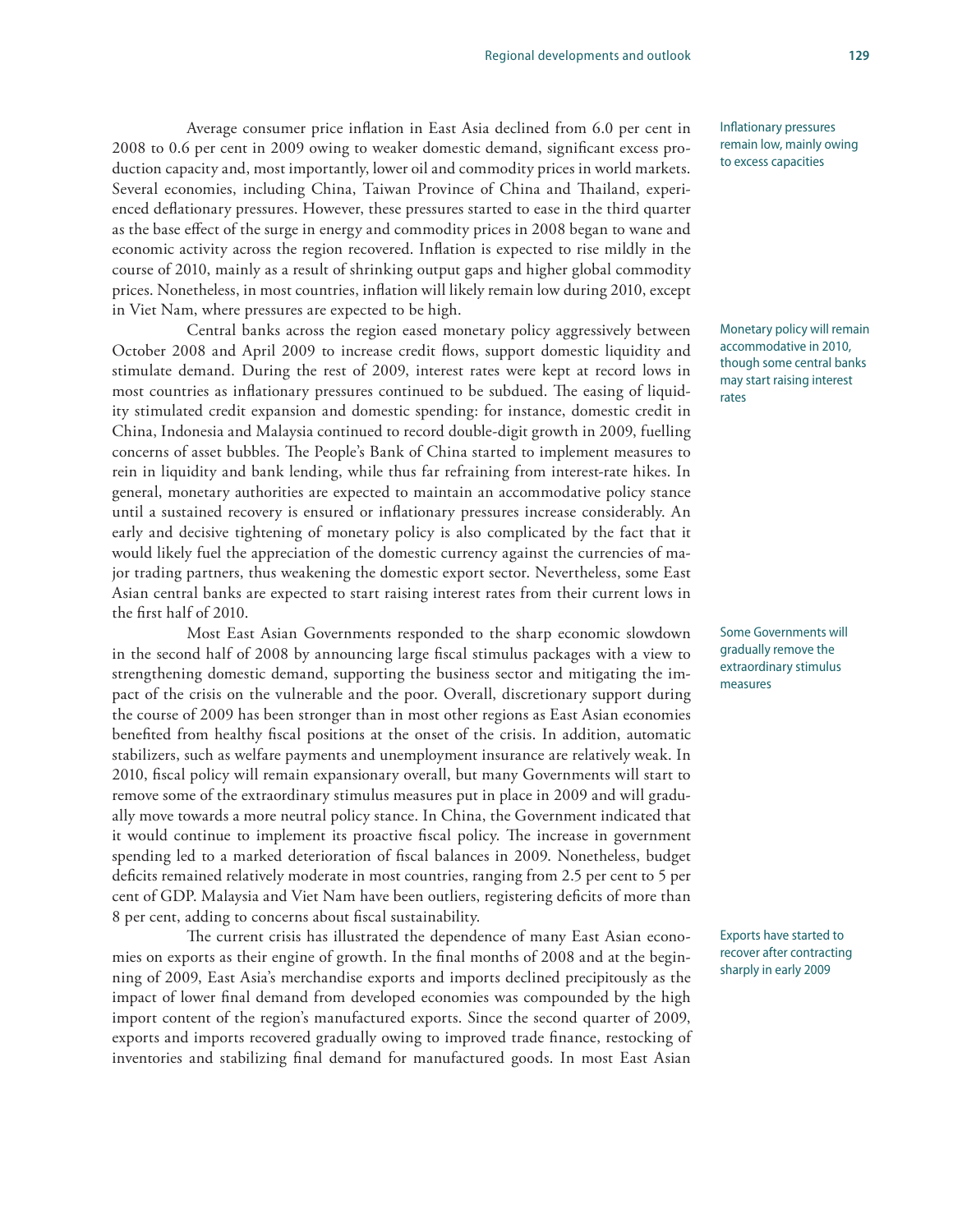economies, the decline in export earnings in 2009 was more than offset by reduced import bills, resulting in improved trade balances, most notably in Indonesia, the Republic of Korea and Thailand. The main exception is China, whose trade and current-account surpluses shrank markedly—a trend that seems unlikely to continue in 2010. Import bills will rise considerably in 2010 as domestic demand recovers and international energy prices move up. Trade surpluses may therefore start to narrow in many countries despite growth in export earnings. In several East Asian economies, particularly in the Republic of Korea, export sectors benefited from significant real depreciations of the national currencies in 2008 and early 2009 (see figure IV.9). However, since then, some currencies, such as the Indonesian rupiah, have appreciated markedly as a result of massive capital inflows, raising concerns among policymakers (see also box IV.2). Meanwhile, China faces mounting international pressure to allow the renminbi to appreciate and contribute more significantly to a global rebalancing.

While the overall outlook for East Asia is favourable, the region faces several major policy challenges and downside risks, including a premature exit or sharp reversal of the expansionary monetary and fiscal policy measures that were put in place over the past year. In some countries, continued large capital inflows, combined with strong domestic credit growth and sharply higher international commodity prices, might fuel asset bubbles and increase inflationary pressures. Central banks may therefore see the need to tighten monetary policy more aggressively than currently anticipated, thus hampering the fragile economic recovery. Besides, a possible escalation of the influenza A (H1N1) pandemic may undermine consumer confidence and harm the tourism sector, which is important for several East Asian economies.

The timing of the monetary and fiscal exit strategies poses a key policy challenge



Figure IV.9 **Real effective exchange rates in selected East Asian countries, 2005-2009**

**Source:** UN/DESA, based on data from JPMorgan. **Note:** An increase in the value indicates a real effective appreciation of the currency (see annex table A.13 for details).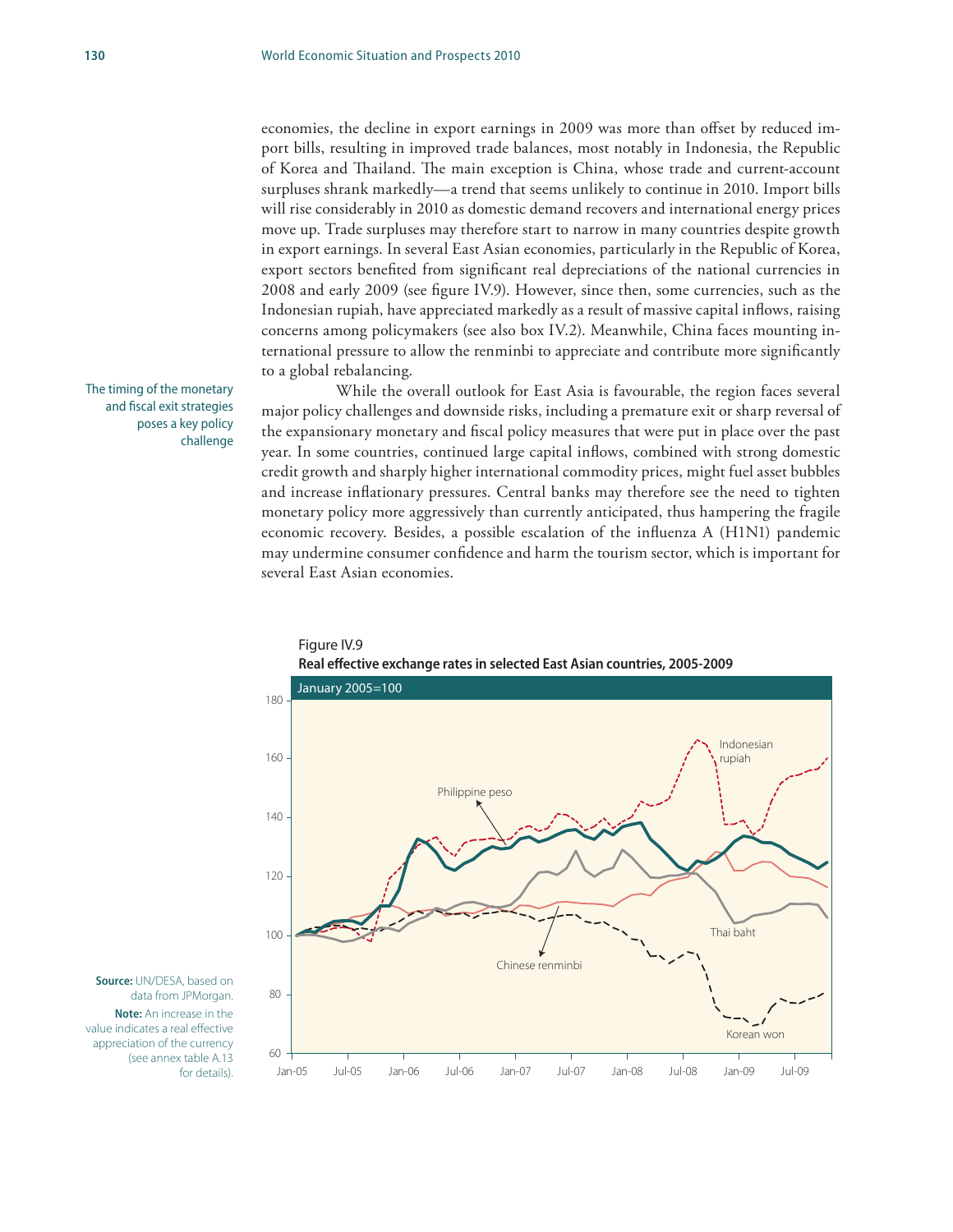#### **Progress in monetary and financial cooperation in Asia and the Pacific**

The global financial and economic crisis has again directed the attention of policymakers to the lack of financial tools and policies available at the regional level over and above those in the hands of national governments. While most countries had built up sufficient reserves to protect their balance of payments, other countries, most notably Pakistan and Sri Lanka, were severely impacted by capital outflows and did not have recourse to regional sources of assistance.

So far, the potential for monetary and financial cooperation in the region has only been marginally tapped. A pressing policy gap for the region, which has been highlighted by the recent crisis, is the lack of mechanisms for coordinating exchange-rate policies. Such mechanisms could be particularly important during the economic recovery phase as pressure on countries to maintain exchange-rate competitiveness increases. The Asian Clearing Union, which was established in 1974 at the initiative of the Economic and Social Commission for Asia and the Pacific (ESCAP), remains limited to the clearing of settlements and does not deal with exchangerate stability for intraregional trade. The development of an Asian bond market, another regional initiative, could also be accelerated. At present, it remains at the preparatory stage, with discussions among Governments relating to issues such as regulation and harmonization. Integration and credibility of regional bonds could be encouraged through the issuance of debt denominated in Asian Currency Units or a similar basket of currencies.

The current crisis presents the region with a window of opportunity to press forward with a truly effective regional crisis-response fund. Such a window also opened immediately after the 1997 crisis but the relatively rapid return to economic growth resulted in a loss of policy urgency.

As agreed at the Fifteenth Summit of the Association of Southeast Asian Nations (ASEAN) held in Hua Hin, Thailand, from 23 to 25 October 2009, the ASEAN Plus Three Chiang Mai Initiative reserve pool—known as the Chiang Mai Initiative Multilateralization (CMIM)—will be implemented by the end of 2009. The agreement paves the way for the conversion of the existing system of bilateral swap agreements between ASEAN Plus Three countries, amounting to \$80 billion, to a multilateral pool of \$120 billion. Eighty per cent of the new funds will be provided by the Plus Three countries, China, Japan and the Republic of Korea. Japan will contribute \$38.4 billion to the pool (it has also extended \$60 billion worth of yen-denominated swap facilities separately), as will China (including Hong Kong Special Administrative Region (SAR) of China), while the Republic of Korea will contribute \$19.2 billion. Within ASEAN, the contributions of member economies will be made primarily by Indonesia, Malaysia, Thailand, Singapore (each contributing \$4.76 billion) and the Philippines (\$3.68 billion). The reserve pool could evolve into a truly effective first line of defence in situations of balance-of-payments difficulties or banking sector pressures. However, it appears at present that the same restrictive conditions attached to the Chiang Mai Initiative remain in place, most importantly the fact that only 20 per cent of borrowing is unrestricted, while 80 per cent is tied to IMF conditionality.

Many other issues still need to be resolved before this agreement can fulfil its function as a defence mechanism in the event of a balance-of-payments crisis. For the agreement to become a first line of defence during a crisis, its geographical coverage, size and functions will need to be expanded. To be effective in preventing systemic crises, a regional crisis fund should attempt to include as many systemically important countries in the region as possible. The quantum of resources placed in the fund should be sufficient for it to act as the lender of first resort in the event of macroeconomic difficulties. Within its remit, the fund should also ideally include support to domestic financial sectors by Governments, in addition to balance-of-payments support, similar to the lending provided by the IMF to countries in difficulty. Critically, for the fund to be operational, an institutional structure must be set up and would include revising the relationship with the IMF. The fund would require a physical infrastructure with a well-qualified and independent secretariat that would engage in monitoring economies prior to and during crises as well as in designing and monitoring the terms associated with lending to regional Governments.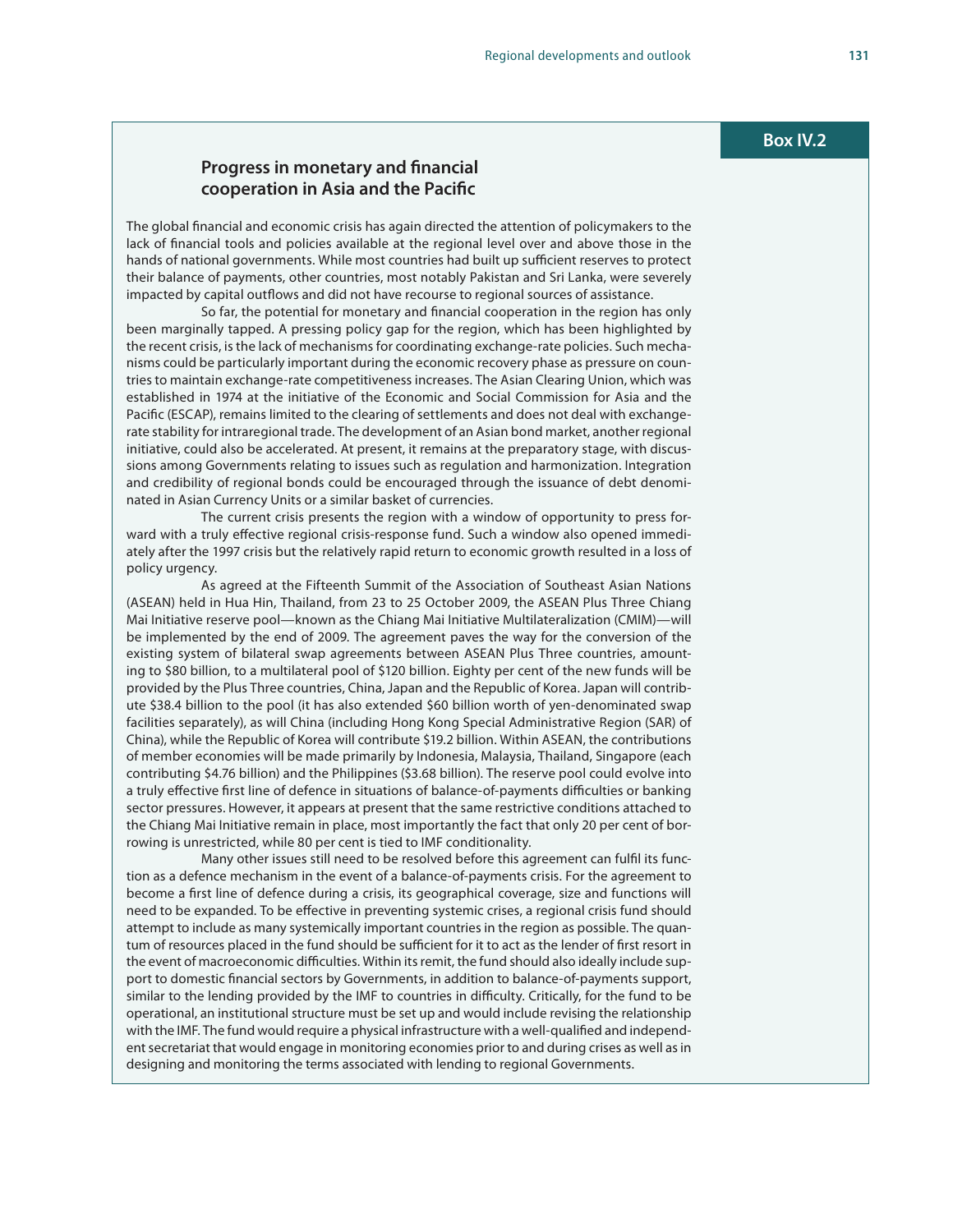#### South Asia: resilience to the global crisis

South Asia has shown considerable resilience in the face of the global crisis

Robust growth, particularly in India, is supported by increased public spending

Export-oriented industries saw significant job losses in 2009

Food price inflation remains elevated despite lower commodity prices

The global economic crisis adversely affected South Asia through weakening export demand and reduced capital inflows, but the slowdown in growth has been less severe than in other developing regions. Average growth decelerated moderately from 6.5 per cent in 2008 to 4.7 per cent in 2009. Overall, South Asian economies showed considerable resilience as domestic demand was supported by strong remittance inflows, lower inflationary pressures, accommodative monetary policies and sizeable fiscal stimulus measures. In 2010, regional growth is expected to pick up, to 5.5 per cent, as exports recover and domestic demand remains strong (see annex table A.3).

India continues to lead the growth momentum of the region and its economy expanded by 5.9 per cent in 2009, down from 7.3 per cent in 2008. Growth was underpinned by a large increase in public expenditures. Private consumption and investment also continued to expand—although at a lower pace than in previous years—owing to tax cuts and the easing of credit delivery to specific economic sectors. In 2010, growth is forecast to accelerate to 6.5 per cent on the back of stronger private consumption and investment and a moderate recovery of exports. The long-term growth prospects of the Indian economy remain promising given the high rates of domestic savings and investment and the improved macroeconomic policy environment.

Pakistan and Sri Lanka have received support from the IMF after suffering from large budgetary and external imbalances, which had resulted in a sharp deceleration of economic growth. However, Pakistan's outlook continues to be fragile owing to the volatile security situation and the ongoing violence, even though a slight recovery is projected in 2010. The prospects for Sri Lanka's economy, by contrast, have improved as the 25-year-long civil war ended in May 2009. In Bangladesh and Nepal, economic activity has so far been only mildly impacted by the global crisis. In both countries, private consumption has remained buoyant on the back of robust growth in workers' remittances and strong agricultural output. The Islamic Republic of Iran experienced a sharp economic slowdown since mid-2008 owing to lower oil prices and declining oil production, but a moderate recovery is expected in 2010.

Labour markets in South Asia continue to be characterized by a large informal sector and a heavy dependence on agriculture. While the impact of the economic crisis on official unemployment rates has been less pronounced than in other developing regions, labour-market pressures have intensified over the past year. Recent surveys in India and Sri Lanka show that the economic slowdown adversely affected employment levels, particularly in export-oriented industries, as well as the quality of employment. In India, the textile sector saw large job losses in 2009 as it suffered from weaker demand in developed economies and price cuts by Bangladeshi competitors. By contrast, employment levels in Indian firms catering to the domestic market have been largely unaffected by the slowdown. Moreover, the 2006 National Rural Employment Guarantee Act (NREGA), by which adults living in rural areas are guaranteed at least 100 days of wage employment per year, helped to mitigate the effect of slowing output growth. In Sri Lanka, unemployment increased to 6.2 per cent in the second quarter of 2009, up from 5.3 per cent a year ago, while the labour force participation rate declined to its lowest level in over a decade.

Inflation in most South Asian countries slowed in 2009 owing to the drop in commodity prices and the softening of aggregate demand pressures. Regional average inflation declined from its decade high of 12.6 per cent in 2008 to 10.9 per cent in 2009. However, in India, the Islamic Republic of Iran, Nepal and Pakistan, inflation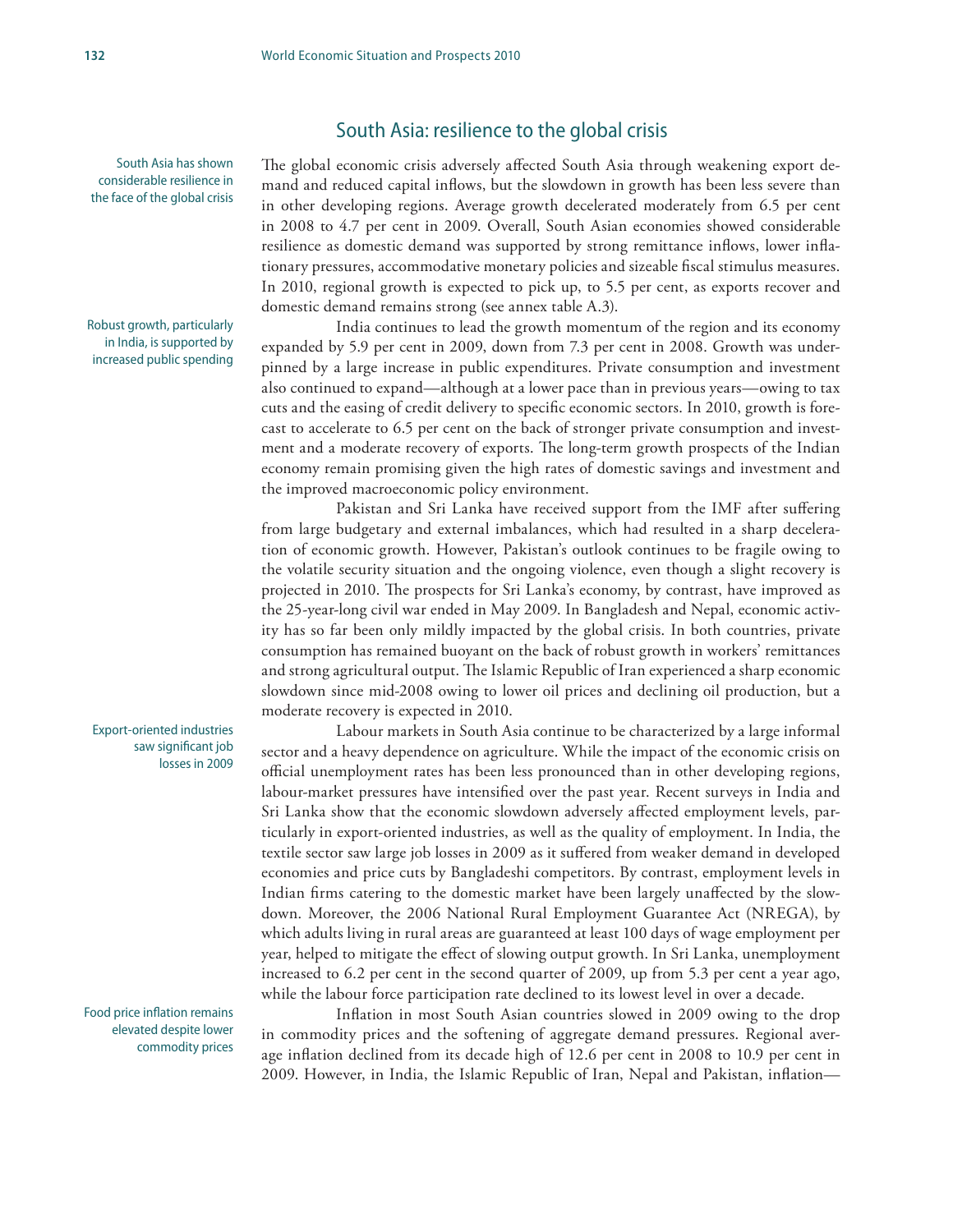particularly food price inflation—has remained persistently high due to a variety of factors, including large nominal exchange-rate depreciations, the reduction of fuel and other subsidies, the upward revision of minimum support prices for agricultural crops, as well as poor harvests owing to late monsoon rains in 2009. Unless international oil and commodity prices rise more quickly than expected in 2010, inflation is likely to slow in most countries, the regional average being forecast at 9.8 per cent.

Most South Asian central banks eased monetary policy in 2009, following a long period of monetary tightening in the region. Reduced inflationary pressures allowed for interest-rate cuts and other accommodative measures in order to provide greater liquidity to financial institutions and stimulate domestic economic activity. Most importantly, the monetary authorities tried to ensure adequate credit flows to productive sectors by directly influencing credit supplies. An example is the agricultural-cum-rural credit policy and programme in Bangladesh. The quick and aggressive moves by the Reserve Bank of India (RBI) helped to stabilize the financial sector and cushion the impact of the global crisis on the domestic economy. Other central banks eased monetary policy more slowly as inflationary concerns persisted. In the near term, most central banks are expected to maintain their accommodative policy stance as growth remains below potential and inflation continues to decline. However, the RBI is expected to tighten monetary policy in the course of 2010 as the focus is expected to shift gradually towards addressing inflationary fears.

Faced with challenging global conditions and slowing domestic economies, most South Asian Governments pursued expansionary fiscal policies in 2009, which resulted in further increasing budget deficits. Bangladesh, India and Sri Lanka implemented fiscal stimulus packages that included, for instance, special support for the sectors that were most severely affected by the crisis, additional spending on infrastructure and social programmes and—in the case of India—sizeable tax cuts. While fiscal expenditures increased significantly, revenue growth weakened over the past year. Therefore, most economies experienced sharply deteriorating fiscal balances in 2009, with deficits in Bangladesh, India and Sri Lanka ranging from 6 to 9 per cent of GDP. Several Governments, most notably that of India, are expected to wind down the stimulus measures in 2010 with a view to reducing the budget deficits.

Despite a drop in export revenues, trade and current-account balances improved in all South Asian economies in 2009 except in the Islamic Republic of Iran. Exports sectors were hard hit as demand from developed countries declined sharply, particularly for manufactured goods. The Islamic Republic of Iran, India and Pakistan registered the most severe contractions, with annual export earnings falling by more than 17 per cent. However, exports started to recover in several South Asian economies in the second half of 2009—a trend that is likely to continue in 2010. The decline in global energy and food prices, combined with the slowdown in domestic demand, led to sharply lower import bills, while remittance inflows continued to increase substantially. Currentaccount deficits narrowed markedly as a share of GDP in India, Pakistan and Sri Lanka. Bangladesh is expected to report a larger surplus than in 2008. Meanwhile, pressures on the domestic currencies of India, Pakistan and Sri Lanka eased in the course of 2009 following sharp depreciations earlier.

In the near term, a sharper-than-expected slowdown in remittance inflows, renewed weakness in exports and lower agricultural output may drag economic growth in South Asian countries. Most economies continue to be highly vulnerable to weather conditions owing to insufficient irrigation and extensive subsistence farming. Lower agricultural output, combined with a marked rise in energy prices, may also push up inflation, Most central banks are expected to maintain their accommodative monetary policy stance

Expansionary fiscal policies have led to sizeable budget deficits

Current-account balances have improved despite sharply lower export revenues

Slowing remittance inflows and higher inflation may harm domestic demand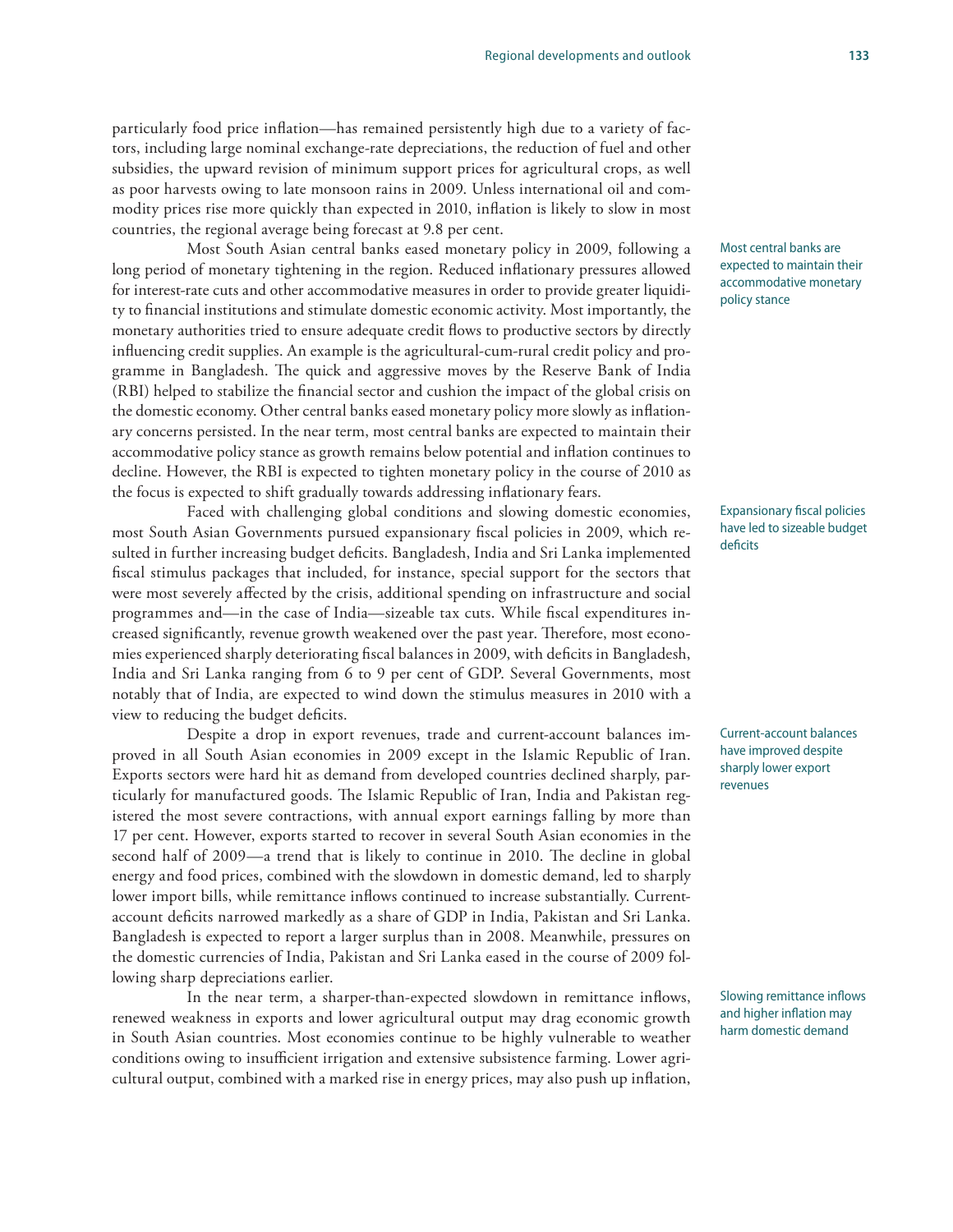which has remained elevated in several countries. This may constrain household spending, one of the drivers of growth in recent years. In the medium term, considerable risks are associated with the high fiscal deficits of many countries.

# Western Asia: improving global conditions will underpin a return to positive growth

With the world economy starting to see a recovery from recession through the second and third quarters of 2009, the economic sentiment in Western Asia has improved from pessimism to cautious optimism. As the region comprises the major crude oil exporters, the strong recovery of prices for crude oil to about \$80 per barrel has contributed to the optimistic projection for 2010. Nevertheless, Western Asia is estimated to experience an economic contraction by 1.0 per cent in 2009, down from a positive growth rate of 4.6 per cent in 2008 (see annex table A.3). The regional contraction is mainly driven by those economies characterized by a stronger international economic linkage with the United States and Europe. A fall in external demand and lower fund inflows from developed countries, especially in terms of private foreign capital, contributed to lower net exports and a slowdown in investment projects. However, as in the case of Saudi Arabia, for example, resilient domestic demand, backed not least by fiscal stimulus measures, helped to prevent an even sharper fall in economic growth. In 2010, the region is forecast to experience a rebound in economic growth to 3.6 per cent, underpinned by a solid performance of the oil-exporting economies in the light of higher oil prices.

External demand conditions, which in many respects led the region into the downturn, will also determine the extent and speed of the recovery. Oil exporters will benefit from the recovery in oil prices from their trough at the end of 2008, which was driven by more optimistic expectations regarding global growth and its effect on oil demand, by the fall in the value of the dollar and, at least in part, by a significant production cut by the Organization of the Petroleum Exporting Countries (OPEC) that became effective at the beginning of 2009. In Saudi Arabia, for example, after a sharp contraction by more than 50 per cent in 2009 compared with the previous year, the trade surplus will move up again by about 37 per cent to \$103 billion in 2010. At the same time, non-oil exporters have been suffering from a sharp drop in global demand across virtually all product groups. However, with imports having contracted even more severely, countries such as Israel and Turkey will experience narrowing trade deficits in 2009. They are, however, expected to widen again in 2010 following the stabilization of domestic demand and higher import bills.

Meanwhile, domestic demand conditions varied widely among the countries in the region. Private consumption has suffered from generally weaker consumer sentiment in the course of the crisis. At the same time, personal disposable incomes are also under pressure from rising unemployment. In Turkey, government stimulus measures have helped to avoid a sharp contraction in private consumption. Similarly, Kuwait, Saudi Arabia and the United Arab Emirates are expected to experience continued growth in domestic demand in 2009, despite the contraction in real GDP and thanks to expansionary fiscal policies.

Consumer price inflation peaked in the second half of 2008. As a general trend, the rate of consumer price inflation has been declining since then in several countries in view of weaker demand and lower commodity prices. In this context, in the oilexporting economies, the lower oil price has removed upward price pressures both on the

Economic sentiment has improved from pessimism to cautious optimism

> Trade surpluses will increase again with rebounding oil prices

Fiscal stimulus is upholding domestic demand

Inflation has been decreasing, but is forecast to pick up moderately in 2010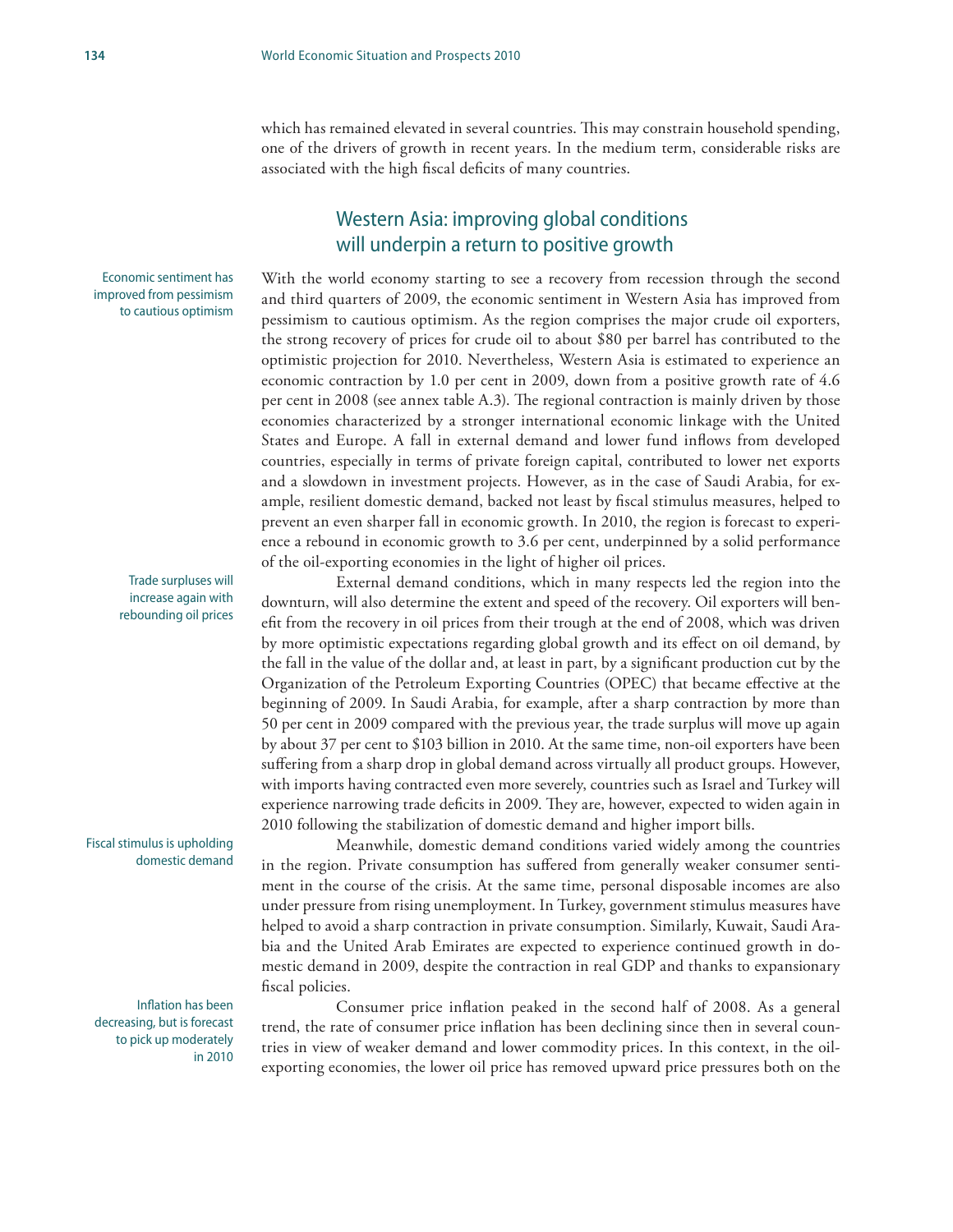#### supply and the demand sides, as lower revenues have curtailed overall demand. The decline in inflation has been particularly pronounced in Qatar, with the estimated consumer price inflation declining from 15.0 per cent in 2008 to -1.4 per cent in 2009 owing to lower commodity prices and a considerably weaker housing market. A similar scenario has been playing out in the United Arab Emirates, with inflation dropping from 12.3 per cent in 2008 to 1.5 per cent in 2009. In 2010, inflation is forecast to pick up moderately owing to the impact of the decline in the value of the dollar in those economies with a currency peg and low base effects.

The once-feared reverse mass migration of expatriate workers from the member countries of the Gulf Cooperation Council (GCC)**11** did not take place (see box IV.3) as the labour markets showed resilience. However, labour markets remained weaker in other parts of the region. For example, the unemployment rate of Jordan rose to 14.0 per cent in the third quarter of 2009, from 12.0 per cent in the same period of the previous year, while Turkey's unemployment rate increased to 12.8 per cent in July 2009, compared with 9.9 per cent in July 2008.

#### **The early impact of the financial crisis on expatriate workers in the Gulf Cooperation Council countries**

At the onset of the current global financial crisis, one of the major economic and social concerns in the Western Asia region, besides the abrupt plunge in crude oil prices, was the state of expatriate workers in the region's major oil-exporting countries, namely the member States of the Gulf Cooperation Council (GCC).**a** Despite active efforts to promote employment of national citizens in the private sector, the GCC member countries have remained dependent upon expatriate workers, implying a significant influx of foreign workers during the economic boom. This led to a pronounced expansion in the foreign workforce of the GCC countries, with the share of foreign nationals in the total population reaching 49 per cent in Bahrain (2007), 69 per cent in Kuwait (2008), 29 per cent in Oman (2007), 27 per cent in Saudi Arabia (2008) and 81 per cent in the United Arab Emirates (2008), and the share of foreign nationals 15 years of age and older reaching 89 per cent in Qatar (2006). As the global financial crisis initially had a particular impact on the region's core activities in the private sector, namely finance and construction, there had been fears of massive job losses and an exodus of expatriate workers from the GCC countries, leading to possible severe repercussions for both the host countries and the labour-exporting countries in the Arab and Asia regions.

However, up to the third quarter of 2009, there has been no sign of a large-scale exodus of expatriate workers. A case in point is Lebanon, which is significantly dependent upon employment opportunities in the GCC member countries as well as workers' remittances from these countries, and where no appreciable number of returning expatriates has been reported. The picture is similar for other major labour-exporting countries for which data are available. For example, workers' remittances from the GCC member countries to Pakistan have been increasing and remittances to the Philippines were stable until the second quarter of 2009. Meanwhile, remittances to Egypt decreased in the first quarter of 2009, but showed a recovery in the second quarter (see figure). Assuming that informal remittance flows are correlated to the officially recorded flows by central banks, these data suggest that outflows of workers' remittances from the GCC member countries have remained fairly stable despite the financial crisis.

The GCC countries manage the hiring and firing of expatriate workers under a sponsorship system, whereby a transfer of expatriate workers from one employer to another is restricted. Once laid off and losing the sponsoring employer, an expatriate worker mostly must leave the host country. The system's influence is reflected in official unemployment figures. In 2008, the unemployment rate

While widespread reverse migration from the Gulf Cooperation Council countries has not occurred so far, unemployment is rising elsewhere

#### **Box IV.3**

**a** The Gulf Cooperation Council comprises Bahrain, Kuwait, Oman, Qatar, Saudi Arabia and the United Arab Emirates.

**11** Bahrain, Kuwait, Oman, Qatar, Saudi Arabia and the United Arab Emirates.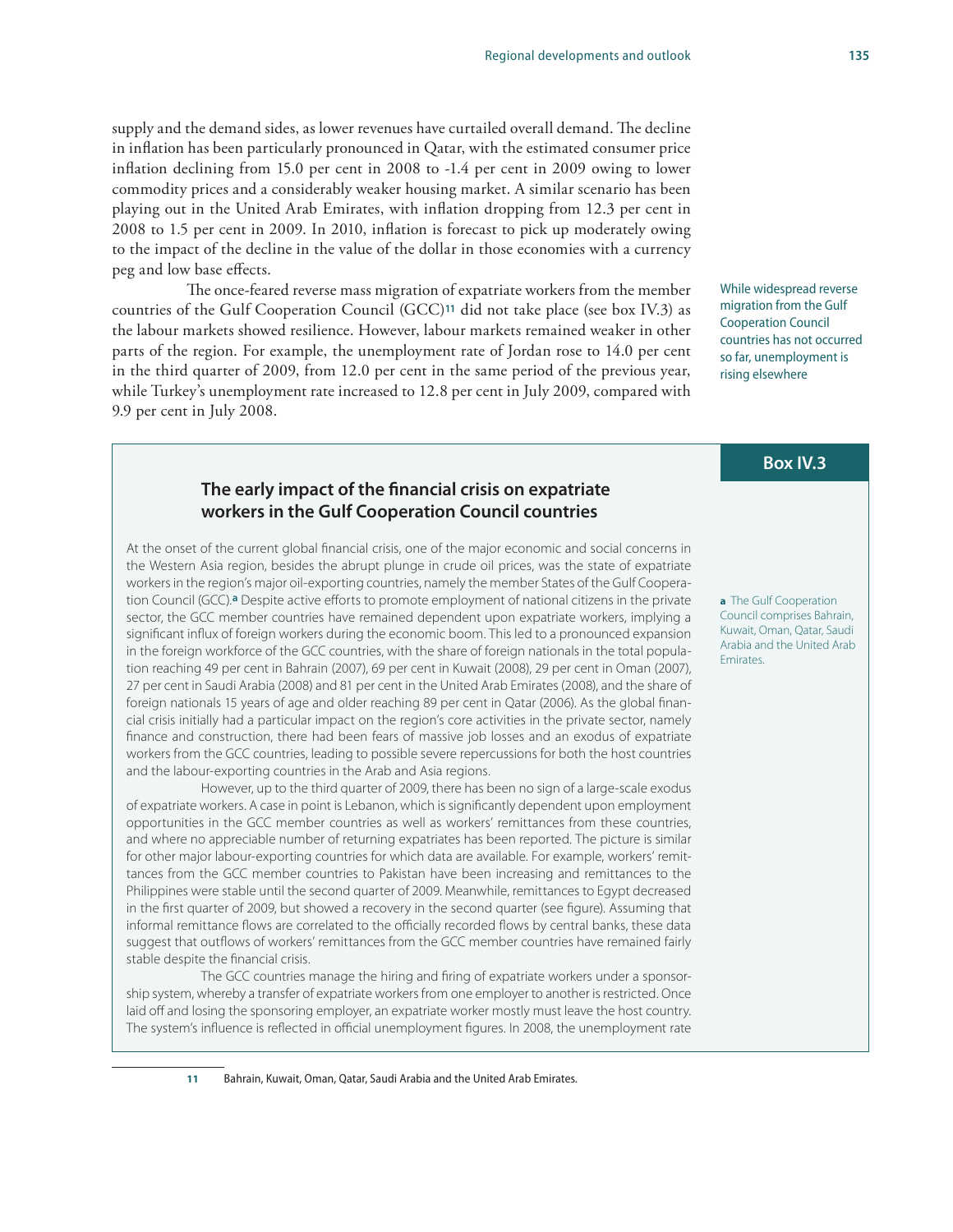

United Arab Emirates, the unemployment rate for the national workforce was 13.8 per cent, whereas that for foreigners was 2.6 per cent. The GCC countries have been actively engaged in labour-market reforms in recent years. Although the job security of nationals became an urgent policy challenge only when economies slowed, reforms regarding the employment of expatriate workers have been ongoing. Bahrain, Kuwait, Qatar and Saudi Arabia had all taken measures to reform the sponsorship system by the third quarter of 2009. In particular, in May, Bahrain decided to allow expatriate workers to shift jobs without the sponsor's permission. This was the first significant relaxation of the sponsorship system in the GCC member countries. The decision was enforced in August, and, in the same month, Kuwait followed Bahrain's lead.

There are four possible explanations for the relatively stable employment situation of expatriate workers in the GCC member countries. First, despite a possible contraction of GDP in major crude oil-exporting countries, domestic demand continued to expand moderately on the back of active fiscal measures that lessened the impact on the employment situation (all GCC countries had committed to an active fiscal policy for the year 2009). Second, employers might be expecting an imminent upturn in economic activity and so maintained their pool of expatriate workers to avoid possible high costs of new recruitment in the future. In fact, in the debate on sponsorship system reform, those against relaxing the rule of employee transfers cited higher recruitment costs as a major concern. Third, within the GCC countries, expatriate workers are relocating to areas less affected by the financial crisis. For example, the remittance data of the State Bank of Pakistan in 2009 shows an increase of remittances from Abu Dhabi and a decrease from Dubai. Anecdotal evidence also shows a move of expatriate workers to Qatar and Saudi Arabia. Fourth, flexible wage adjustments may take place to the mutual benefit of employers and employees. This argument is supported by the absence of any second-round effects of the inflation in 2007-2008, and the rapid decline in consumer inflation rates in 2009.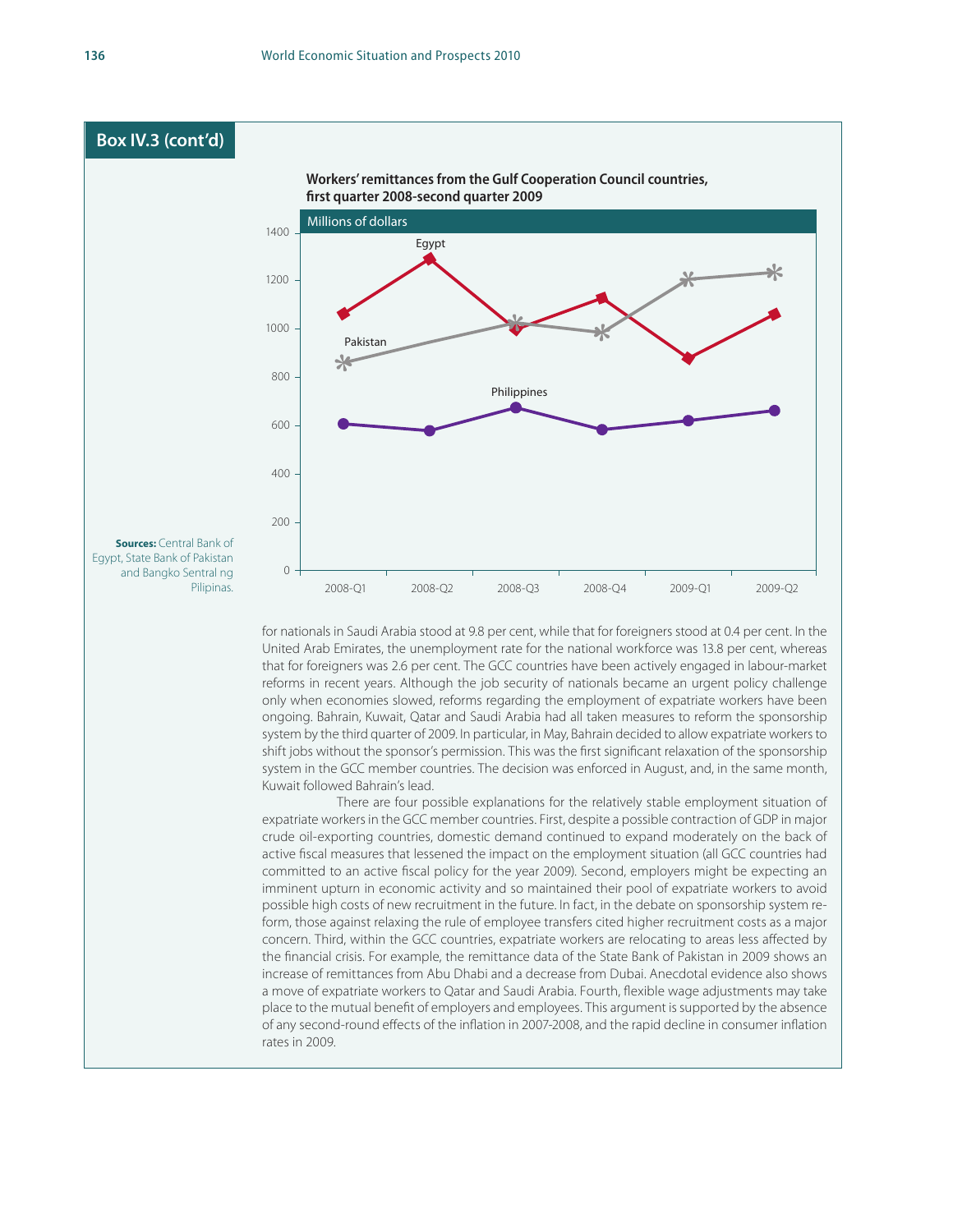#### International and intraregional investment flows have taken on a more selective nature in the wake of the crisis, not least due to increased risk aversion. At the height of the crisis, the drying-up of international credit markets and the sharp contraction in crude oil prices severely curtailed investment levels. However, the normalization in credit markets and the recovery in oil prices have also revived investment flows, although there

have also helped to underpin investment levels. Exchange rates in the region stayed stable as of the end of the third quarter of 2009, with the new Israeli shekel and the Turkish lira showing a slight appreciation against the dollar for 2009. Signs of fragility have been observed in Yemen, whose national currency has gradually depreciated against the dollar. Despite a positive decision at the GCC summit in December 2008, the goal of creating a GCC currency union in January 2010 has been facing further challenges as the United Arab Emirates has opted not to participate in the currency union from its inception.

is a stronger risk awareness attached to them. In addition, government stimulus measures

A series of reductions in policy interest rates have been observed in the region since October 2008, together with the reduction in commercial banks' reserve requirements and the provision of extra liquidity facilities. Owing to falling general price levels, the region's monetary authorities are expected to maintain a supportive stance focused on stabilizing economic growth, although this room for manoeuvre will diminish more noticeably in the second half of 2010 in view of the expected rise in inflation. With Israel having already seen the first hike in its policy interest rate in the light of inflation that is running slightly above the policymakers' target range, more economies are expected to follow suit in 2010.

Fiscal policies remain dominant in stimulating economic activity in many economies in the region. However, fiscal balances are being squeezed from different directions. In the oil-exporting countries, revenue will be lower in 2009 compared to 2008 owing to lower average oil prices, while non-oil-exporting countries in the region will see lower tax revenue as a result of weaker domestic demand. On the expenditure side, while lower average oil prices in 2009 will reduce subsidies on domestic energy prices, this fiscal gain is expected to be outweighed by increased spending in an effort to create jobs and, in the case of the oil-exporting countries, to diversify the structure of their economies. Taken as a whole, supportive fiscal policies will generate sizeable budget deficits in virtually all economies in the region. This will include even more extreme swings in fiscal positions, such as in Saudi Arabia, which is forecast to see a fall in its budget balance from a surplus of 33.0 per cent of GDP in 2008 to a deficit of 9.0 per cent in 2009. However, oil exporters will be in the relatively more comfortable position of being able to sustain deficit spending measures by drawing on the fiscal reserves that they have accumulated since 2002.

The fragility in crude oil prices represents the main downside risk in Western Asia. Crude oil prices are an indicator not only for the oil-exporting countries' income and wealth, but they also constitute an important determinant of economic sentiment that influences forward-looking economic behaviour in the majority of countries in the region. In this respect, an unexpected sharp fall in oil prices could again set off a more severe contraction in economic activity in the region. In addition, unexpected fiscal austerity measures could dent domestic demand, subjecting the economic recovery in the region to renewed uncertainty.

Investment flows have recovered and have also become more selective

#### Exchange rates have been resilient

Monetary policy is likely to tighten later in 2010

Fiscal balances are facing a multitude of pressures

Risks include a sharper correction in oil prices and unexpected fiscal austerity measures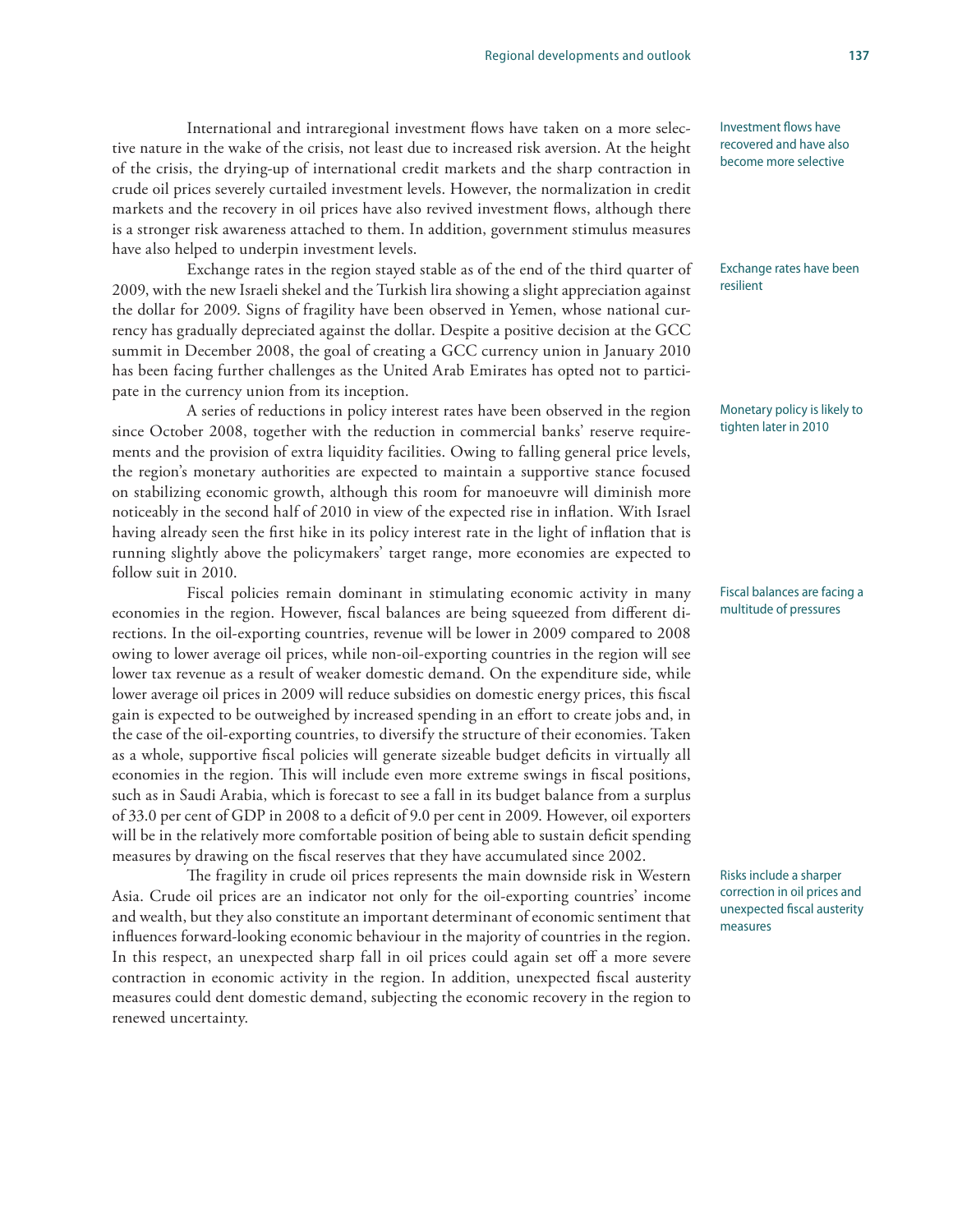# Latin America and the Caribbean: policy stimulus and rebounding commodity prices improve the outlook for 2010

After five consecutive years of GDP growth above 4 per cent, Latin America and the Caribbean contracted by 2.1 per cent in 2009, as growth across the region fell sharply in the first half of the year. Mexico, whose economy contracted by 9.2 per cent in the first semester, and Central American countries are among the economies expected to register the lowest growth figures this year. In 2010, the regional economy, which has already presented signs of recovery in the third quarter of 2009, is forecast to return to positive growth of 3.4 per cent (see annex table A.3).

Latin American and Caribbean economies suffered primarily from a decrease in external demand and low commodity prices for their exports. In addition, a rapid contraction of private consumption and investment aggravated the economic outlook for 2009. The contraction of private consumption was exacerbated by a sharp reduction in migrants' remittances to Mexico, Central America and the Caribbean, where double-digit falls were registered between the second quarter of 2008 and the second quarter of 2009.

In several countries, active counter-cyclical policies, including a significant increase in government consumption, prevented more severe contractions. By the third quarter of 2009, economic activity had stopped falling in most countries, consumer confidence had improved, and signs of recovery had emerged. In 2010, the region as a whole is expected to recover, owing mainly to the rebound of commodity prices and higher external demand.

The pace of recovery is expected to vary across the region. In South America, the recovery will be faster, led by Brazil and sustained by the expansion of domestic consumption and the improvement of external demand, in particular from China. According to the United Nations baseline forecast, the Brazilian economy is expected to grow by 4.5 per cent in 2010. In contrast, the recovery in Mexico and the Central American and Caribbean countries depends on a better performance of the United States economy. Mexico's economy is forecast to grow by 3.0 per cent in 2010, recovering from a decline of 7 per cent in 2009.

In the first half of 2009, there were massive job losses, especially in manufacturing sectors. This pushed up both unemployment rates and informal sector employment. About 2.5 million more urban workers became unemployed in the region in 2009, pushing up total urban unemployment to 18.4 million. Fiscal stimulus measures have prevented greater employment losses. Increasing unemployment rates started to decelerate in the second quarter of 2009. The average unemployment rate for the region is expected to increase to 8.5 per cent in 2009, up from 7.5 per cent in 2008. The rate would have been much higher, had the participation rate not declined as much as it did in the first half of 2009. Despite a projected economic recovery in the region, unemployment rates are expected to remain at their elevated levels in 2010.

Rising unemployment poses serious risks to economic recovery. In addition, the shrinking formal job sector has pushed many more people into low productivity informal sector jobs and into poverty, so that the deeper social impact of the economic crisis may not become more evident until 2010. In several countries, this could pose an additional challenge for public spending, as greater pressures could be exerted on Governments to increase compensatory social transfers.

In most Latin American and Caribbean countries, inflationary pressures eased in 2009. Average inflation is estimated to reach 6.2 per cent in 2009, down from 7.8 per

A rebound in the second half of 2009 is expected to be followed by a recovery in 2010

Unemployment rates are stabilizing, but poverty is expected to increase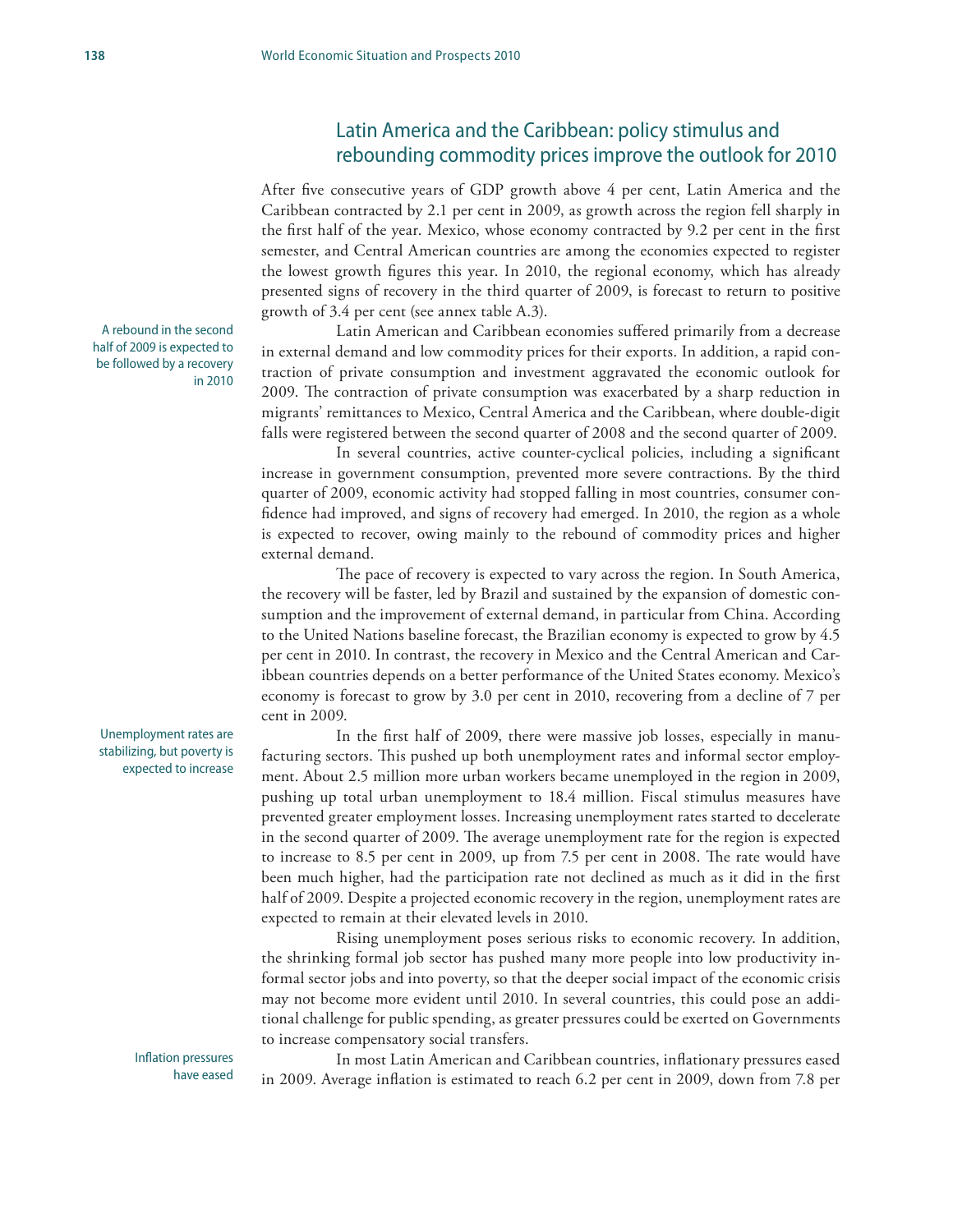#### cent in 2008. The deceleration of inflation was more pronounced in Chile, Colombia, Ecuador and Peru. Two factors explain the reduction in inflationary pressures. First, higher unemployment and lower domestic demand have reduced pressure on domestic prices. Second, falling commodity prices reduced cost-push pressures, especially in countries that are net importers of food and energy. These factors were of less importance in the Bolivarian Republic of Venezuela where inflation rates have continued to be high, at about 30 per cent, driven by higher taxes and a shortage of essential products. In 2010, despite higher oil prices, inflation is expected to remain subdued as domestic demand growth will be limited in most countries and exchange rates are expected to strengthen along with the weakening of the United States dollar.

Central banks, in particular those in Brazil, Chile, Mexico and Peru, started to ease monetary policy aggressively in the last quarter of 2008 in response to emerging liquidity shortages. In addition, several central banks, in particular those of Argentina and Brazil, lowered the legal reserve requirements in order to prevent a liquidity crisis. The Central Bank of Brazil also opened several lines of credit to banks and specific sectors of the economy, and, in July 2009, the supply of bank credit in Brazil was already 20 per cent higher than in June 2008. In the course of 2009, risk premiums on lending to emerging market economies fell and many Latin American countries regained access to international capital markets and managed to issue new sovereign and corporate bonds.

Interest rates are expected to remain low in 2010, at least until the recovery is perceived to be more solid and as long as inflation rates remain stable. If growth turns out to be weaker than expected and inflationary pressures stay low, several central banks may consider a further easing of monetary policies.

In many countries, Governments actively implemented counter-cyclical fiscal policies. This was the case in particular in countries (such as Brazil, Chile, Panama and Peru) that had been able to sustain fiscal surpluses in previous years and that had accumulated ample foreign-exchange reserves. Enhanced social programmes made up an important part of the fiscal stimulus packages in some countries. In Brazil, these programmes played an important role in mitigating the impact of the financial crisis on private consumption. Tax breaks further stimulated domestic demand in Brazil and already helped move the economy out of its recession in the second quarter of 2009.

The space for additional counter-cyclical measures in 2010 is limited in many countries, in particular in countries whose public spending largely depends on oil-export revenues. In the case of Mexico, the challenge is particularly great, since an accelerating fall in oil output is not expected to be compensated by high prices, as in previous years. For Latin America and the Caribbean as a whole, public revenues are expected to fall by about 1.8 percentage points of GDP, leading to a primary deficit of 0.9 per cent of GDP in 2009 (see figure IV.10). Mexico's Government had to cut spending in 2009 even before the economy reached bottom, as oil revenues had dropped significantly in the first half of the year. Caribbean economies also face limited room for counter-cyclical policies because of falling government revenues and already high levels of public indebtedness (see box IV.4). Therefore, several countries, in particular Caribbean and Central American countries, will need access to external resources from international financial institutions to finance their public policies in the context of a slow economic recovery and higher unemployment and poverty levels.

The aggregate current-account balance is estimated to record a small deficit in 2009, showing little change compared with that in 2008. Countries that had recorded large trade surpluses in previous years, such as the Bolivarian Republic of Venezuela, saw strong decreases in export earnings, but import demand in the region contracted strongly

Interest rates are expected to remain low

There is limited room for additional counter-cyclical fiscal policies

The region will sustain a small current-account deficit in 2009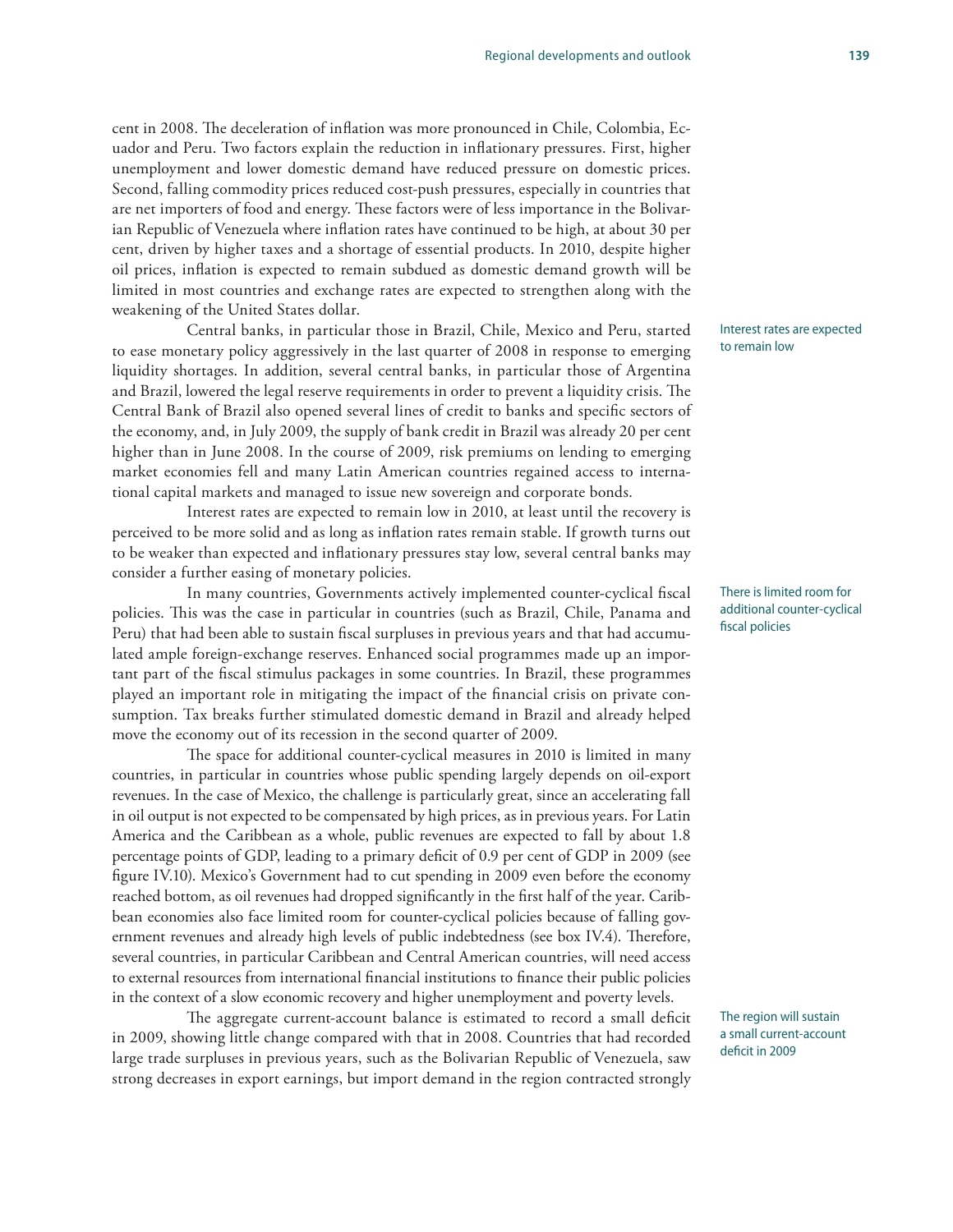



**Source:** Economic Commission for Latin America and the Caribbean (ECLAC). **a** Estimated.

#### **Box IV.4**

#### **Challenges for exchange-rate management in the English-speaking Caribbean countries and Suriname**

Most of the countries in the English-speaking Caribbean and Suriname have fixed or quasi-fixed nominal exchange-rate regimes, which have become a valuable instrument for anchoring expectations and reducing inflation. During 2008, as shown in the figure below, some of these regimes have faced challenges in keeping their real exchange rates competitive, as is evident from the significant and sustained appreciation of their currencies against the United States dollar.

As a consequence of the financial crisis, inflationary pressures started to subside in all English-speaking Caribbean countries, leading to a progressive narrowing of the inflation differentials with the United States and limiting further appreciation of their real exchange rates. Unlike other countries in the region, Jamaica operates a managed floating exchange-rate regime. As a consequence, its currency experienced a marked depreciation of 16.9 per cent in real terms against the dollar between September 2008 and June 2009.

The stabilization of real exchange rates has helped stem further losses of export competitiveness which had affected the tourism sectors in particular. Yet, balance-of-payments problems emerged during the crisis as capital inflows dried up and remittance earnings fell. In Jamaica, for instance, both private capital inflows and remittances fell sharply, the latter falling by 13 per cent in July 2009 compared with July 2008. The fact that several of these countries are reporting large current-account deficits, high levels of public debt and low international reserves makes them more vulnerable to the drying up of financial inflows.

As a consequence of the crisis, several Caribbean countries, including the Dominican Republic, Guyana, Saint Lucia and Saint Vincent and the Grenadines, are facing severe balance-ofpayments problems and a policy dilemma in managing their exchange rates. An eventual devaluation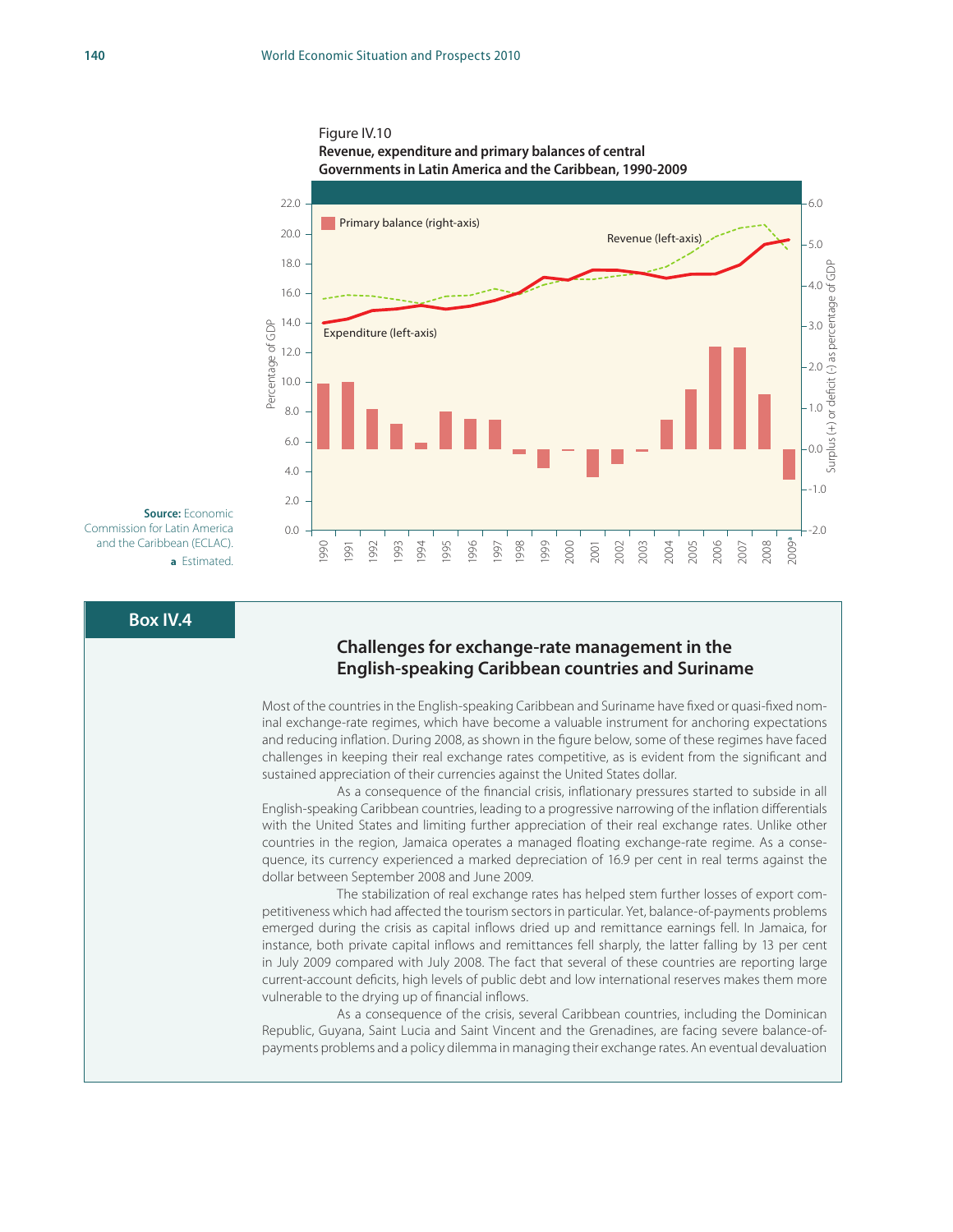

would make imports more expensive and exports more competitive, which could help reduce the current-account deficit. However, given that several of these countries have high import dependence, the potential benefits from changing the parity are unlikely to be significant. In addition, the shortto medium-term costs of such an adjustment would be much higher debt-servicing obligations (in terms of national currency), and this in turn would push up government deficits and costs to firms with sizeable foreign debts. Moreover, the exchange-rate peg has offered a strong anchor for price expectations, which have contributed to financial deepening and economic development in the region.

In the case of countries with abundant natural resources, such as Suriname and Trinidad and Tobago, which in recent years have posted surpluses on both the fiscal and external accounts and have accumulated vast international reserves, the situation is less dramatic. They have thus been better placed to sustain their quasi-fixed exchange-rate regimes. By contrast, Barbados, Belize, Guyana and several countries of the Eastern Caribbean Currency Union (ECCU) are dependent upon accessing external financing in order to maintain their fixed exchange rates. Jamaica, which has already received external financing from multilateral financial institutions but needs more funding, has started negotiations with the International Monetary Fund for emergency financing to cover debt-service payments on the country's large public debt and avoid a severe exchange-rate crisis.

with the decline in domestic demand. South American countries saw a significant deterioration in their terms of trade owing to the correction in international commodity prices. Central American countries and other net energy importers, in contrast, saw their trade deficits narrow, as the relative price of their imports decreased substantially. In 2010, an expected global economic recovery and higher commodity prices will help increase export volumes and prices, improving the regional trade balance and current accounts.

The inflow of remittances also fell markedly in the region since the beginning of 2009, putting pressure on the current transfers account. These flows are not expected

**Source:** Economic Commission for Latin America and the Caribbean